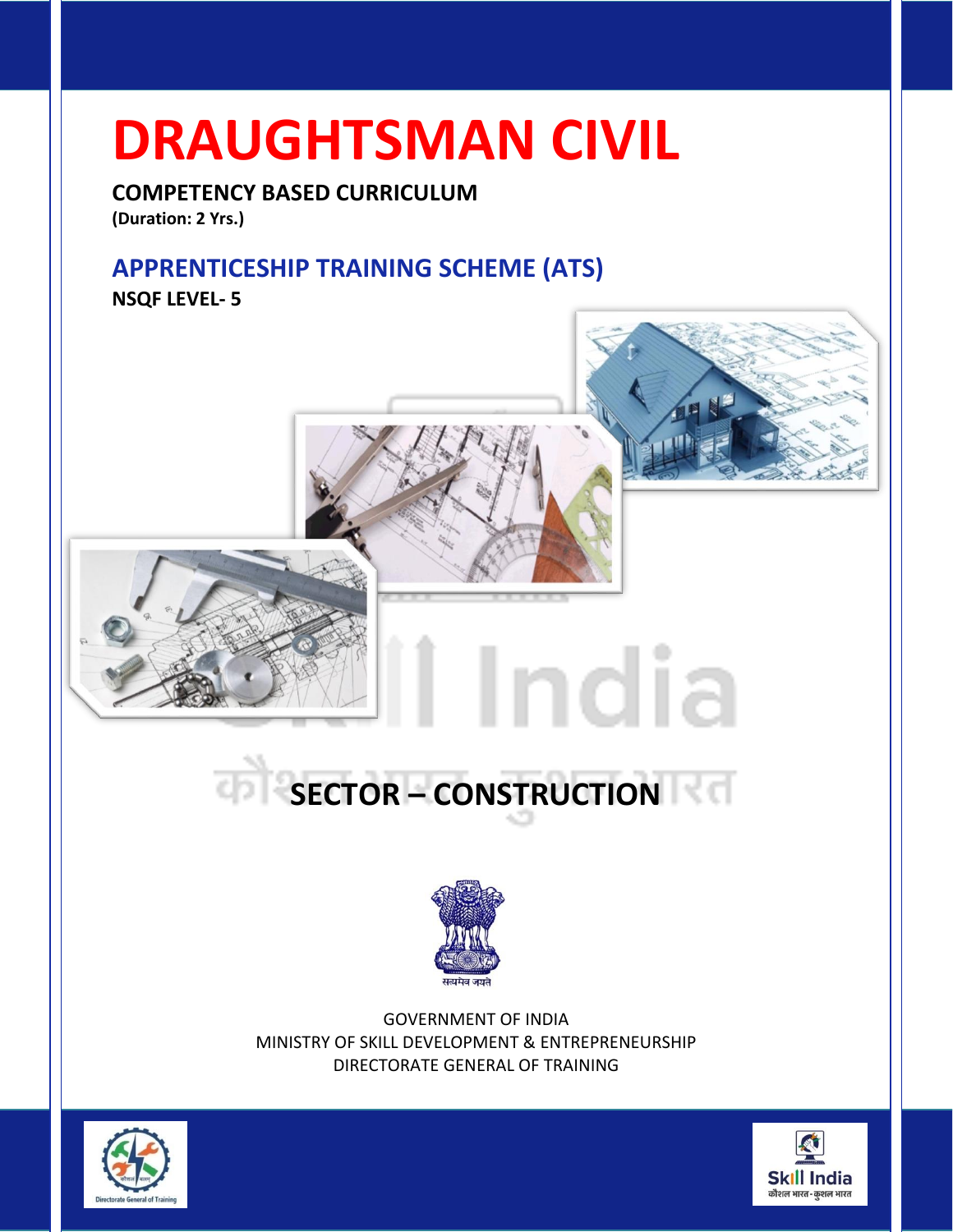# **DRAUGHTSMAN CIVIL**

# **(Revised in 2018)**

# **APPRENTICESHIP TRAINING SCHEME (ATS)**

**NSQF LEVEL - 5**

44444444

# Skill India कोशल भारत-कुशल भारत

Developed By

Ministry of Skill Development and Entrepreneurship Directorate General of Training **CENTRAL STAFF TRAINING AND RESEARCH INSTITUTE** EN-81, Sector-V, Salt Lake City, Kolkata – 700 091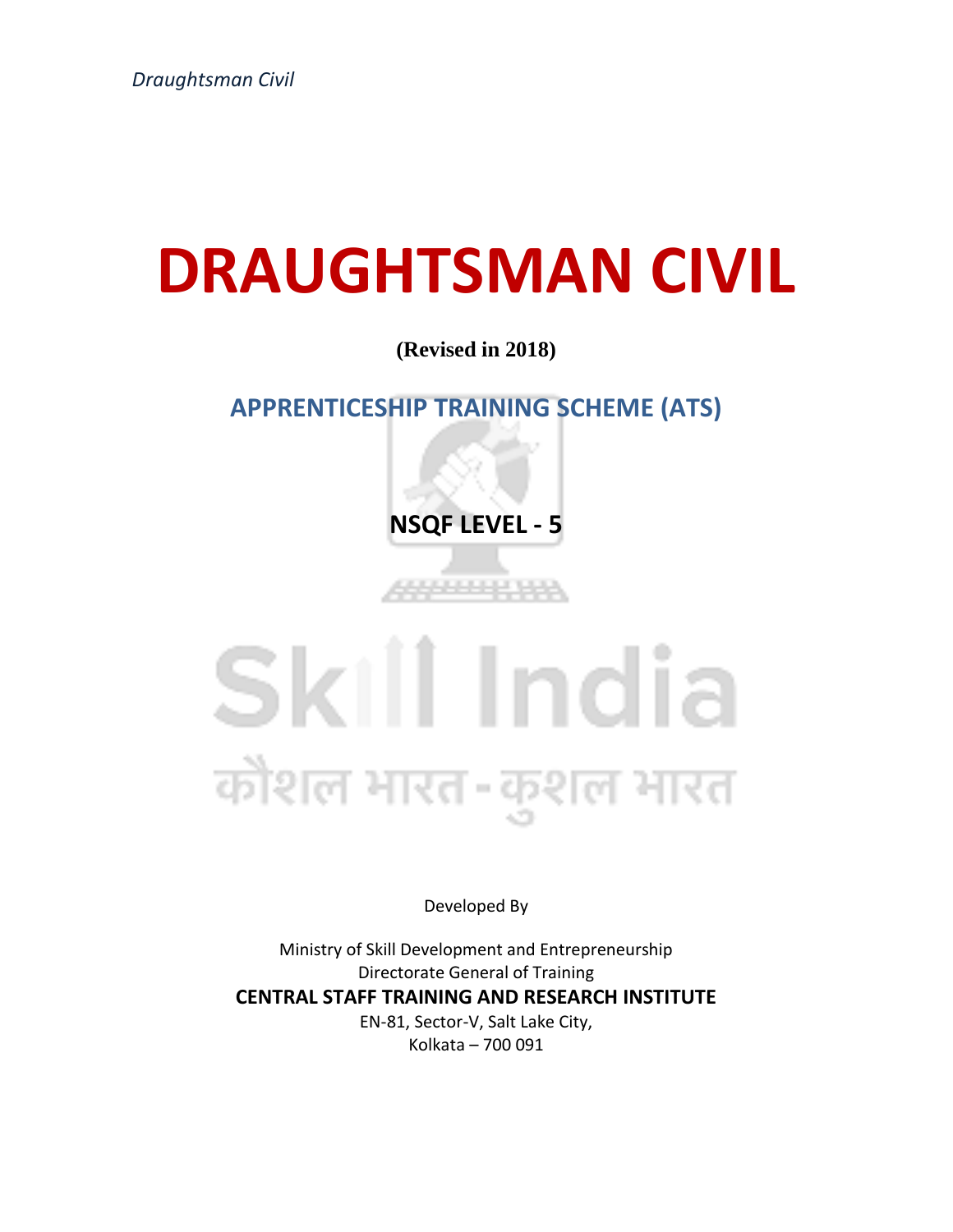The DGT sincerely expresses appreciation for the contribution of the Industry, State Directorate, Trade Experts and all others who contributed in revising the curriculum.

Special acknowledgement is extended by DGT to the following expert members who had contributed immensely in this curriculum.

**Co-ordinator for the course:** Sh. R. N. Manna, T.O., CSTARI- Kolkata

| SI.<br>No. | <b>Name &amp; Designation</b><br>Shri/Mr./Ms.                           | Organization                 | <b>Mentor Council</b><br><b>Designation</b> |  |  |
|------------|-------------------------------------------------------------------------|------------------------------|---------------------------------------------|--|--|
|            | <b>Expert group on restructuring of Apprenticeship Training Modules</b> |                              |                                             |  |  |
| 1.         | Jayant Krishna                                                          | M/S TATA Consultancy Service | Chairman                                    |  |  |
|            | <b>Principal Consultant</b>                                             | Ltd., Lucknow                |                                             |  |  |
| 2.         | VivekMehrotra                                                           | TATA Motors Ltd., Lucknow    | Group Leader                                |  |  |
|            | AGM (HR)                                                                |                              |                                             |  |  |
| 3.         | NirmalyaNath                                                            | CSTARI, Kolkata              | Member                                      |  |  |
|            | Asstt. Director (Trg.)                                                  |                              |                                             |  |  |
| 4.         | Ashok Kumar Mishra                                                      | ATI, Kanpur                  | Member                                      |  |  |
|            | <b>Vocational Instructor</b>                                            |                              |                                             |  |  |
| 5.         | R. K. Sharma,                                                           | TATA Motors Ltd., Lucknow    | <b>Industry Expert</b>                      |  |  |
| 6.         | Manu Kumar Verma,                                                       | Shavak Nanavati Technical    | <b>Industry Expert</b>                      |  |  |
|            | Sr. Manager                                                             | Institute, M/S TATA Steel,   |                                             |  |  |
|            |                                                                         | Jamshedpur                   |                                             |  |  |
| 7.         | Sridharan R.K., Manager                                                 | BAP/ BHEL, Ranipath          | <b>Industry Expert</b>                      |  |  |
| 8.         | S. K. Mukhopadhyay,                                                     | GRSE Ltd, Kolkata            | <b>Industry Expert</b>                      |  |  |
|            | Sr. Supervisor                                                          |                              |                                             |  |  |
| 9.         | M. Thamizharasan, JDT                                                   | CSTARI, Kolkata              | Addl. Member                                |  |  |
| 10.        | Prasanta Kumar Kolay, ADT                                               | CSTARI, Kolkata              | Addl. Member                                |  |  |
| 11.        | R. N. Manna, T.O.                                                       | CSTARI, Kolkata              | Addl. Member                                |  |  |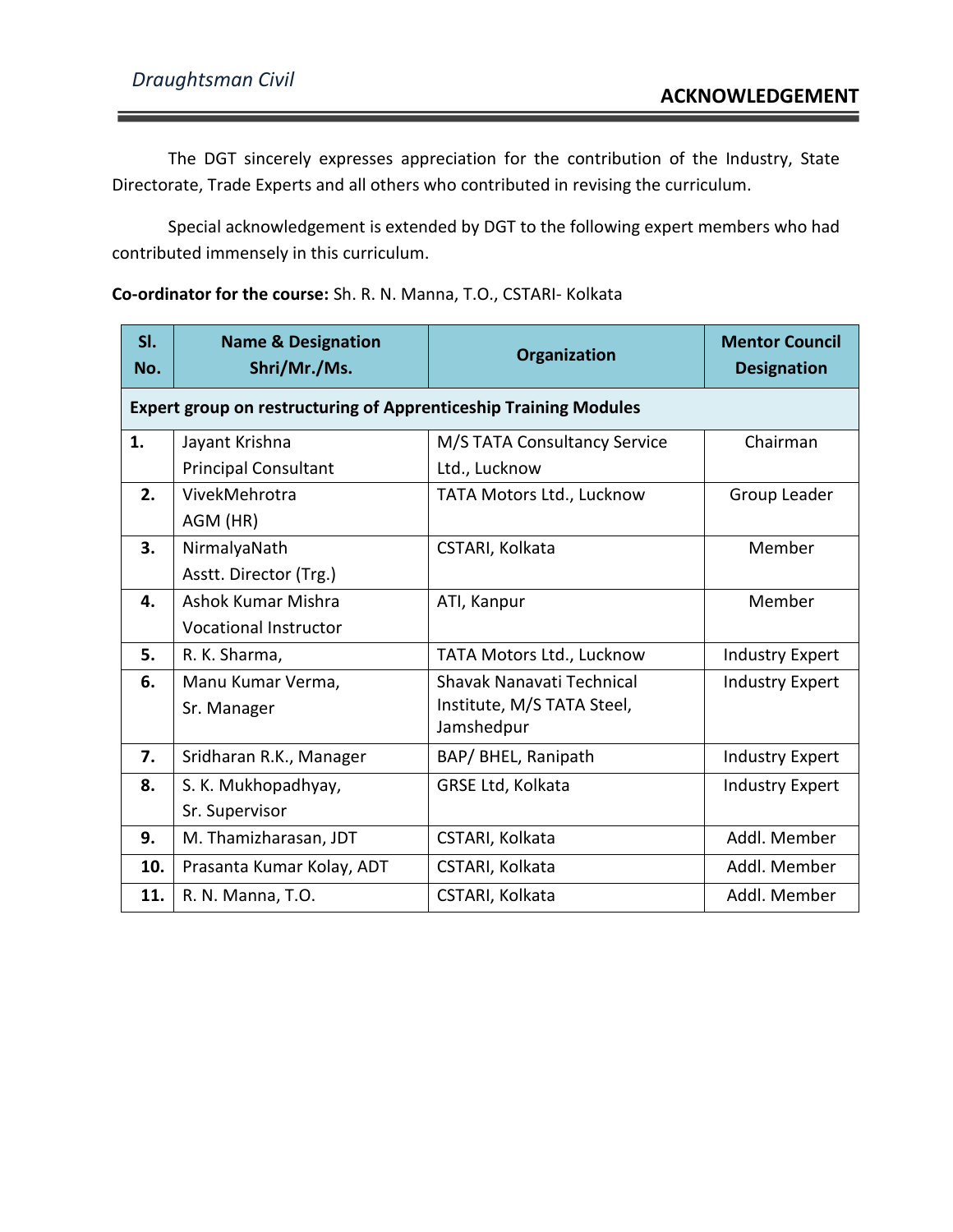| S No. | <b>Topics</b>                                                           | Page No.  |
|-------|-------------------------------------------------------------------------|-----------|
| 1.    | Background                                                              | $1 - 2$   |
| 2.    | <b>Training System</b>                                                  | $3 - 7$   |
| 3.    | Job Role                                                                | 8         |
| 4.    | NSQF Level Compliance                                                   | 9         |
| 5.    | <b>General Information</b>                                              | 10        |
| 6.    | Learning Outcome                                                        | $11 - 13$ |
| 7.    | Learning Outcome with Assessment Criteria                               | 14-16     |
| 8.    | Syllabus                                                                | $17 - 26$ |
| 9.    | Syllabus - Core Skill                                                   |           |
|       | 9.1 Core Skill - Workshop Calculation & Science and Engineering Drawing | $27 - 28$ |
|       | 9.2 Core Skill - Employability Skill - -                                | $29 - 32$ |
| 10.   | Details of Competencies (On-Job Training)                               | $33 - 35$ |
| 11.   | List of Trade Tools & Equipment Basic Training - Annexure I             | $36 - 40$ |
| 12.   | Format for Internal Assessment - Annexure II                            | 41        |
|       |                                                                         |           |

कौशल भारत-कुशल भारत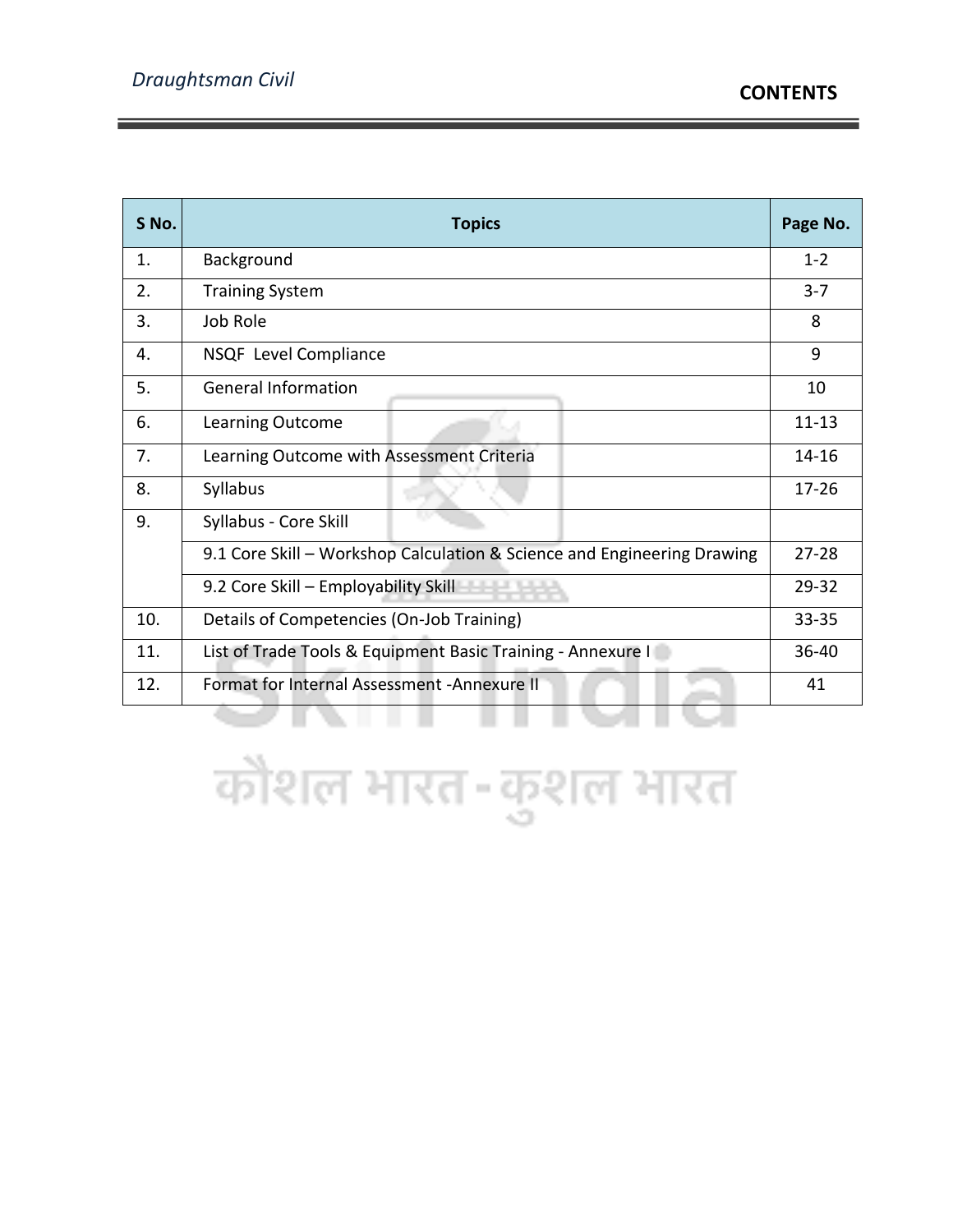#### **1.1 Apprenticeship Training Scheme under Apprentice Act 1961**

 The Apprentices Act, 1961 was enacted with the objective of regulating the programme of training of apprentices in the industry by utilizing the facilities available therein for imparting on-the-job training. The Act makes it obligatory for employers in specified industries to engage apprentices in designated trades to impart Apprenticeship Training on the job in industry to school leavers and person having National Trade Certificate(ITI passouts) issued by National Council for Vocational Training (NCVT) to develop skilled manpower for the industry**.** There are four categories of apprentices namely**; trade apprentice, graduate, technician and technician (vocational) apprentices.**

Qualifications and period of apprenticeship training of **trade apprentices** vary from trade to trade. The apprenticeship training for trade apprentices consists of basic training followed by practical training. At the end of the training, the apprentices are required to appear in a trade test conducted by NCVT and those successful in the trade tests are awarded the National Apprenticeship Certificate.

 The period of apprenticeship training for graduate (engineers), technician (diploma holders and technician (vocational) apprentices is one year. Certificates are awarded on completion of training by the Department of Education, Ministry of Human Resource Development.

### **1.2 Changes in Industrial Scenario**

 Recently we have seen huge changes in the Indian industry. The Indian Industry registered an impressive growth during the last decade and half. The number of industries in India have increased manifold in the last fifteen years especially in services and manufacturing sectors. It has been realized that India would become a prosperous and a modern state by raising skill levels, including by engaging a larger proportion of apprentices, will be critical to success; as will stronger collaboration between industry and the trainees to ensure the supply of skilled workforce and drive development through employment. Various initiatives to build up an adequate infrastructure for rapid industrialization and improve the industrial scenario in India have been taken.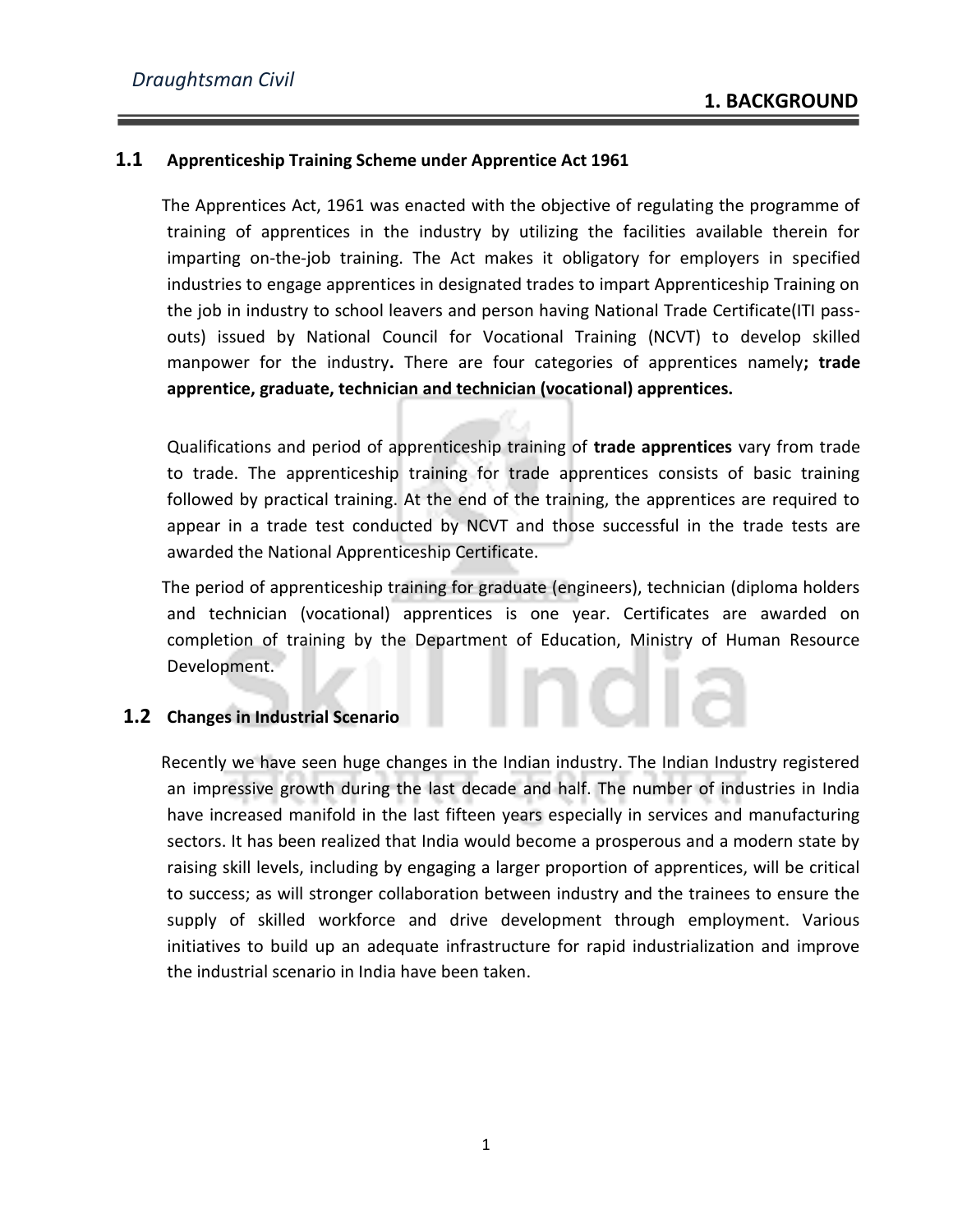### **1.3 Reformation**

The Apprentices Act, 1961 has been amended and brought into effect from 22nd December, 2014 to make it more responsive to industry and youth. Key amendments are as given below:

- Prescription of number of apprentices to be engaged at establishment level instead of trade-wise.
- Establishment can also engage apprentices in optional trades which are not designated, with the discretion of entry level qualification and syllabus.
- Scope has been extended also to non-engineering occupations.
- Establishments have been permitted to outsource basic training in an institute of their choice.
- The burden of compliance on industry has been reduced significantly.

444444444

# Skill India कोशल भारत-कुशल भारत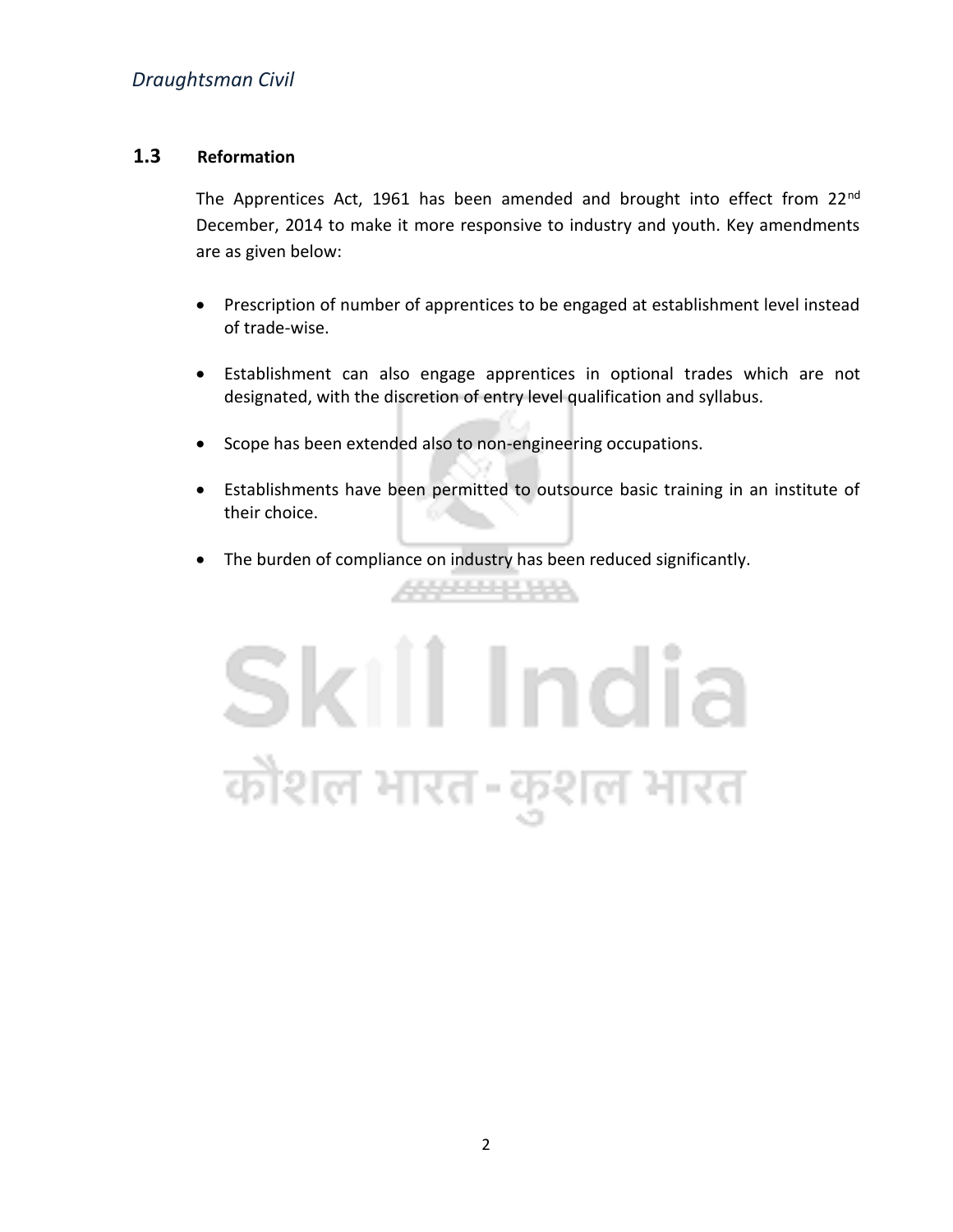#### **2.1 GENERAL**

Directorate General of Training (DGT) under Ministry of Skill Development & Entrepreneurship offers range of vocational training courses catering to the need of different sectors of economy/ Labour market. The vocational training programmes are delivered under aegis of National Council of Vocational Training (NCVT). Craftsman Training Scheme (CTS) and Apprenticeship Training Scheme (ATS) are two pioneer programmes of NCVT for propagating vocational training.

Draughtsman Civil trade under ATS is one of the most popular courses delivered nationwide through different industries. The course is of two years (02 Blocks) duration. It mainly consists of Domain area and Core area. In the Domain area Trade Theory & Practical impart professional - skills and knowledge, while Core area - Workshop Calculation and science, Engineering Drawing and Employability Skills imparts requisite core skills & knowledge and life skills. After passing out the training programme, the trainee is being awarded National Apprenticeship Certificate (NAC) by NCVT having worldwide recognition.

#### **Broadly candidates need to demonstrate that they are able to:**

- Read & interpret technical parameters/document, plan and organize work processes, identify necessary materials and tools;
- Perform task with due consideration to safety rules, accident prevention regulations and environmental protection stipulations;
- Apply professional skill, knowledge, core skills & employability skills while performing jobs and solve problem during execution.
- Check the job/assembly as per drawing for functioning, identify and rectify errors in job/assembly.
- Document the technical parameters related to the task undertaken.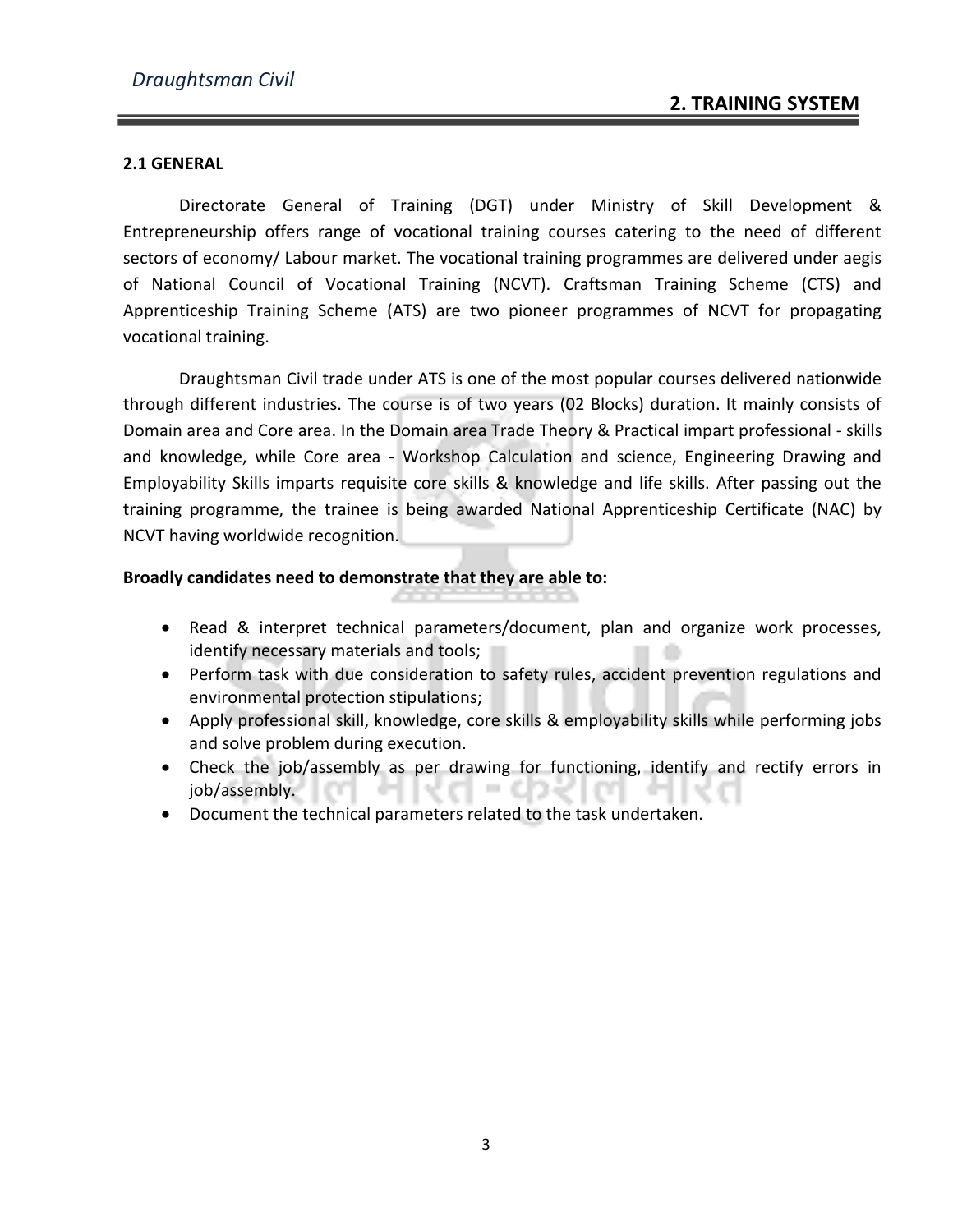### **2.2 CAREER PROGRESSION PATHWAYS**:

- Can join Crafts Instructor Training Scheme (CITS) in the trade for becoming instructor in ITIs.
- Indicative pathways for vertical mobility.



Table below depicts the distribution of training hours across various course elements during a period of two years (*Basic Training and On-Job Training*): -

### **Total training duration details: -**

| Time<br>(in months)       | $1 - 3$ | $4 - 12$    | 13-15        | 16-24        |
|---------------------------|---------|-------------|--------------|--------------|
| <b>Basic Training</b>     | Block-1 | -----       | $Block - II$ | ------       |
| <b>Practical Training</b> | ----    | $Block - I$ | ------       | $Block - II$ |
| (On - job training)       |         |             |              |              |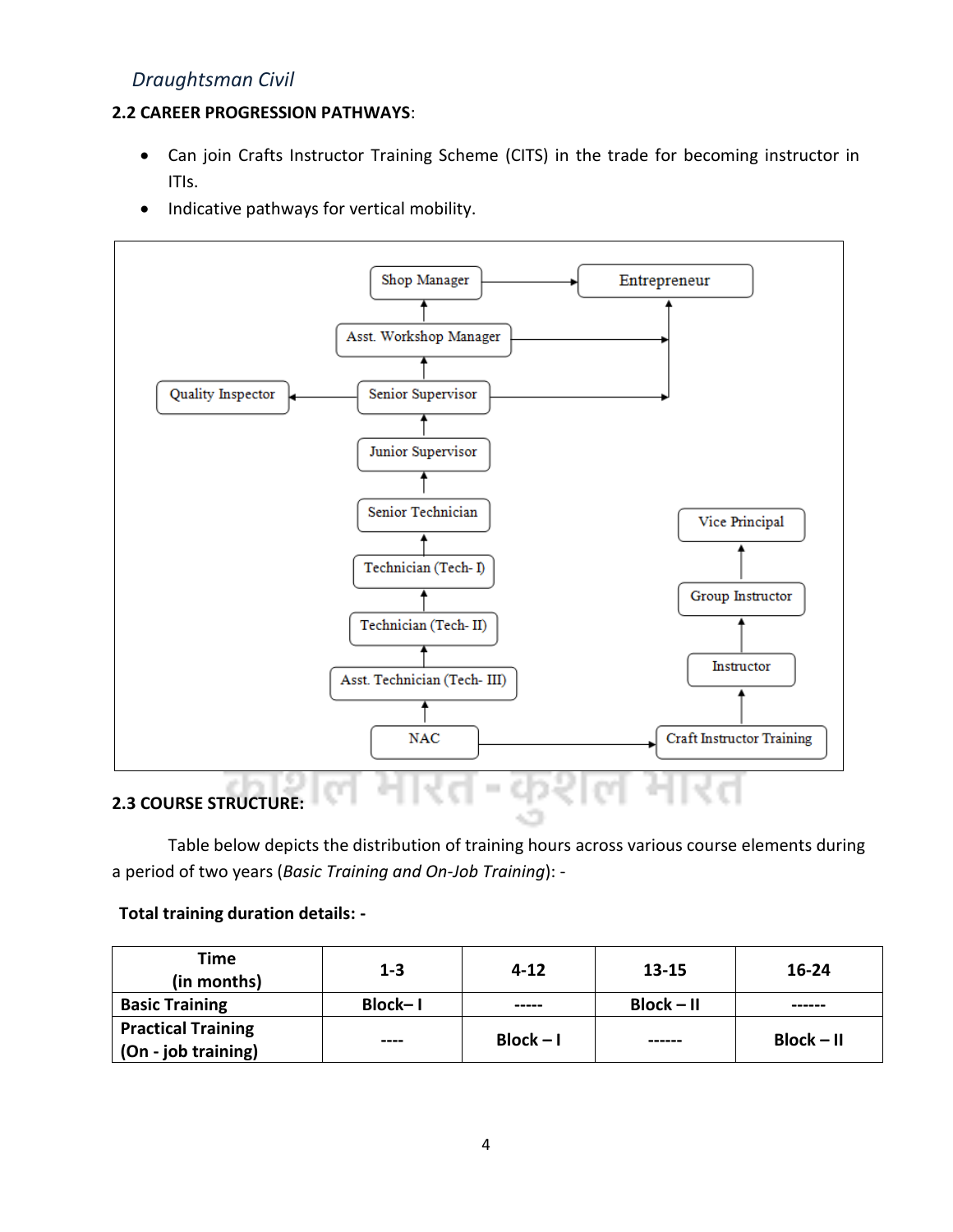#### **A. Basic Training**

For 02 yrs. course :-(**Total 06 months:** 03 months in 1<sup>st</sup>yr. + 03 months in 2<sup>nd</sup> yr.) For 01 yr. course :-(Total 03 months: 03 months in 1<sup>st</sup> yr.)

| SI.<br>No.     | <b>Course Element</b>                        | <b>Total Notional Training Hours</b> |                   |
|----------------|----------------------------------------------|--------------------------------------|-------------------|
|                |                                              | For 02 yrs.<br>course                | For 01 yr. course |
| $\mathbf{1}$   | Professional Skill (Trade Practical)         | 890                                  | 445               |
| $\overline{2}$ | Professional Knowledge (Trade Theory)        |                                      |                   |
| 3              | <b>Workshop Calculation &amp; Science</b>    | 40                                   | 20                |
| 4              | <b>Engineering Drawing</b>                   |                                      |                   |
| 5              | <b>Employability Skills</b>                  | 110                                  | 55                |
|                | <b>Total (including Internal Assessment)</b> | 1040                                 | 520               |

#### **B. On-Job Training:-**

For 02 yrs. Course :-( **Total 18 months:** 09 months in 1<sup>st</sup> yr. + 09 months in 2<sup>nd</sup> yr.)

Notional Training Hours for On-Job Training: 3120 Hrs.

For 01 yr. course :-( **Total 12 months**)

Notional Training Hours for On-Job Training: 2080 Hrs.

#### **C. Total training hours:-**

| <b>Duration</b>    | <b>Basic Training</b> | <b>On-Job Training</b> | Total     |
|--------------------|-----------------------|------------------------|-----------|
| For 02 yrs. course | 1040 hrs.             | 3120 hrs.              | 4160 hrs. |
| For 01 yr. course  | 520 hrs.              | 2080 hrs.              | 2600 hrs. |

1. J. T. L. T.

**Controller State State** 

#### **2.4 ASSESSMENT & CERTIFICATION:**

The trainee will be tested for his skill, knowledge and attitude during the period of course and at the end of the training programme as notified by Govt. of India from time to time. The Employability skills will be tested in first two semesters only.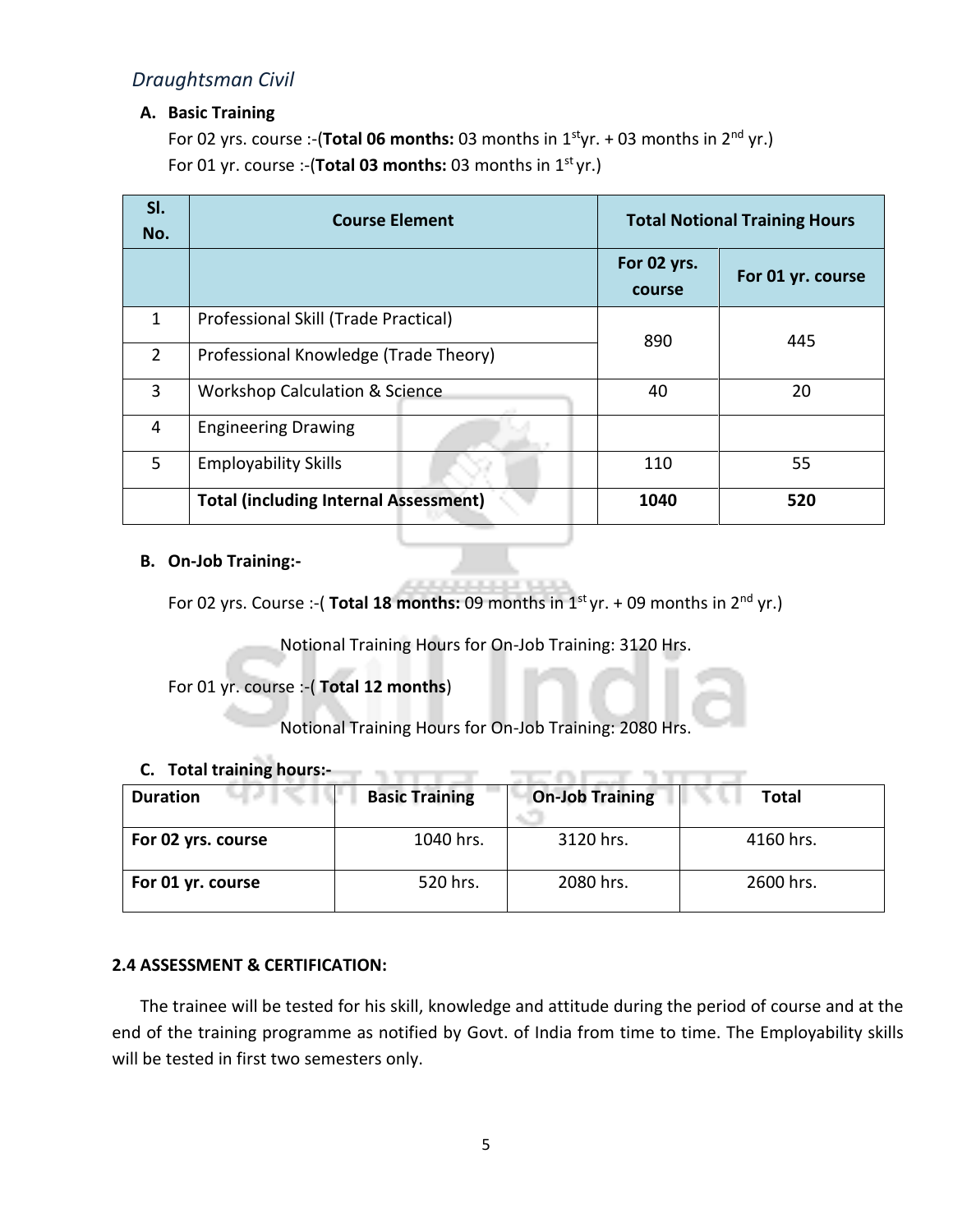a) The **Internal assessment** during the period of training will be done by **Formative assessment method** by testing for assessment criteria listed against learning outcomes. The training institute have to maintain individual *trainee portfolio* as detailed in assessment guideline (section-2.4.2). The marks of internal assessment will be as per the template (Annexure  $-$  II).

b) The final assessment will be in the form of summative assessment method. The All India Trade Test for awarding NAC will be conducted by NCVT on completion of course as per guideline of Govt. of India. The pattern and marking structure is being notified by govt. of India from time to time. **The learning outcome and assessment criteria will be basis for setting question papers for final assessment. The examiner during final examination will also check** individual trainee's profile as detailed in assessment guideline (section-2.4.2) before giving marks for practical examination.

## **2.4.1 PASS REGULATION**

The minimum pass percent for Practical is 60% & minimum pass percent for Theory subjects 40%. The candidate pass in each subject conducted under all India trade test.

# **2.4.2 ASSESSMENT GUIDELINE**

Appropriate arrangements should be made to ensure that there will be no artificial barriers to assessment. The nature of special needs should be taken into account while undertaking assessment. Due consideration should be given while assessing for team work, avoidance/reduction of scrap/wastage and disposal of scarp/wastage as per procedure, behavioral attitude, sensitivity to environment and regularity in training. The sensitivity towards OSHE and self-learning attitude are to be considered while assessing competency.

Assessment will be evidence based comprising the following:

- Job carried out in labs/workshop
- Record book/ daily diary
- Answer sheet of assessment
- Viva-voce
- Progress chart
- Attendance and punctuality
- Assignment
- Project work

Evidences of internal assessments are to be preserved until forthcoming semester examination for audit and verification by examination body. The following marking pattern to be adopted while assessing: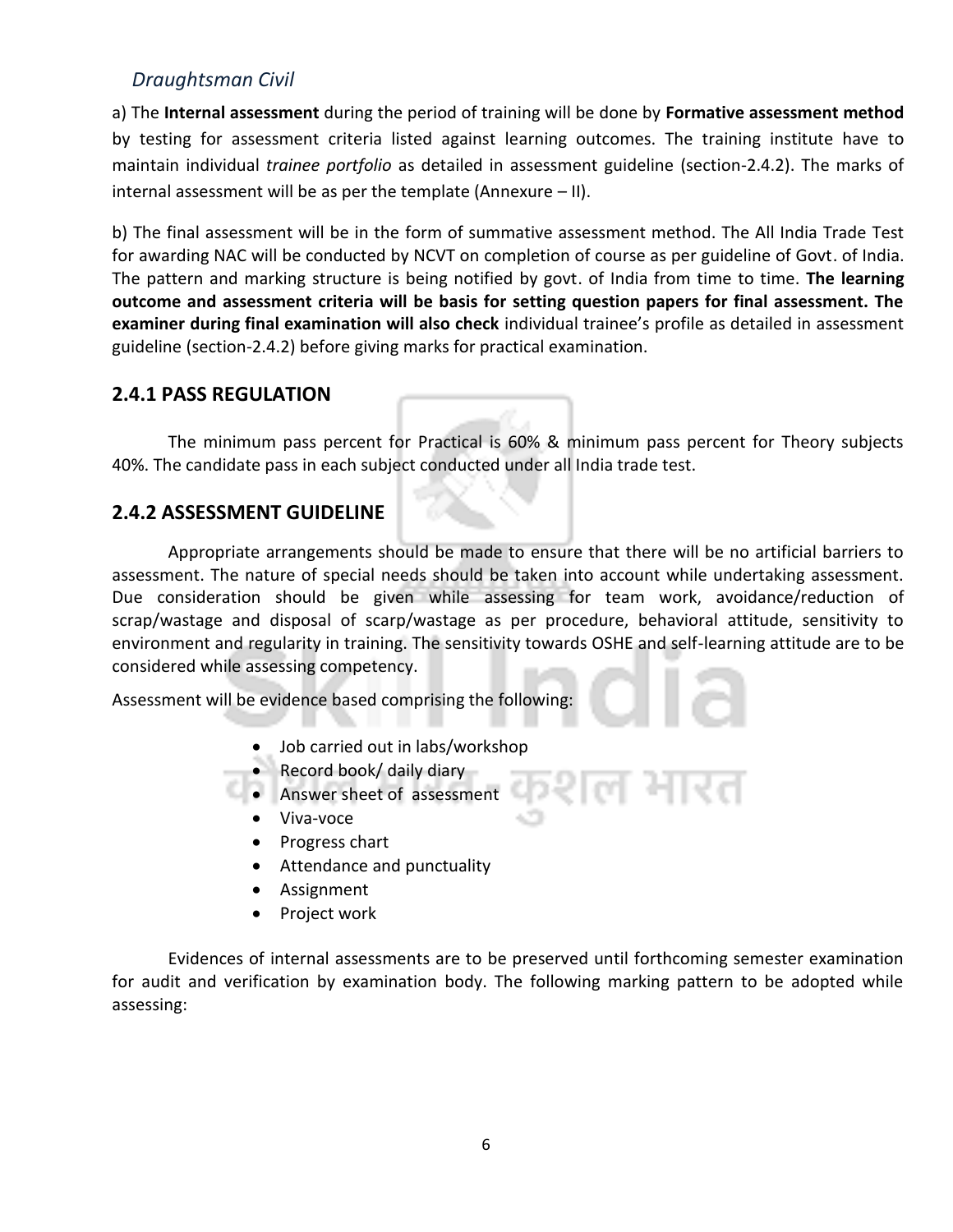| <b>Performance Level</b>                                                                                                                                                                                                                                                                                  | <b>Evidence</b>                                                                                                                                                                                                                                                                                                                                                                                |
|-----------------------------------------------------------------------------------------------------------------------------------------------------------------------------------------------------------------------------------------------------------------------------------------------------------|------------------------------------------------------------------------------------------------------------------------------------------------------------------------------------------------------------------------------------------------------------------------------------------------------------------------------------------------------------------------------------------------|
| (a) Weightage in the range of 60 -75% to be allotted during assessment                                                                                                                                                                                                                                    |                                                                                                                                                                                                                                                                                                                                                                                                |
| performance in this grade, the<br>For<br>candidate with occasional guidance and<br>showing due regard for safety procedures<br>and practices, has produced work which<br>demonstrates attainment of an acceptable<br>standard of craftsmanship.                                                           | Demonstration of good skill in the use of<br>$\bullet$<br>hand tools, machine tools and workshop<br>equipment<br>Below 70% tolerance dimension/accuracy<br>achieved while undertaking different work<br>with those demanded by the<br>component/job/set standards.<br>A fairly good level of neatness and<br>consistency in the finish<br>Occasional support in completing the<br>project/job. |
| (b) Weightage in the range of above 75% - 90% to be allotted during assessment                                                                                                                                                                                                                            |                                                                                                                                                                                                                                                                                                                                                                                                |
| For this grade, the candidate, with little<br>guidance and showing due regard for<br>safety procedures and<br>practices, has<br>which<br>produced<br>work<br>demonstrates<br>attainment of a reasonable standard of<br>craftsmanship.                                                                     | Good skill levels in the use of hand tools,<br>machine tools and workshop equipment<br>70-80% tolerance dimension/accuracy<br>achieved while undertaking different work<br>with those demanded by the<br>component/job/set standards.<br>A good level of neatness and consistency in<br>the finish<br>Little support in completing the project/job                                             |
| (c) Weightage in the range of above 90% to be allotted during assessment                                                                                                                                                                                                                                  |                                                                                                                                                                                                                                                                                                                                                                                                |
| performance in<br>this<br>grade, the<br>For<br>candidate, with minimal or no support in<br>organization and execution and with due<br>regard for safety procedures and practices,<br>has produced work which demonstrates<br>attainment<br>of<br>high<br>standard<br>of<br>$\mathsf{a}$<br>craftsmanship. | High skill levels in the use of hand tools,<br>machine tools and workshop equipment<br>Above 80% tolerance dimension/accuracy<br>achieved while undertaking different work<br>with those demanded by the<br>component/job/set standards.<br>A high level of neatness and consistency in<br>the finish.<br>Minimal or no support in completing the<br>project.                                  |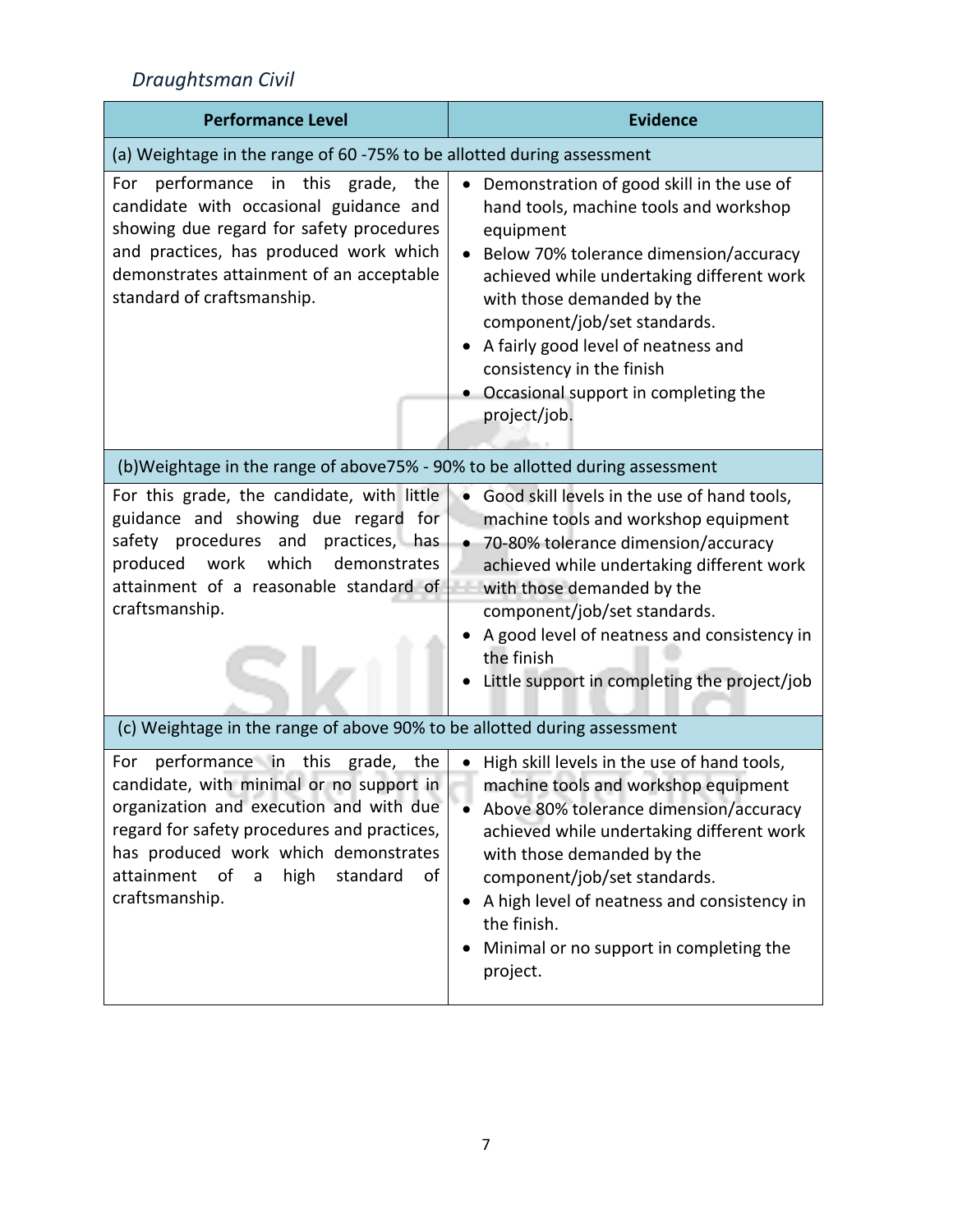#### **Brief description of Job roles:**

**Draughtsman, Civil** prepares drawings of buildings, stores**,** high ways, dams, culverts, etc. from sketches, notes or data for purposes of construction or alternations. Takes instructions from **Civil Engineer** studies sketches and calculates dimensions from notes or data. Draws to given scale different elevations, plan, sectional views etc. of desired construction using drawing instruments. Draws detailed drawings of specific portions as required. Indicates types of materials to be used, artistic and structural features, etc. in drawing as necessary. May do tracing and blue printing. May reduce or enlarge drawings. May prepare or check estimate schedules for cost of materials and labour. May prepare tender schedules and draft agreements. May work as **Draughtsman Architectural.**

**Draughtsman, Structural** prepares drawings of bridges, steel structures, roof tresses etc. from sketches, designs or data for purposes of construction, alteration or repairs. Studies sketches, data, notes etc. and receives instructions from **Structural** or **Mechanical Engineers** regarding details and types of drawings to be made. Calculates dimensions as necessary from available notes, data etc. and by application of standard formulae. Draws to scale detail, assembly and arrangement drawings showing sectional plan and other views as directed and prints (writes) necessary instructions regarding materials to be used, limits, assembly etc. to clearly indicate all aspects of structure to be manufactured. May prepare estimate and operation schedules for labour and material costs. May prepare tables showing requirements of bars, their numbers, sizes and shapes. May trace and make blue prints.

Plan and organize assigned work and detect & resolve issues during execution. Demonstrate possible solutions and agree tasks within the team. Communicate with required clarity and understand technical English. Sensitive to environment, self-learning and productivity.

Perform TPM (Total Production Management), TQM (Total Quality Management) and record keeping system.

Reference NCO:

- **1. NCO-2015: 3118.0200**
- **2. NCO-2015: 3118.0500**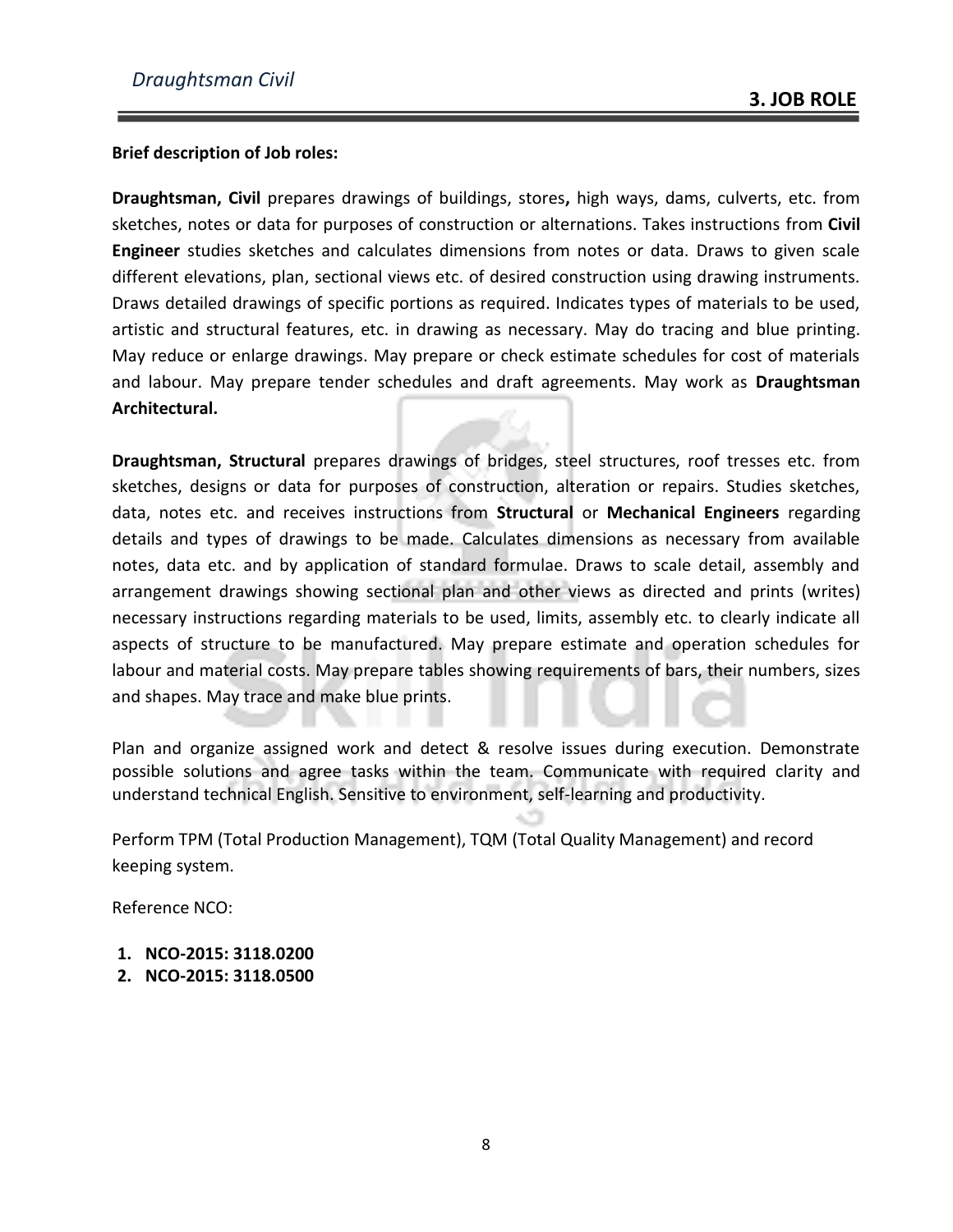NSQF level for Draughtsman Civil trade under ATS: **Level 5**

As per notification issued by Govt. of India dated- 27.12.2013 on National Skill Qualification Framework total 10 (Ten) Levels are defined.

Each level of the NSQF is associated with a set of descriptors made up of five outcome statements, which describe in general terms, the minimum knowledge, skills and attributes that a learner needs to acquire in order to be certified for that level.

Each level of the NSQF is described by a statement of learning outcomes in five domains, known as level descriptors. These five domains are:

- a. Process
- b. Professional knowledge,
- c. Professional skill,
- d. Core skill and
- e. Responsibility.

The Broad Learning outcome of Draughtsman Civil trade under ATS mostly matches with the Level descriptor at Level- 5. والتقييم والمراجل

The NSQF level-5 descriptor is given below: **All The Toronto** 

| <b>LEVEL</b> | <b>Process</b><br>required   | <b>Professional</b><br>knowledge | <b>Professional</b><br>skill | <b>Core skill</b> | <b>Responsibility</b>     |
|--------------|------------------------------|----------------------------------|------------------------------|-------------------|---------------------------|
| Level 5      | Job that                     | knowledge                        | a range of                   | <b>Desired</b>    | <b>Responsibility for</b> |
|              | requires well                | of facts,                        | cognitive and                | mathematical      | own work and              |
|              | developed skill, principles, |                                  | practical skills             | skill,            | <b>Learning and some</b>  |
|              | with clear                   | processes and                    | required to                  | understanding of  | responsibility for        |
|              | choice of                    | general                          | accomplish                   | social, political | other's works and         |
|              | procedures in                | concepts, in a                   | tasks and solve              | and some skill of | learning.                 |
|              | familiar                     | field of                         | problem by                   | collecting and    |                           |
|              | context.                     | work                             | selecting and                | organizing        |                           |
|              |                              | or study                         | applying basic               | information,      |                           |
|              |                              |                                  | methods, tools,              | communication.    |                           |
|              |                              |                                  | materials and                |                   |                           |
|              |                              |                                  | information.                 |                   |                           |

m.

 $\Box$   $\Box$ 

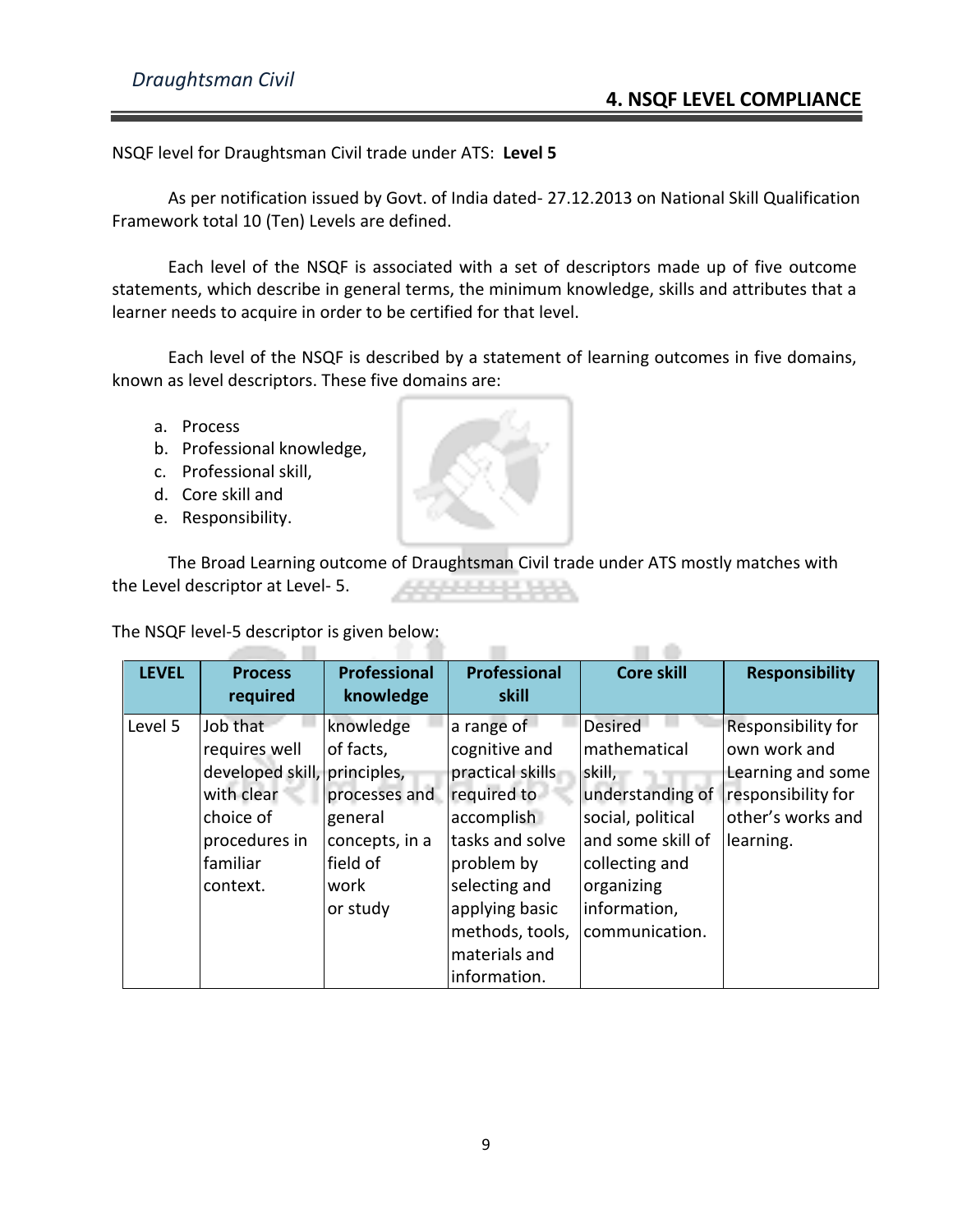| <b>Name of the Trade</b>                                                                      |                                | <b>DRAUGHTSMAN CIVIL</b>                                                                                                                                                                        |                                                        |                             |
|-----------------------------------------------------------------------------------------------|--------------------------------|-------------------------------------------------------------------------------------------------------------------------------------------------------------------------------------------------|--------------------------------------------------------|-----------------------------|
| <b>NCO-2015</b>                                                                               |                                | 3118.0200, 3118.0500                                                                                                                                                                            |                                                        |                             |
| <b>NSQF Level</b>                                                                             |                                | $Level - 5$                                                                                                                                                                                     |                                                        |                             |
| <b>Duration of Apprenticeship</b><br><b>Training</b><br>(Basic Training + On-Job<br>Training) |                                | Two years (02 Blocks each of one year duration).                                                                                                                                                |                                                        |                             |
| <b>Duration of Basic Training</b>                                                             |                                | a) Block $-I$ : 3 months<br>b) Block $- II : 3$ months                                                                                                                                          | <b>Total duration of Basic Training: 6 months</b>      |                             |
| <b>Duration of On-Job Training</b>                                                            |                                | a) Block-I: 9 months<br>b) Block-II: 9 months                                                                                                                                                   | <b>Total duration of Practical Training: 18 months</b> |                             |
| <b>Entry Qualification</b>                                                                    |                                | Passed 10 <sup>th</sup> Class with Science and Mathematics under 10+2<br>system of Education or its equivalent                                                                                  |                                                        |                             |
| <b>Selection of Apprentices</b>                                                               |                                | The apprentices will be selected as per Apprenticeship Act<br>amended time to time.                                                                                                             |                                                        |                             |
| <b>Instructors Qualification for</b><br><b>Basic Training</b>                                 |                                | As per ITI instructors qualifications as amended time to time<br>for the specific trade.                                                                                                        |                                                        |                             |
| <b>Infrastructure for Basic Training</b>                                                      |                                | As per related trades to ITI                                                                                                                                                                    |                                                        |                             |
| <b>Examination</b>                                                                            |                                | The internal examination/assessment will be held on<br>completion of each block.<br>Final examination for all subjects will be held at the end of<br>course and same will be conducted by NCVT. |                                                        |                             |
| <b>Rebate to Ex-ITI Trainees</b>                                                              |                                | 01 year                                                                                                                                                                                         |                                                        |                             |
| <b>CTS trades eligible for</b><br><b>Draughtsman Civil</b><br>Apprenticeship                  |                                | 1. Draughtsman Civil<br>2. Civil Structural                                                                                                                                                     |                                                        |                             |
| Distribution of training on Hourly basis: (Indicative only)<br>A. Basic Training              |                                |                                                                                                                                                                                                 |                                                        |                             |
| <b>Total hours</b><br><b>Trade</b>                                                            |                                | <b>Trade</b>                                                                                                                                                                                    | Work shop Cal. &Sc.                                    | <b>Employability skills</b> |
| (40 hrs./ wk X 26 wks.)                                                                       | practical                      | theory                                                                                                                                                                                          |                                                        |                             |
| 1040 Hours                                                                                    |                                | 890 Hours                                                                                                                                                                                       | 40 Hours                                               | 110 Hours                   |
|                                                                                               | B. On-Job Training - 3120 Hrs. |                                                                                                                                                                                                 |                                                        |                             |

*Note:*

• *For imparting Basic Training the industry to tie-up with ITIs having such specific trade and affiliated to NCVT.* 

<sup>•</sup> *Industry may impart training as per above time schedule for different block, however this is not fixed. The industry may adjust the duration of training considering the fact that all the components under the syllabus must be covered. However the flexibility should be given keeping in view that no safety aspects is compromised.*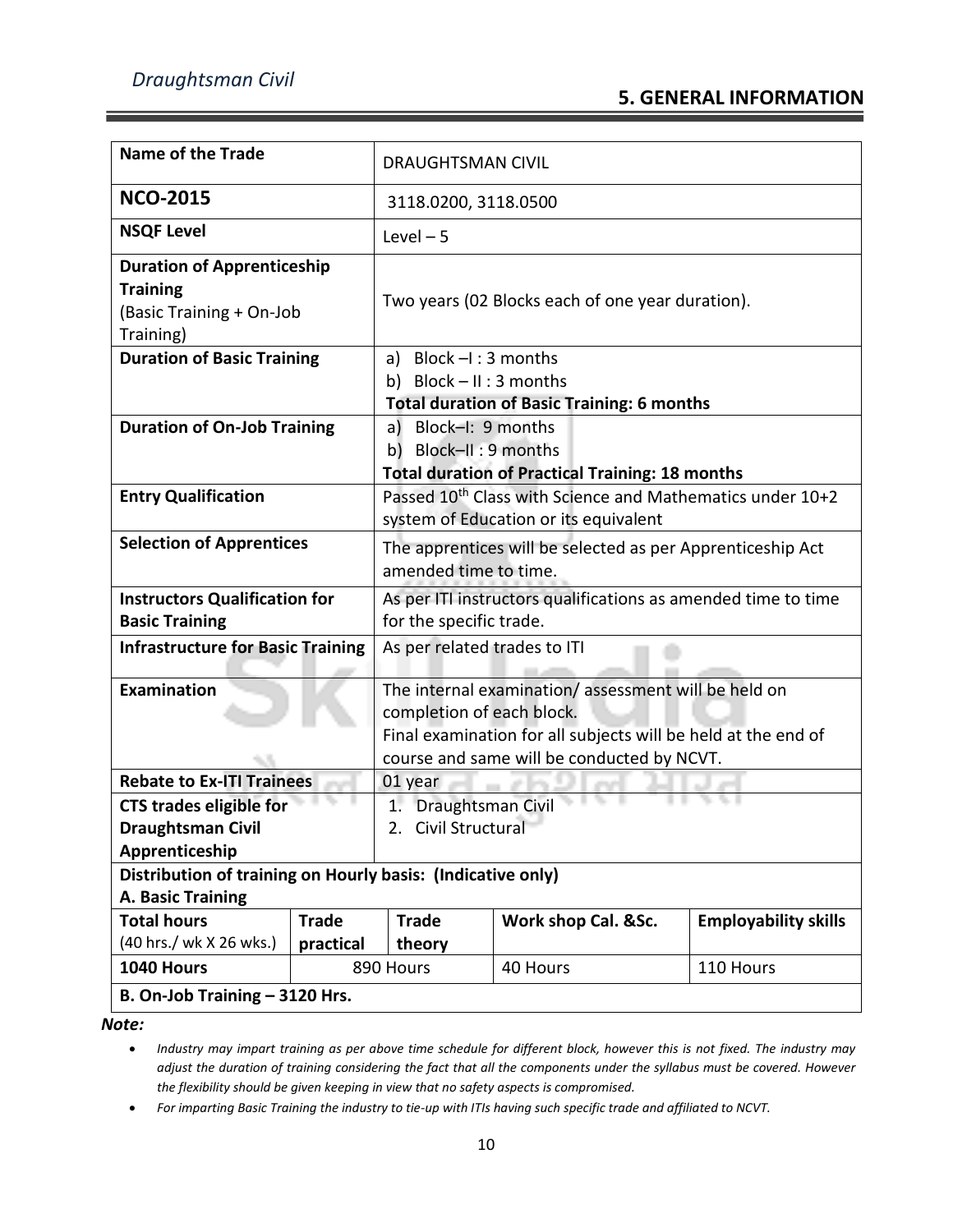#### **6.1 GENERIC LEARNING OUTCOME**

The following are minimum broad Common Occupational Skills/ Generic Learning Outcome after completion of the Draughtsman Civil course of 02 years duration under ATS.

#### **Block I & II:-**

- 1. Recognize & comply safe working practices, environment regulation and housekeeping.
- 2. Understand and explain different mathematical calculation & science in the field of study including basic electrical. *[Different mathematical calculation & science -Work, Power & Energy, Algebra, Geometry & Mensuration, Trigonometry, Heat & Temperature, Levers & Simple machine, graph, Statistics, Centre of gravity, Power transmission, Pressure]*
- 3. Interpret specifications, different engineering drawing and apply for different application in the field of work. *[Different engineering drawing-Geometrical construction, Dimensioning, Layout, Method of representation, Symbol, scales, Different Projections, Machined components & different thread forms, Assembly drawing, Sectional views, Estimation of material, Electrical & electronic symbol]*
- 4. Select and ascertain measuring instrument and measure dimension of components and record data.
- 5. Explain the concept in productivity, quality tools, and labour welfare legislation and apply such in day to day work to improve productivity & quality.
- 6. Explain energy conservation, global warming and pollution and contribute in day to day work by optimally using available resources.
- 7. Explain personnel finance, entrepreneurship and manage/organize related task in day to day work for personal & societal growth.
- 8. Plan and organize the work related to the occupation.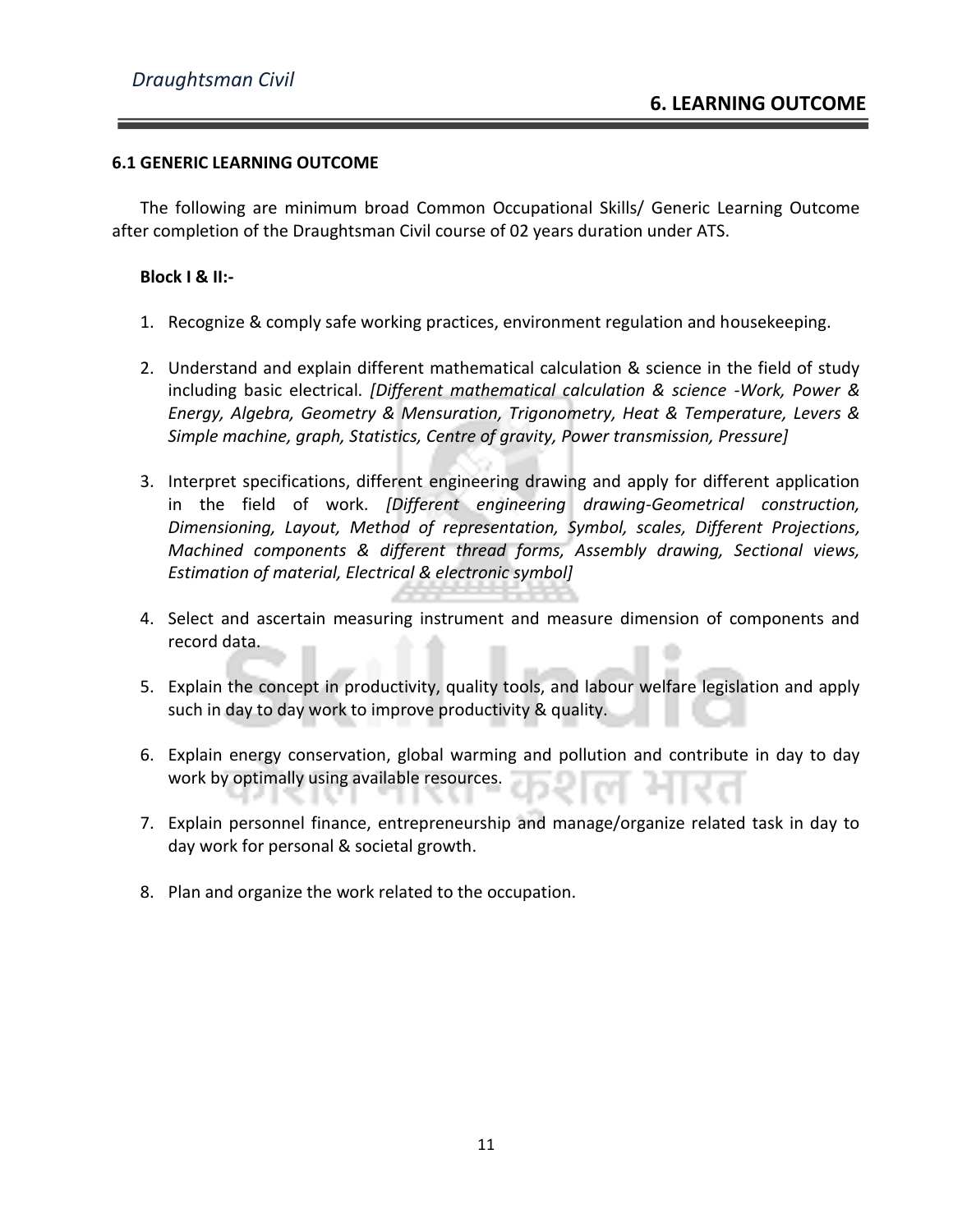#### **6.2 SPECIFIC LEARNING OUTCOME**

#### $Block - I$

- 1. Draw in free hand sketches of hand tools used in civil work.
- 2. Draw plane figure applying drawing instruments with proper layout and the method of folding drawing sheets.
- 3. Construct plain scale, comparative scale, diagonal scale and vernier scale.
- 4. Draw orthographic projections of different objects with proper lines, lettering and dimensioning.
- 5. Draw Isometric / Oblique / Perspective views of different solid / hollow / cut sections with proper lines, lettering and dimensioning.
- 6. Draw component parts of a single storied residential building with suitable symbols and scales.
- 7. Draw different types of stone and brick masonry.
- 8. Draw different types of shallow and deep foundation.
- 9. Draw different types of shoring, scaffolding, underpinning, framework and timbering.
- 10. Draw different types of Damp proofing in different position.
- 11. Drawing of different types of arches and lintels with chajja.
- 12. Draw different types of Carpentry Joints in Door & Window.
- 13. Draw different types of Flooring.
- 14. Draw different types of vertical movement according to shape, location, materials in stair, lift, ramp and escalator.
- 15. Draw different types of roofs according to shape, construction, purpose and span.
- 16. Draw One Storied Residential Building Plan including all details.
- 17. Draw Two Storied Residential Building Plan including all details using AutoCAD.

ल भारत-कुशल

#### **Block – II**

- 18. Prepare single storied RCC framed building Plan Flat Roof including all details using AutoCAD.
- 19. Prepare single storied RCC framed building Plan Partly tiled & partly Flat Roof including all details using CAD.
- 20. Prepare Two Room building Plan drawing Slope Roof of RCC structures using CAD
- 21. Prepare Three Bed Room double storied building Plan drawing Flat Roof of RCC structures using CAD
- 22. Prepare detailed drawing of RCC structures using CAD and prepare bar bending schedule.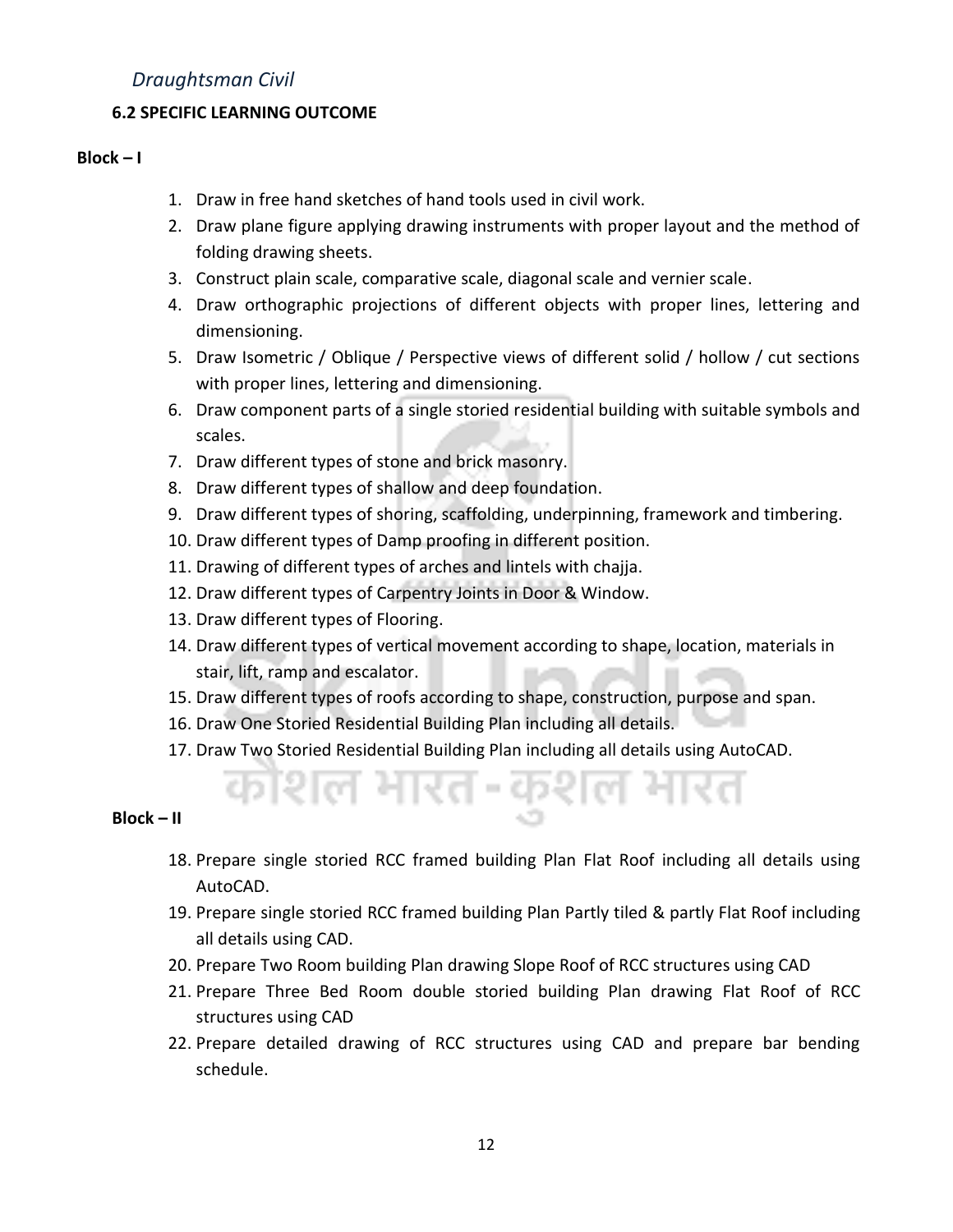- 23. Draw the details of a framed structure and portal frame of a residential building using CAD.
- 24. Draw the different types of steel sections, rivets and bolts using CAD.
- 25. Draw the details of girders, roof trusses and steel stanchions using CAD.
- 26. Prepare the detailed drawing showing the different types of sanitary fittings, arrangements of manholes, details of septic tank, Over Head Tank and Sanitary Plumbing System using CAD .
- 27. Prepare of service plan (drainage plan) for isolated building & in sewer system for Two Storied Building.
- 28. Draw the details flow diagram of water treatment plant (WTP) and Swerage Treatment plant (STP).
- 29. Draw the cross sectional view of different types of roads showing component parts using CAD.
- 30. Draw the details of different types of culverts including all components using CAD.
- 31. Prepare detailed drawing a bridge including all componentsusing CAD.
- 32. Draw the typical cross section of rail sections, railway tracks in cutting and embankment using CAD
- 33. Prepare detailed drawing of typical cross sections of Dam, barrages, weir and Cross drainage works using CAD
- 34. Draw the schematic diagram of different structures of Hydro electric project using CAD
- 35. Prepare detailed estimate and cost analysis of different types of building and other Structures using application software.
- 36. Prepare rate analysis of different items of work.
- 37. Problems on preparing preliminary/Approximate estimates for building project.
- 38. Perform site survey with chain / tape and prepare site plan.
- 39. Perform site survey with prismatic compass and prepare site plan.
- 40. Perform site survey with plane table and prepare site plan.
- 41. Make topography map / contour map with leveling instrument.
- 42. Perform site survey with Theodolite and prepare site plan.
- 43. Prepare a map using Total station.
- 44. Locate the station point using GPS and obtain a set of co-ordinates.

*NOTE: Learning outcomes are reflection of total competencies of a trainee and assessment will be carried out as per assessment criteria.*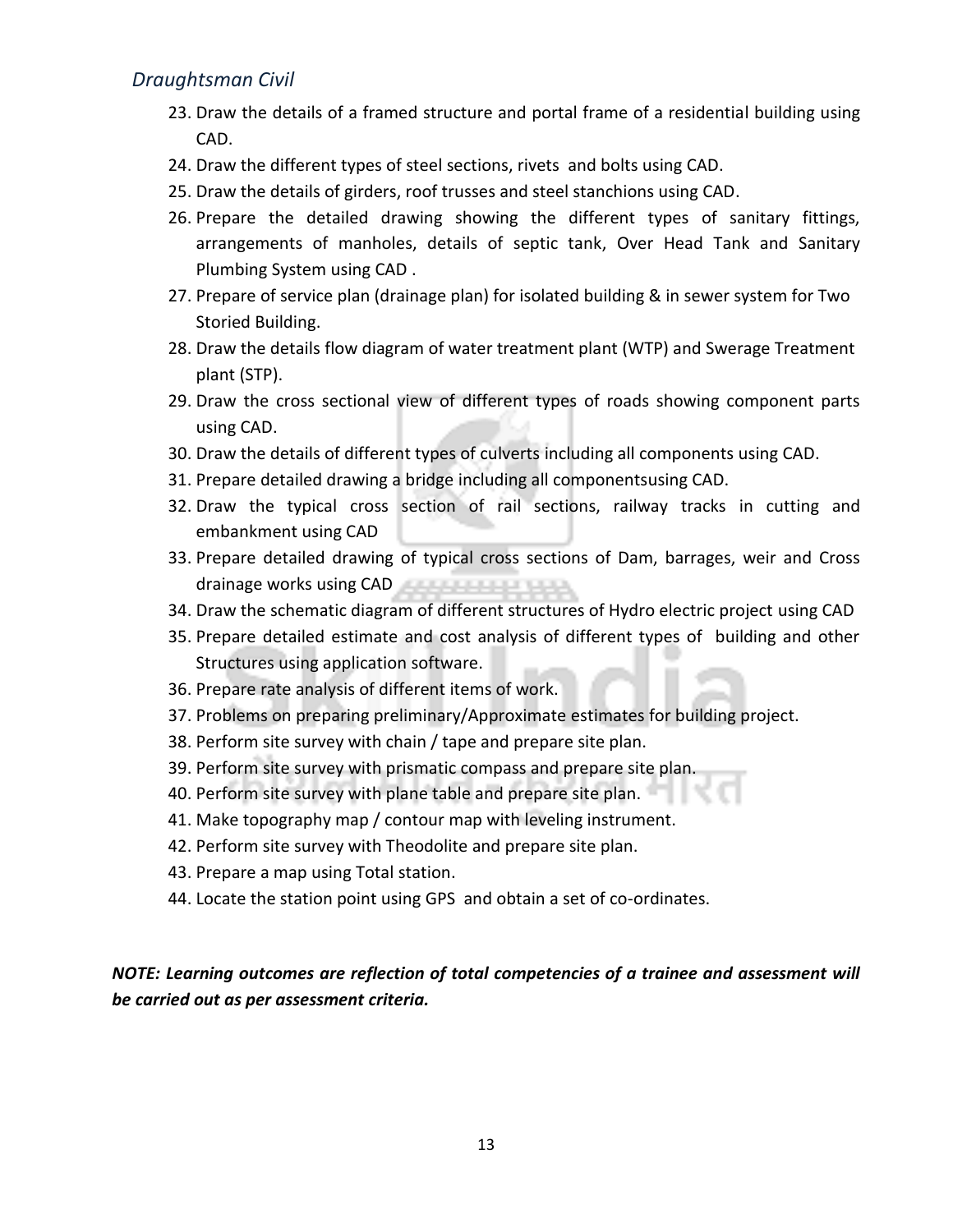٠

# **7. LEARNING OUTCOME WITH ASSESSMENT CRITERIA**

|                                                                                                                                   | <b>GENERIC LEARNING OUTCOME</b>                                                                                                                                                                                                                |
|-----------------------------------------------------------------------------------------------------------------------------------|------------------------------------------------------------------------------------------------------------------------------------------------------------------------------------------------------------------------------------------------|
| <b>LEARNING OUTCOMES</b>                                                                                                          | <b>ASSESSMENT CRITERIA</b>                                                                                                                                                                                                                     |
| 1. Recognize & comply safe<br>working<br>practices,<br>environment regulation and<br>housekeeping.                                | 1.1.<br>Follow and maintain procedures to achieve a<br>safe working<br>environment<br>in<br>line<br>with<br>occupational health and safety regulations and<br>requirements.                                                                    |
|                                                                                                                                   | 1.2.<br>Recognize and report all unsafe situations<br>according to site policy.                                                                                                                                                                |
|                                                                                                                                   | 1.3.<br>Identify and take necessary precautions on fire<br>and safety hazards and report according to site<br>policy and procedures.                                                                                                           |
|                                                                                                                                   | Identify, handle and store / dispose off<br>1.4.<br>dangerous/unsalvageable goods and substances<br>according to<br>site<br>policy<br>and procedures<br>following safety regulations and requirements.<br>1.5.                                 |
|                                                                                                                                   | Identify and observe site policies and procedures<br>in regard to illness or accident.                                                                                                                                                         |
|                                                                                                                                   | 1.6.<br>Identify safety alarms accurately.<br>Report supervisor/ Competent of authority in the<br>1.7.<br>event of accident or sickness of any staff and<br>record accident details correctly according to site<br>accident/injury procedures. |
|                                                                                                                                   | Identify and observe site evacuation procedures<br>1.8.<br>according to site policy.<br>Identify Personal Productive Equipment (PPE) and<br>1.9.<br>use the same as per related working environment.                                           |
|                                                                                                                                   | Identify basic first aid and use them under<br>1.10.<br>different circumstances.<br>Identify different fire extinguisher and use the<br>1.11.                                                                                                  |
|                                                                                                                                   | same as per requirement.<br>1.12. Identify environmental pollution & contribute to                                                                                                                                                             |
|                                                                                                                                   | avoidance of same.                                                                                                                                                                                                                             |
|                                                                                                                                   | 1.13. Take opportunities to use energy and materials in<br>an environmentally friendly manner                                                                                                                                                  |
|                                                                                                                                   | 1.14. Avoid waste and dispose waste as per procedure<br>1.15. Recognize different components of 5S and apply<br>the same in the working environment.                                                                                           |
|                                                                                                                                   |                                                                                                                                                                                                                                                |
| 2. Understand, explain different<br>mathematical calculation &<br>science in the field of study<br>including basic electrical and | Explain concept of basic science related to the field<br>2.1<br>such as Material science, Mass, weight, density,<br>speed, velocity, heat & temperature, force, motion,<br>pressure, heat treatment, centre of gravity, friction.              |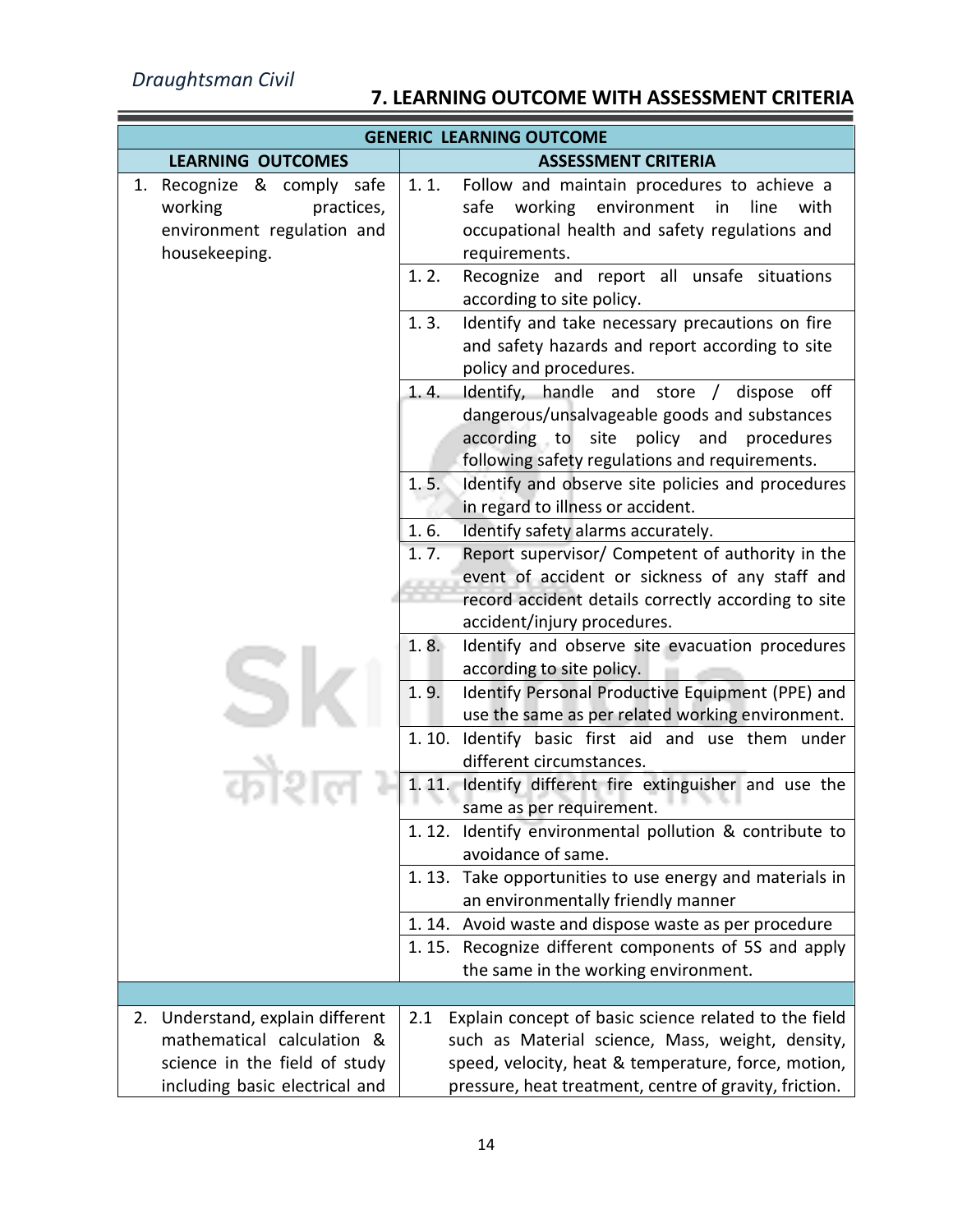|    | apply in day to day work.                                | Measure dimensions as per drawing<br>2.2                     |
|----|----------------------------------------------------------|--------------------------------------------------------------|
|    | <i>Different</i><br>mathematical                         | 2.3<br>Use scale/ tapes to measure for<br>fitting<br>to      |
|    | calculation & science -Work,                             | specification.                                               |
|    | Power & Energy, Algebra,                                 | 2.4<br>Comply given tolerance.                               |
|    | Geometry &<br>Mensuration,                               | 2.5<br>Prepare list of appropriate materials by interpreting |
|    | Trigonometry,<br>Heat<br>&                               | detail drawings and determine quantities of such             |
|    | Temperature,<br>&<br>Levers                              | materials.                                                   |
|    | Simple<br>machine,<br>graph,                             | Ensure dimensional accuracy of assembly by using<br>2.6      |
|    | Statistics, Centre of gravity,<br>transmission,<br>Power | different instruments/gauges.                                |
|    | Pressure]                                                | Explain basic electricity, insulation & earthing.<br>2.7     |
|    |                                                          |                                                              |
|    | 3. Interpret<br>specifications,                          | 3. 1. Read & interpret the information on drawings and       |
|    | different<br>engineering                                 | apply in executing practical work.                           |
|    | drawing<br>apply<br>for<br>and                           | 3. 2. Read & analyse the specification to ascertain the      |
|    | different application in the                             | material requirement, tools, and machining                   |
|    | field<br>of work.<br>[Different                          | /assembly/maintenance parameters.                            |
|    | engineering<br>drawing-                                  | 3. 3. Encounter drawings with missing/unspecified key        |
|    | Geometrical<br>construction,                             | information and make own calculations to fill in             |
|    | Dimensioning,<br>Layout,                                 | missing dimension/parameters to carry out the                |
|    | Method of representation,                                | work.                                                        |
|    | Symbol, scales,<br>Different<br>Machined                 |                                                              |
|    | Projections,<br>& different<br>components                |                                                              |
|    | forms,<br>Assembly<br>thread                             |                                                              |
|    | drawing, Sectional views,                                |                                                              |
|    | <b>Estimation</b><br>material,<br>.of                    |                                                              |
|    | electronic<br>Electrical<br>&                            |                                                              |
|    | symbol]<br>4,700                                         |                                                              |
|    |                                                          |                                                              |
|    | Select and ascertain                                     | 4.1 Select appropriate measuring instruments such as         |
|    | measuring instrument and                                 | micrometers, verniercalipers, dial gauge, bevel              |
|    | measure dimension of                                     | protector and height gauge (as per tool list).               |
|    | components and record data.                              | 4.2 Ascertain the functionality & correctness of the         |
|    |                                                          | instrument.                                                  |
|    |                                                          | 4.3 Measure dimension of the components & record             |
|    |                                                          | data to analyse the with given<br>drawing/measurement.       |
|    |                                                          |                                                              |
| 5. | Explain the concept in                                   | 5.1 Explain the concept of productivity and quality tools    |
|    | productivity, quality tools,                             | and apply during execution of job.                           |
|    | and labour welfare legislation                           | 5.2 Understand the basic concept of labour welfare           |
|    | and apply such in day to day                             | legislation and adhere to responsibilities and remain        |
|    | work to improve productivity                             | sensitive towards such laws.                                 |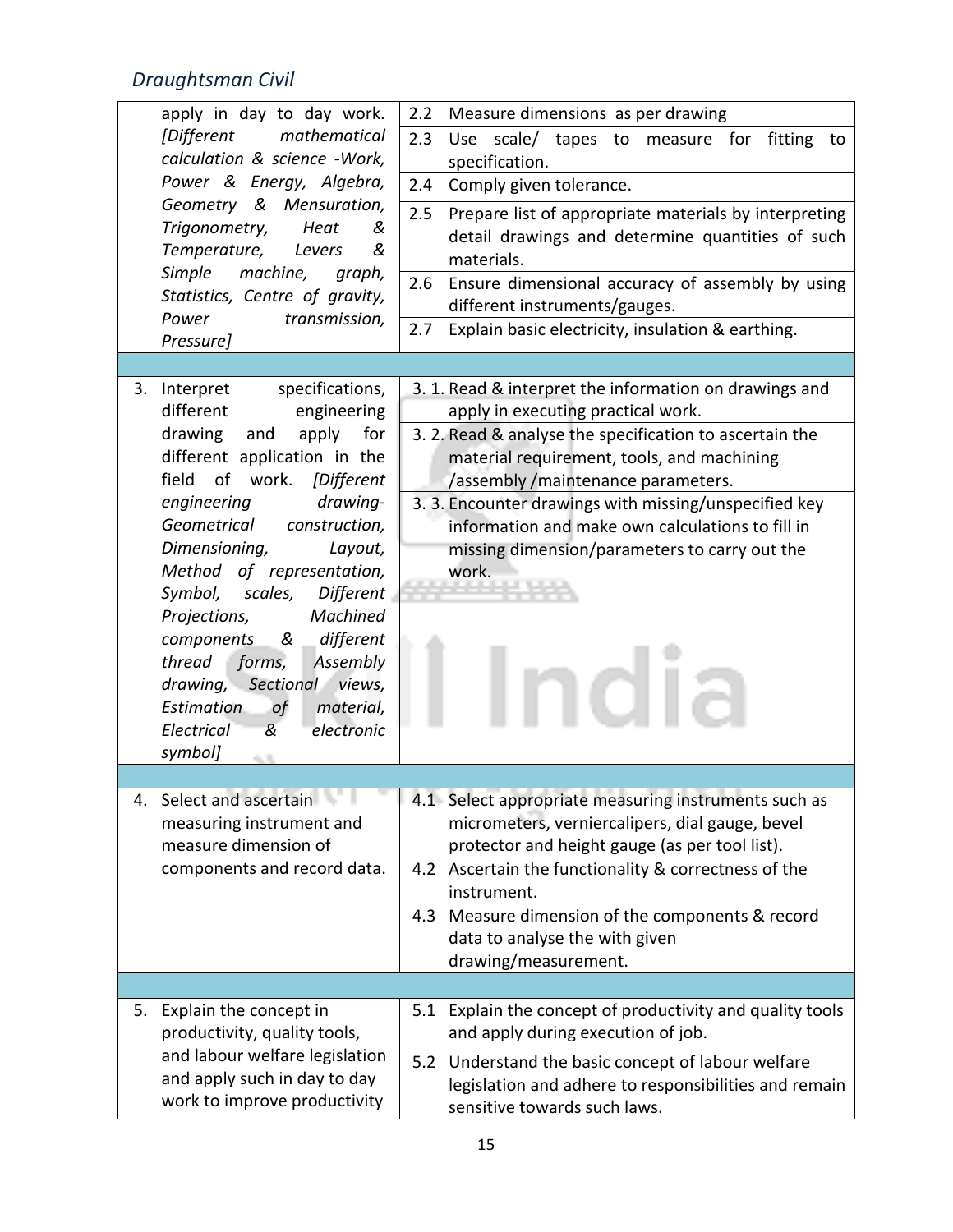13

| Explain energy conservation,<br>6.<br>global warming and pollution<br>and contribute in day to day<br>work by optimally using<br>available resources. | 6.1 Explain the concept of energy conservation, global<br>pollution and utilize<br>the<br>available<br>warming,<br>recourses optimally & remain sensitive to avoid<br>environment pollution.<br>6.2 Dispose waste following standard procedure.                                                                                                                                                                            |
|-------------------------------------------------------------------------------------------------------------------------------------------------------|----------------------------------------------------------------------------------------------------------------------------------------------------------------------------------------------------------------------------------------------------------------------------------------------------------------------------------------------------------------------------------------------------------------------------|
|                                                                                                                                                       |                                                                                                                                                                                                                                                                                                                                                                                                                            |
| 7. Explain personnel finance,<br>entrepreneurship and<br>manage/organize related task<br>in day to day work for<br>personal & societal growth.        | 7. 1. Explain personnel finance and entrepreneurship.<br>7.2. Explain role of Various Schemes and Institutes for<br>self-employment i.e. DIC, SIDA, SISI, NSIC, SIDO,<br>Idea for financing/ non financing support agencies<br>to familiarizes with the Policies /Programmes &<br>procedure & the available scheme.<br>7. 3. Prepare Project report to become an entrepreneur<br>for submission to financial institutions. |
|                                                                                                                                                       |                                                                                                                                                                                                                                                                                                                                                                                                                            |
| Plan and organize the work<br>8.<br>related to the occupation.                                                                                        | 8. 1. Use documents, drawings and recognize hazards in<br>the work site.<br>8. 2. Plan workplace/assembly location with due<br>consideration to operational stipulation                                                                                                                                                                                                                                                    |
|                                                                                                                                                       | 8. 3. Communicate effectively with others and plan<br>project tasks                                                                                                                                                                                                                                                                                                                                                        |
| <b>SPECIFIC OUTCOME</b>                                                                                                                               | 8. 4. Assign roles and responsibilities of the co-trainees<br>for execution of the task effectively and monitor the<br>same.                                                                                                                                                                                                                                                                                               |

### **Block-I & II (Section:10)**

*Assessment Criteria i.e. the standard of performance, for each specific learning outcome mentioned under block – I & block – II (section: 10) must ensure that the trainee achieves well developed skill with clear choice of procedure in familiar context. Assessment criteria should broadly cover the aspect of Planning (Identify, ascertain, estimate etc.); Execution (perform, illustration, demonstration etc. by applying 1) a range of cognitive and practical skills required to accomplish tasks and solve problems by selecting and applying basic methods, tools, materials and information 2) Knowledge of facts, principles, processes, and general concepts, in a field of work or study 3)Desired Mathematical Skills and some skill of collecting and organizing information, communication) and Checking/ Testing to ensure functionality during the assessment of each outcome.The assessments parameters must also ascertain that the candidate is responsible for own work and learning and some responsibility for other's work and learning.*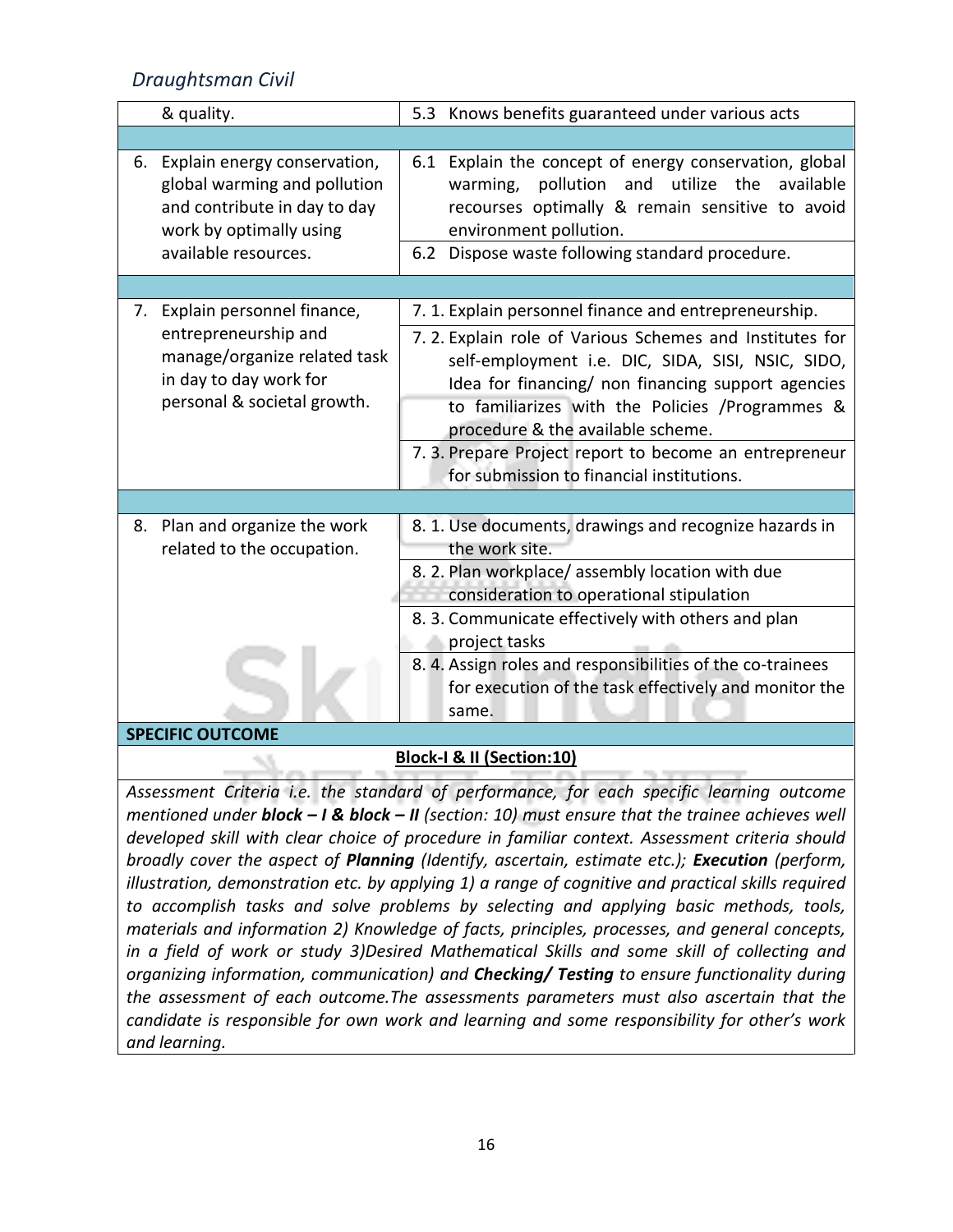## **BASIC TRAINING (Block – I) Duration: (03) Three Months**

| <b>Week</b><br>No. | <b>Professional Skills (Trade Practical)</b>          | <b>Professional Knowledge (Trade</b><br>Theory)                     |  |
|--------------------|-------------------------------------------------------|---------------------------------------------------------------------|--|
| 1.                 | 1. Orientation of the Trade and Institute.            | Rules and regulations of the Institute                              |  |
|                    | Techniques of use of Instruments,<br>2.               | and Trade.                                                          |  |
|                    | Equipments, their care and<br>3.                      | List of the subjects to be taught for                               |  |
|                    | maintenance.                                          | each semester.                                                      |  |
|                    | 4. Method of fixing of drawing sheet on               | List of the Instruments, equipments<br>$\bullet$                    |  |
|                    | the drawing board drawing a layout of                 | and materials to be used during                                     |  |
|                    | different size of sheets.                             | training.                                                           |  |
|                    | 5. Safety precautions to be observed in               | List out the Achievements to be<br>$\bullet$                        |  |
|                    | the Computer Lab                                      | made for each semester.                                             |  |
|                    | Drawing of:-                                          | Importance of B.I.S. introduction of                                |  |
|                    | 6. Lines, lettering and Dimensioning.                 | Code of Practice for Architectural                                  |  |
|                    | 7. Construction of plain geometrical                  | andBuilding Drawings (IS: 962-                                      |  |
|                    | figures.                                              | 1989).                                                              |  |
|                    | 8. Construction of solid geometrical<br>figures       | Layout of drawing. Lines, Lettering,                                |  |
|                    |                                                       | Dimensioning, Scales and Projection                                 |  |
| 2.                 | Drawing of :-                                         | <b>Building materials:-</b>                                         |  |
|                    | 9. Projections - Orthographic (Line,                  | Rocks-classification, types, uses                                   |  |
|                    | plane, Solid in Isometric, oblique) and               | Stones - classification, types, uses<br>$\bullet$                   |  |
|                    | Perspective.                                          | Bricks - Manufacturing                                              |  |
|                    | 10. Symbols & conventional                            | classification, types, and uses.                                    |  |
|                    | representation for materials in                       | Lime-classification, types, uses                                    |  |
|                    | sections as per IS 962-1989 for<br>building drawings. | Pozzolanic-classification, types,                                   |  |
|                    | 11. Components of a building.                         | uses                                                                |  |
|                    |                                                       | Cement - Manufacturing,                                             |  |
|                    |                                                       | classification, types, uses.                                        |  |
|                    |                                                       | Clay Products - earthenware,                                        |  |
|                    |                                                       | stoneware, porcelain, terracotta,                                   |  |
|                    |                                                       | glazing, types,.                                                    |  |
|                    |                                                       | Mortar - Preparation Classification,                                |  |
|                    |                                                       | types, uses                                                         |  |
|                    |                                                       | Concrete - Preparation                                              |  |
|                    |                                                       | Classification, types, uses.                                        |  |
|                    |                                                       | Timber. Structure, defect                                           |  |
|                    |                                                       | classification, seasoning, uses<br>admixtures - for cement mortar & |  |
|                    |                                                       |                                                                     |  |
|                    |                                                       | cement concrete, classification,                                    |  |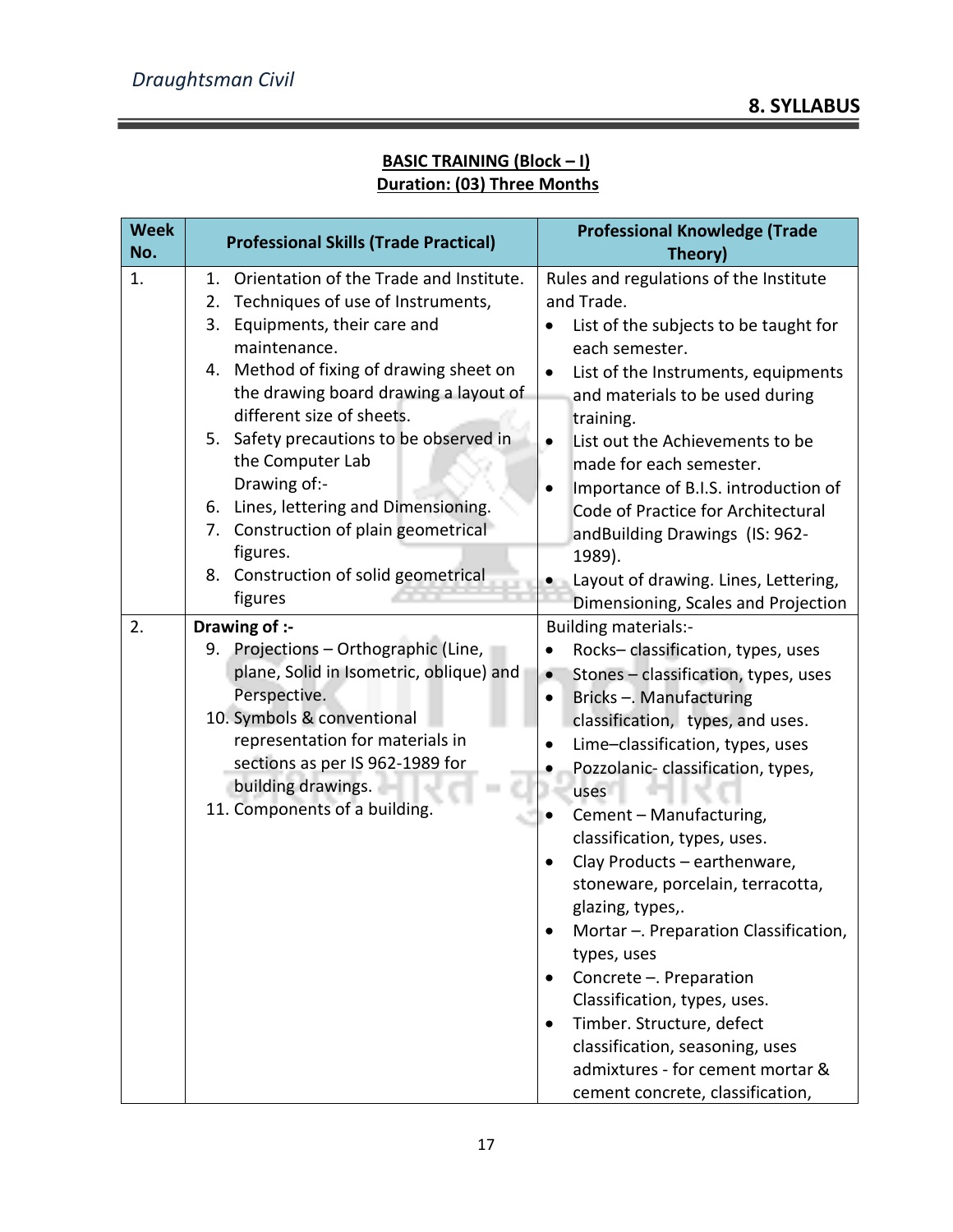|    |                                               | types, uses.                                  |
|----|-----------------------------------------------|-----------------------------------------------|
| 3. | Drawing of different forms of :-              | <b>Protective materials:-</b>                 |
|    | 12. Stone masonry                             | Paints-classification, types, uses            |
|    | 13. Brick Masonry                             | varnishes - .classification, types,           |
|    | 14. Elements, Classification, types of bonds. | uses                                          |
|    | 15. Hollow blocks                             | Metal-classification, types, uses             |
|    | 16. Composite masonry                         | Plastics - Classification, types,             |
|    |                                               | uses                                          |
|    |                                               |                                               |
|    |                                               | <b>Building Construction:-</b>                |
|    |                                               | Masonry.                                      |
|    |                                               | Stone masonry-terms, used -.                  |
|    |                                               | Classification $-$                            |
|    |                                               | $Tools -$                                     |
|    |                                               | Brick masonry - Technical terms --            |
|    |                                               | bonds, types junctions                        |
|    |                                               | Hollow block construction -                   |
|    |                                               | types, admixtures added                       |
|    |                                               | advantages.                                   |
|    |                                               | Composite masonry :- types                    |
| 4. | <b>Foundation:-</b>                           | <b>Foundation:-</b>                           |
|    | 17. Construction details of Shallow &         | <b>Construction details of Shallow</b>        |
|    | Deep Foundation.                              | & Deep Foundation.                            |
|    | 18. Types of foundations,                     | Types of foundations,                         |
|    | 19. Well foundation,                          | Well foundation,                              |
|    | 20. Special foundations,                      | Special foundations,                          |
|    | 21. Pile foundations                          | Pile foundations                              |
|    | 22. Foundation on black cotton soils. etc     | Foundation on black cotton                    |
|    |                                               | soils, etc                                    |
| 5. | Temporary structures - sub structure:-        | <b>Permanent &amp; temporary structures:-</b> |
|    | 23. Scaffolding, shoring, underpinning.       | life of structures,<br>$\bullet$              |
|    | 24. Partition- aluminium frame with glass     | sub structure,                                |
|    | sheet, timber, straw board.                   | super structure,                              |
|    | 25. Details of supporting structures for      | load bearing structure,                       |
|    | construction                                  | cavity wall,                                  |
|    | 26. Form work for R.C.C structure             | framed structure,                             |
|    |                                               | Scaffolding-parts, types-                     |
|    |                                               | Shoring-types.<br>$\bullet$                   |
|    |                                               | Underpinning. purpose, types.                 |
|    |                                               | Partition - requirements, types.              |
|    |                                               | Form work                                     |
| 6. | Showing details of treatments in              | Treatments for building structure:-           |
|    | building:-                                    | DPC-Sources and effects of                    |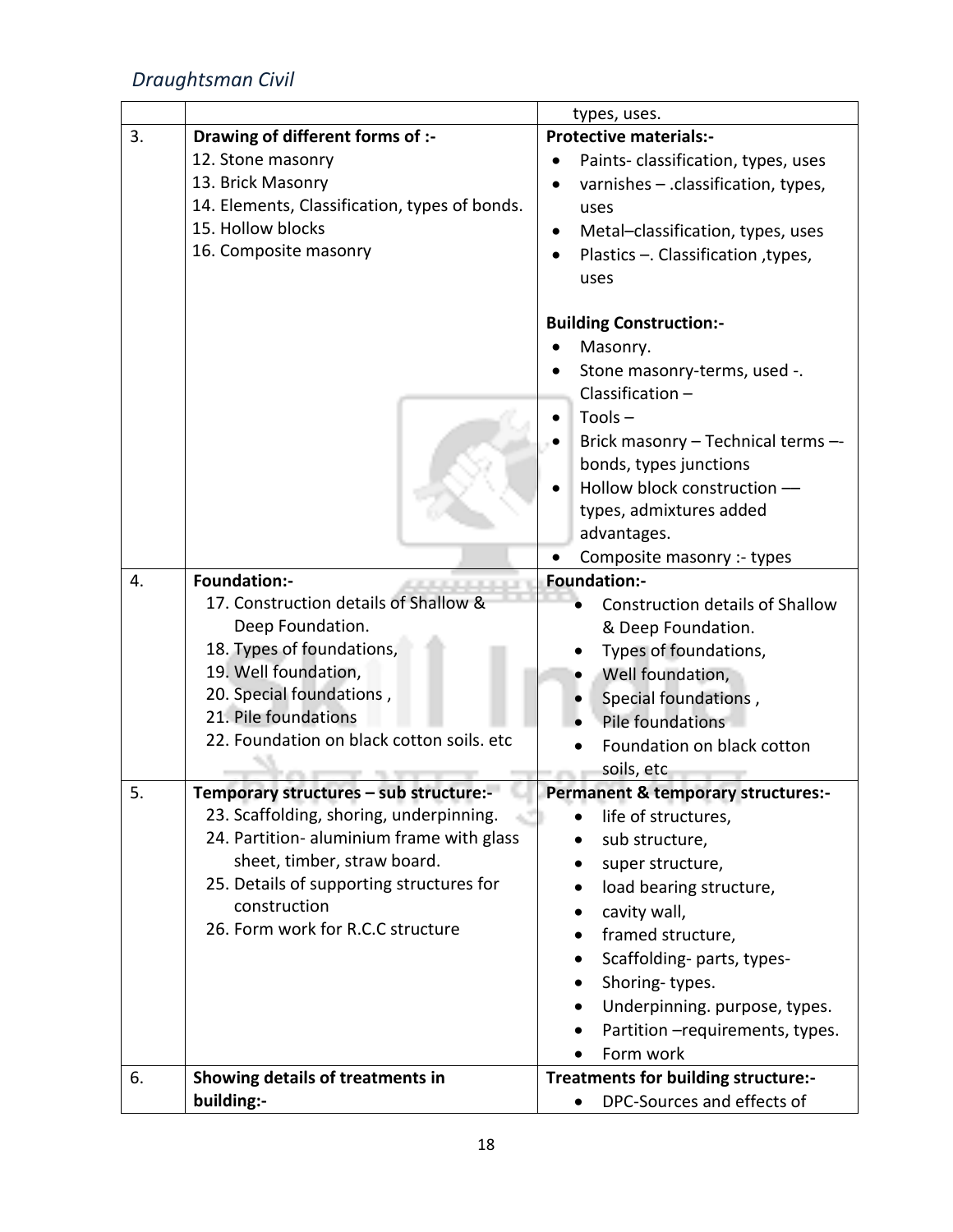|     | 27. Methods of Damp proofing.<br>28. Anti-termites<br>29. Fire proofing.                                                                                                                                                                                            | dampness, method.<br>Damp proofing materials -<br>properties, functions, types,<br>Anti-termite treatment<br>objectives & uses, method.<br>Weathering course- purpose,<br>materials required-<br>Fire-proofing. Effect, rules |
|-----|---------------------------------------------------------------------------------------------------------------------------------------------------------------------------------------------------------------------------------------------------------------------|-------------------------------------------------------------------------------------------------------------------------------------------------------------------------------------------------------------------------------|
| 7.  | Draw different forms of :-                                                                                                                                                                                                                                          | Arches - Technical terms-.types,<br>$\bullet$                                                                                                                                                                                 |
|     | 30. arches,                                                                                                                                                                                                                                                         | centring                                                                                                                                                                                                                      |
|     | 31. lintels<br>32. sunshades                                                                                                                                                                                                                                        | Lintel-types-wooden, brick,                                                                                                                                                                                                   |
|     | 33. Centring & Shuttering.                                                                                                                                                                                                                                          | Stone, steel & RCC.                                                                                                                                                                                                           |
| 8.  | Detailing of carpentry joints for doors,<br>windows and ventilators                                                                                                                                                                                                 | Carpentry joints terms,<br>classification of joints, Uses &<br>types of fixtures & fastenings<br>Doors-Parts, Location,<br>Standard sizes, types.                                                                             |
|     |                                                                                                                                                                                                                                                                     | Windows-types,                                                                                                                                                                                                                |
|     |                                                                                                                                                                                                                                                                     | Ventilators-purpose-types,                                                                                                                                                                                                    |
| 9.  | Detailed drawings of wooden flooring.                                                                                                                                                                                                                               | Floors - Ground floor & upper<br>floor-Types.                                                                                                                                                                                 |
|     |                                                                                                                                                                                                                                                                     | Flooring- materials used, types                                                                                                                                                                                               |
| 10. | <b>Drawing different forms Of vertical</b><br>movements:-<br>34. As per shape-Drawing of straight,<br>open-newel, Dog-legged, Geometrical<br>and Bifurcated, circular, spiral stairs,<br>etc.<br>35. AS per material-Brick, stone, wooden,<br>steel, R.C.C. stairs. | Stairs-Terms, requirements<br>Planning and designing of stair<br>and details of construction.<br>Basic concept of Lift and<br>Escalator.<br>70 H                                                                              |
| 11. | Drawing of different forms of:-                                                                                                                                                                                                                                     | Roofs & Covering of Roofs-<br>$\bullet$<br>Purposes- Elements, Types-Flat,                                                                                                                                                    |
|     | 36. Slopped/Pitched Roof Truss -<br>37. King Post and Queen Post roof trusses<br>showing detailed connections.<br>38. Steel roof trusses showing detailed<br>connections.<br>39. Wooden roof trusses showing detailed<br>connections.                               | Pitched<br>Truss-King Post, queen post,<br>Mansard, Bel-fast, steel,<br>composite.<br>Shell-<br>Types-North-light & double<br>curved.<br>Dome-Component parts.                                                                |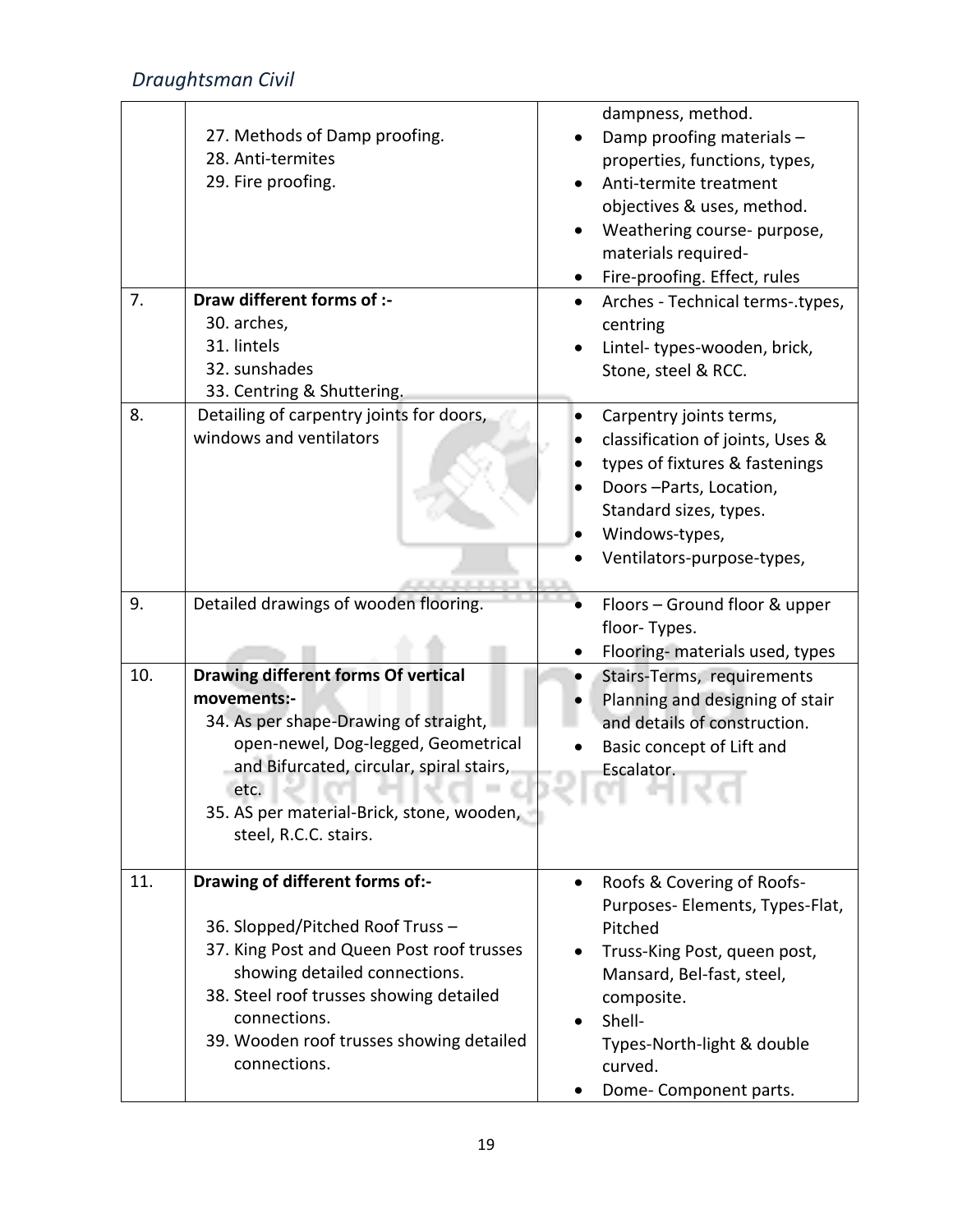|     |                                               | Roofs & Coverings-Objectives,       |
|-----|-----------------------------------------------|-------------------------------------|
|     |                                               | Types & uses.                       |
| 12. | <b>Drawing details of:-</b>                   | <b>Building:-</b>                   |
|     | 40. Line diagram of single storied            | Principle of Planning.              |
|     | residential Building with attached Bath       | Objective and importance.           |
|     | of both pitched & flat roof.                  | Functions and responsibility.       |
|     | 41. Making Plan, Elevation & Section with     | Orientation.                        |
|     | the aid of Line diagram of the Building       | Local Building Bye- Laws as per     |
|     | Plan.                                         | ISI Code.                           |
|     | 42. Layout and detailing of Residential       | Layout Plan & Key Plan.             |
|     | Building.                                     | Submitted in composition of         |
|     | 43. Creating a Drawing of Building Plan-      | Drawing.                            |
|     | Showing setbacks.                             | Provision for safety.               |
|     | 44. Showing Layout Plan & Key Plan.           | Requirement of green belt and land. |
| 13. | 45. Preparation of Plan drawing, Section      | <b>Computer Aided Drafting:-</b>    |
|     | of two storied residential building           | Operating system, Hardware          |
|     |                                               | &software                           |
|     |                                               | Introduction of CAD                 |
|     |                                               | Its Graphical User Interface.       |
|     |                                               | <b>Method of Installation</b>       |
|     |                                               | Basic commands of CAD.              |
|     |                                               | Exposure to latest version of       |
|     |                                               | Architectural Desktop and           |
|     |                                               | training.                           |
|     | <b>Internal Assessment/Examination 03days</b> |                                     |

# **NOTE: -**

*More emphasis to be given on video/real-life pictures during theoretical classes. Some real-life pictures/videos of related industry operations may be shown to the trainees to give a feel of Industry and their future assignment.* -2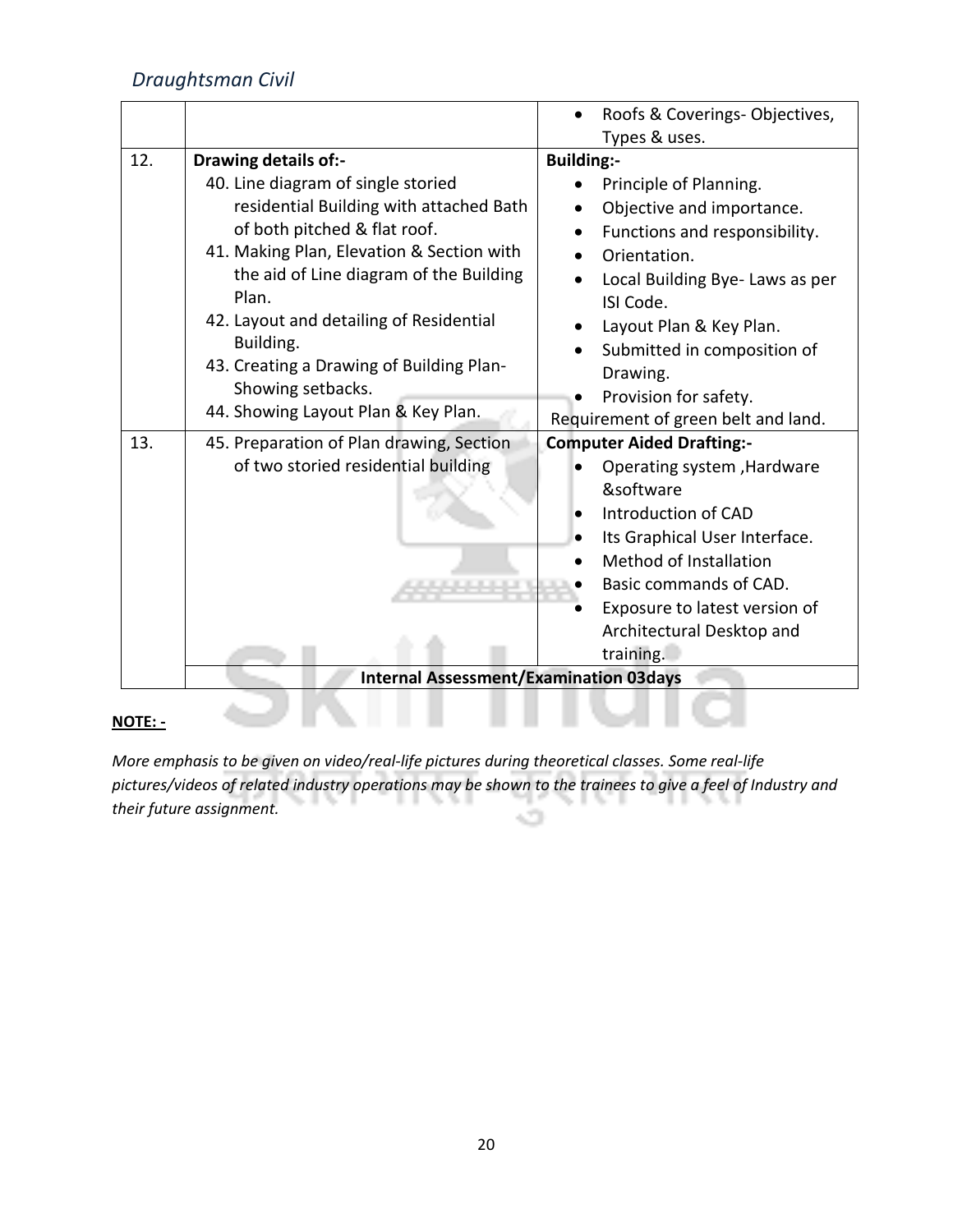# **BASIC TRAINING (Block – II)**

# **Duration: (03) Three Months**

| <b>Week</b><br>No. | <b>Professional Skills (Trade Practical)</b>                                                                                                                                                                                                                                                                                                                                                                                                                                                                                                 | <b>Professional Knowledge (Trade</b><br>Theory)                                                                                                                                                                                                                                                                                                                                                                        |
|--------------------|----------------------------------------------------------------------------------------------------------------------------------------------------------------------------------------------------------------------------------------------------------------------------------------------------------------------------------------------------------------------------------------------------------------------------------------------------------------------------------------------------------------------------------------------|------------------------------------------------------------------------------------------------------------------------------------------------------------------------------------------------------------------------------------------------------------------------------------------------------------------------------------------------------------------------------------------------------------------------|
| $\mathbf{1}$       | Drawing of residential Building prepare :-<br>46. Plan, elevation & section of building<br>with specification for the given line<br>diagram to suitable scale.<br>47. A reading room with R C C flat roof<br>slab.<br>48. A House of single storied residential<br>building with single bed room and<br>attached toilet with R. C. C. flat roof<br>slab.                                                                                                                                                                                     | <b>Building planning:-</b><br>Economy and orientation<br>Provision for lighting and<br>ventilation.<br>Provision for drainage and<br>sanitation.<br>Types of building.<br>Planning and designing of<br>residential, public and<br>commercial building.                                                                                                                                                                 |
| 2.                 | 49. A residential building with double<br>bedroom with R.C.C. flat roof slab.<br>50. House with single bed and hall with<br>partly tiled and partly R C C flat roof<br>slab.<br>51. Two roomed house with R.C.C. slope<br>roof with gable ends.<br>52. A house with fully tiled roof with hips<br>and valleys.<br>53. Design and create a double storied<br>residential building with triple bed<br>room and its accessories.                                                                                                                | <b>Prefabricated structure:-</b><br>Preparation.<br>Method of construction and<br>assembling.<br>Advantages and disadvantages.                                                                                                                                                                                                                                                                                         |
| 3.                 | Drawing details of R C C members with<br>reinforcement.<br>54. Rectangular beams (single reinforced &<br>double reinforced).<br>55. Lintels, chajjas, slabs.<br>56. Stair- details of step.<br>57. Columns with footings.<br>58. Continuous columns showing<br>disposition of reinforcement.<br>59. Preparing bar bending schedules.<br>60. Details of one way slab and two way<br>slab.<br>61. T-beam, inverted T-beam, cantilever,<br>retaining wall.<br>62. R C C detailing - framed structure,<br>portal frame, ductile detailing, B.I.S | R C C structure:-<br>Introduction to R C C uses.<br>Materials - proportions.<br>Form work.<br>Bar bending details as per I.S.<br>Code.<br>Reinforced brick work.<br><b>Materials used for R C C:-</b><br>Construction.<br>$\bullet$<br>Selection of materials-course<br>aggregate, fine aggregate,<br>cement, water and<br>reinforcement,<br>Characteristics.<br>Method of mixing concrete-<br>machine mixing and hand |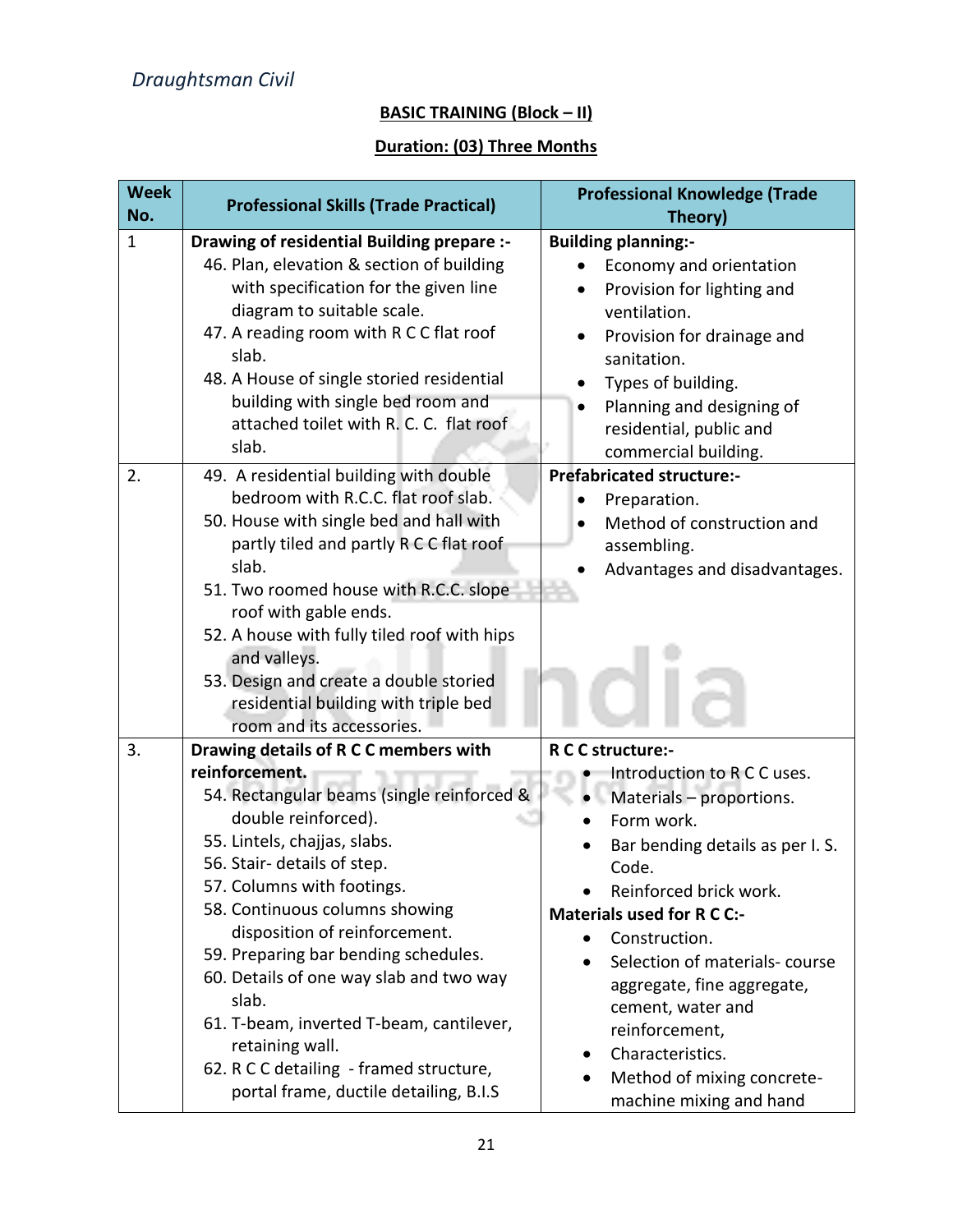|    | code-456-2000 & its application.                                                                                                                                                                                                                                                                                                                                                                                                                                                                                | mixing.<br>Slump test.<br>Structure-columns, beams,<br>slabs- one way and two way<br>slab.<br>Innovative construction.<br>Safety against earthquake.<br>$\bullet$<br>Grade of cement, steel                                                                                                                        |
|----|-----------------------------------------------------------------------------------------------------------------------------------------------------------------------------------------------------------------------------------------------------------------------------------------------------------------------------------------------------------------------------------------------------------------------------------------------------------------------------------------------------------------|--------------------------------------------------------------------------------------------------------------------------------------------------------------------------------------------------------------------------------------------------------------------------------------------------------------------|
|    |                                                                                                                                                                                                                                                                                                                                                                                                                                                                                                                 | behaviour and test.<br>Retaining wall.<br>R C C framed structure.                                                                                                                                                                                                                                                  |
| 4. | Drawing different types of :-<br>63. Steel sections, rivet, bolts etc.<br>64. Section and elevation of girders.<br>65. Structural joints.<br>66. Plate girders, roof trushes, stanchion<br>etc.                                                                                                                                                                                                                                                                                                                 | <b>Steel structures:-</b><br>Common forms of steel<br>sections.<br>Structural fasteners, joints.<br>Tension and compression<br>member.<br>Classification fabrication.<br>Construction details.                                                                                                                     |
| 5  | Public health and sanitation:-<br>67. Drawings of showing various pipe joints<br>for underground drainage.<br>68. Types of sanitary fittings in multi-<br>storied building.<br>69. Water supply system.<br>70. Plumbing system of new technology.<br>Public health & sanitation.<br>71. R C C square overhead tank supported<br>by four columns.<br>72. Rapid sand filter.<br>73. Preparation of service plan (drainage<br>plan) for isolated building & in sewer<br>system.<br>74. Drawing of toilet fixtures. | House drainage of building:-<br>Introduction.<br>Terms used in PHE.<br>Systems of sanitation.<br>System of house drainage.<br>System of house Plumbing,<br>sanitary fittings etc.<br>Purification of water.<br>Types of sewer<br>appurtenance.<br>Manholes & septic tank.<br>New technology of plumbing<br>System. |
| 6. | <b>Roads:-</b><br>75. Drawing& showing of road structure<br>and component parts.<br>76. Preparing a drawing of Cross-sections<br>showing the different types of of<br>roads- according to location and<br>materials<br>77. Preparing a drawing of road curves and<br>gradient.                                                                                                                                                                                                                                  | Roads:-<br>Introduction.<br>History of highway development.<br>General principles of alignment.<br>Classification and construction of<br>different types of roads.<br>Components parts.<br>Road curves and gradient.                                                                                               |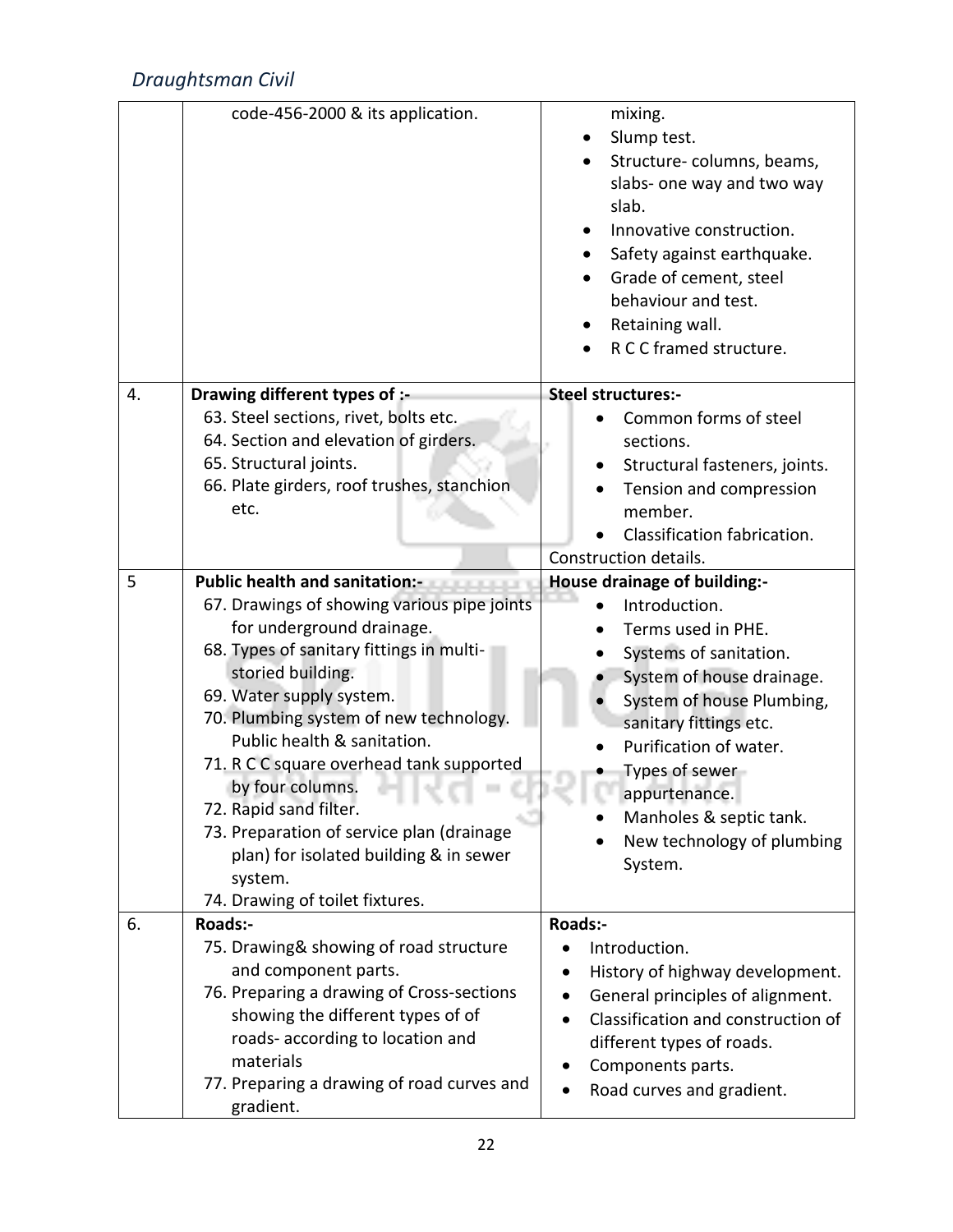|    |                                                                                          | Curves-types, designation of<br>curves.                                  |
|----|------------------------------------------------------------------------------------------|--------------------------------------------------------------------------|
|    |                                                                                          | Setting out simple curve by<br>successive bisecting from long<br>chords. |
|    |                                                                                          | Simple curve by offsets from long<br>chords.                             |
|    |                                                                                          | Road drainage system.                                                    |
| 7. | Bridge:- preparing drawing of                                                            | <b>Bridges &amp; Tunnels:-</b>                                           |
|    | 78. Different types of culvert.                                                          | Introduction to bridges.                                                 |
|    | 79. Preparing drawing of an arched bridge.                                               | Components parts of bridge.                                              |
|    | 80. Steel connection detailing and                                                       | Classification of culverts.                                              |
|    | generation of fabrication drawing                                                        | IRC loading.                                                             |
|    | 81. Preparation of construction /                                                        | Selection of type and location.                                          |
|    | <b>Fabrication drawings</b>                                                              | Factors governing the ideal site.                                        |
|    |                                                                                          | Alignment of bridge-                                                     |
|    |                                                                                          | Foundation-selection-caisson.                                            |
|    | Draw plan and sectional views of the                                                     | Coffer dam-types.                                                        |
|    | following:-                                                                              | Types of super structure.                                                |
|    | 82. R C C slab culvert with splayed wing                                                 | Substructure-piers, abutments,                                           |
|    | walls.                                                                                   | wing walls-                                                              |
|    | 83. Steel foot over bridge across a highway.<br>84. Two span Tee Beam Bridge with square | Classification of bridge.                                                |
|    | returns.                                                                                 | Tunnels- rules used for the sizes                                        |
|    |                                                                                          | of different members.                                                    |
| 8. | Railways:-                                                                               | <b>Railways:-</b>                                                        |
|    |                                                                                          | Permanent way.                                                           |
|    | 85. Draw typical cross section of rail                                                   | Rail gauges, functions,                                                  |
|    | sections                                                                                 | requirements, types, sections,                                           |
|    | 86. Railway tracks -embankment layout                                                    | length of rail.                                                          |
|    | plans of railway platform.                                                               | Welding of rail, wear of rail.                                           |
|    | 87. Typical cross section of railway track                                               | Coning of wheels, hogged rail,                                           |
|    | cutting and embankment (single track                                                     | bending of rail, creep of rail.                                          |
|    | and double track).                                                                       | Causes and prevention of creep.                                          |
|    | 88. Layout of signalling points and                                                      | Sleeper and ballast-function,                                            |
|    | crossings.                                                                               | types, requirement and materials                                         |
|    |                                                                                          | of rail.                                                                 |
|    |                                                                                          | Fixtures, fastenings and plate<br>Laying - rail.                         |
|    |                                                                                          | Joints-types-fish plate-fish bolt-                                       |
|    |                                                                                          | spikes-chairs and keys-bearing,                                          |
|    |                                                                                          | plate-block-elastic, base plate.                                         |
|    |                                                                                          | Anchors and anti-creepers.                                               |
|    |                                                                                          | Construction of permanent way.                                           |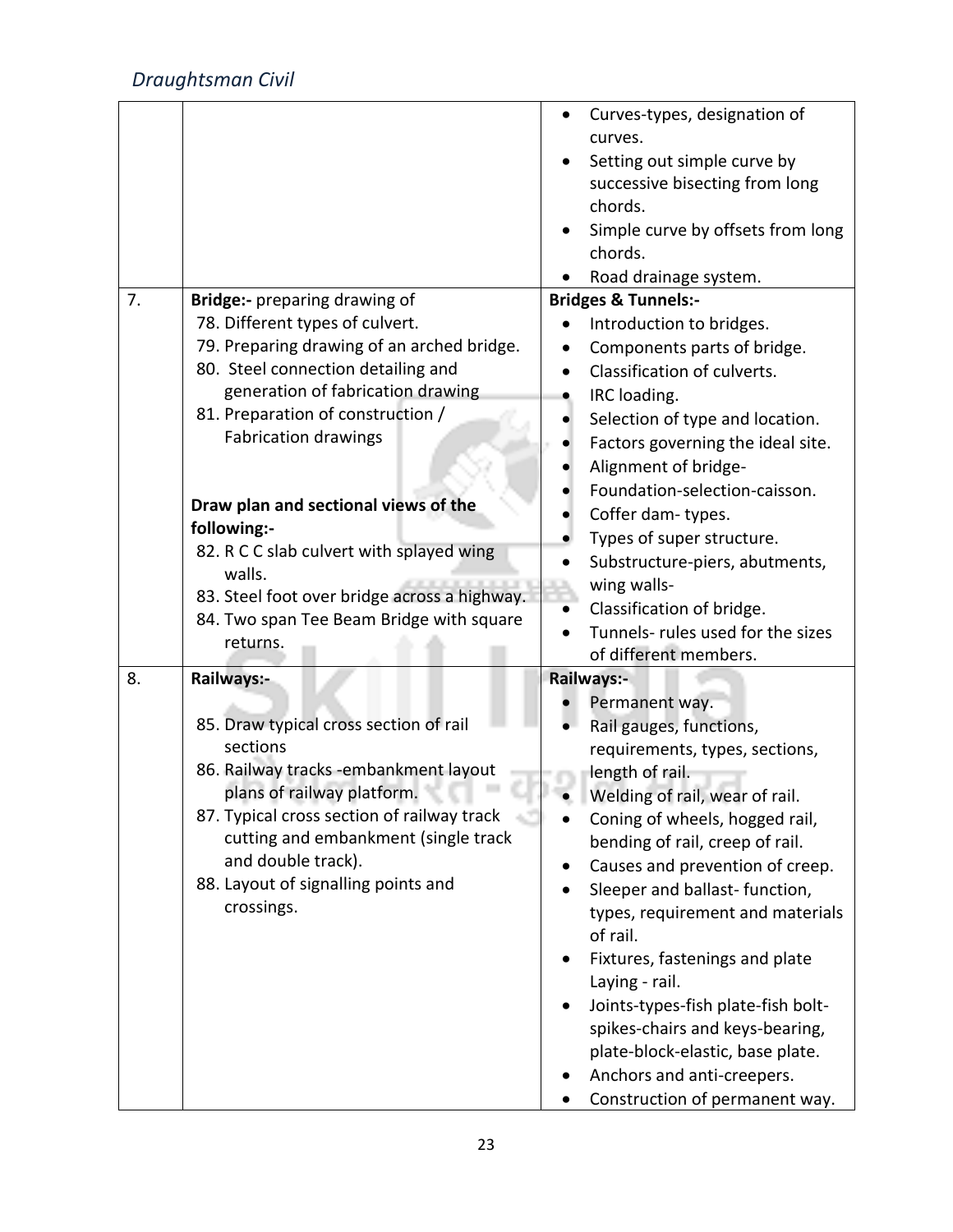|    |                                                                                     | Railway station and yard.            |
|----|-------------------------------------------------------------------------------------|--------------------------------------|
| 9. | Drawing different types of irrigation                                               | Irrigation Engineering :-            |
|    | structures:-                                                                        | Terms used in irrigation.            |
|    |                                                                                     | Hydrology like duty, delta, base     |
|    | 89. Dams, Barrages, weir, etc,                                                      | period, intensity of irrigation.     |
|    | 90. Longitudinal section of distributaries-                                         | Hydrograph, peak flow, run off,      |
|    | with the help of given sketch and data.                                             | catchment area, CCA, Rabi crop,      |
|    | 91. Head Regulators                                                                 | Kharif crop, etc.                    |
|    | 92. Types of cross drainage work.                                                   | Storage/Diversion head work-         |
|    |                                                                                     | characteristics, Types.              |
|    |                                                                                     | Reservoir-types of Reservoirs, i.e., |
|    |                                                                                     | single purpose and multi-            |
|    |                                                                                     | purpose, area, and capacity and      |
|    |                                                                                     | curves of Reservoir.                 |
|    |                                                                                     | Dams, Barrages & weir-types,         |
|    |                                                                                     | purposes.                            |
|    |                                                                                     | Hydro-electric project like          |
|    |                                                                                     | Forebay, Penstock, Turbines,         |
|    |                                                                                     | Power house, etc.                    |
|    |                                                                                     | Canals:-classification and           |
|    |                                                                                     | distribution system, canal           |
|    |                                                                                     | structures.                          |
|    |                                                                                     | Types of cross drainage works like   |
|    |                                                                                     | Aqua duct, Super passage,            |
|    |                                                                                     | Siphon, Level crossing, inlet and    |
|    |                                                                                     | outlet, etc.                         |
| 10 | <b>Estimating &amp; Costing:-</b>                                                   | <b>Estimating and costing:-</b>      |
|    | 93. General principle of estimating &                                               | Introduction.                        |
|    | costing.                                                                            | Purpose of common                    |
|    | 94. Methods of measurement techniques.                                              | techniques.                          |
|    | 95. Preparation of detailed estimate;-                                              | Drawing of construction.             |
|    | Calculation of quantities of items of                                               | Measurement techniques.              |
|    | single storied and double storied                                                   | Estimate-necessity,                  |
|    | building.                                                                           | importance, types-approximate        |
|    | 96. Preparation of abstract of estimate by                                          | and detailed estimate-main           |
|    | prevailing rates.                                                                   | and sub estimates, revised,          |
|    | 97. Rate analysis:-                                                                 | supplementary,                       |
|    | 98. Preparation of rate analysis of major<br>items-R C C, P C C, works, brick works | maintenance/repair estimates-        |
|    | & stone masonry & plastering.                                                       | taking off quantities-method.        |
|    | 99. Problems on preparation of                                                      | Rate analysis of typical items       |
|    | preliminary or approximate estimates                                                | and their specifications.            |
|    | for building projects.                                                              | Labour and materials.                |
|    |                                                                                     | Schedule of rates.                   |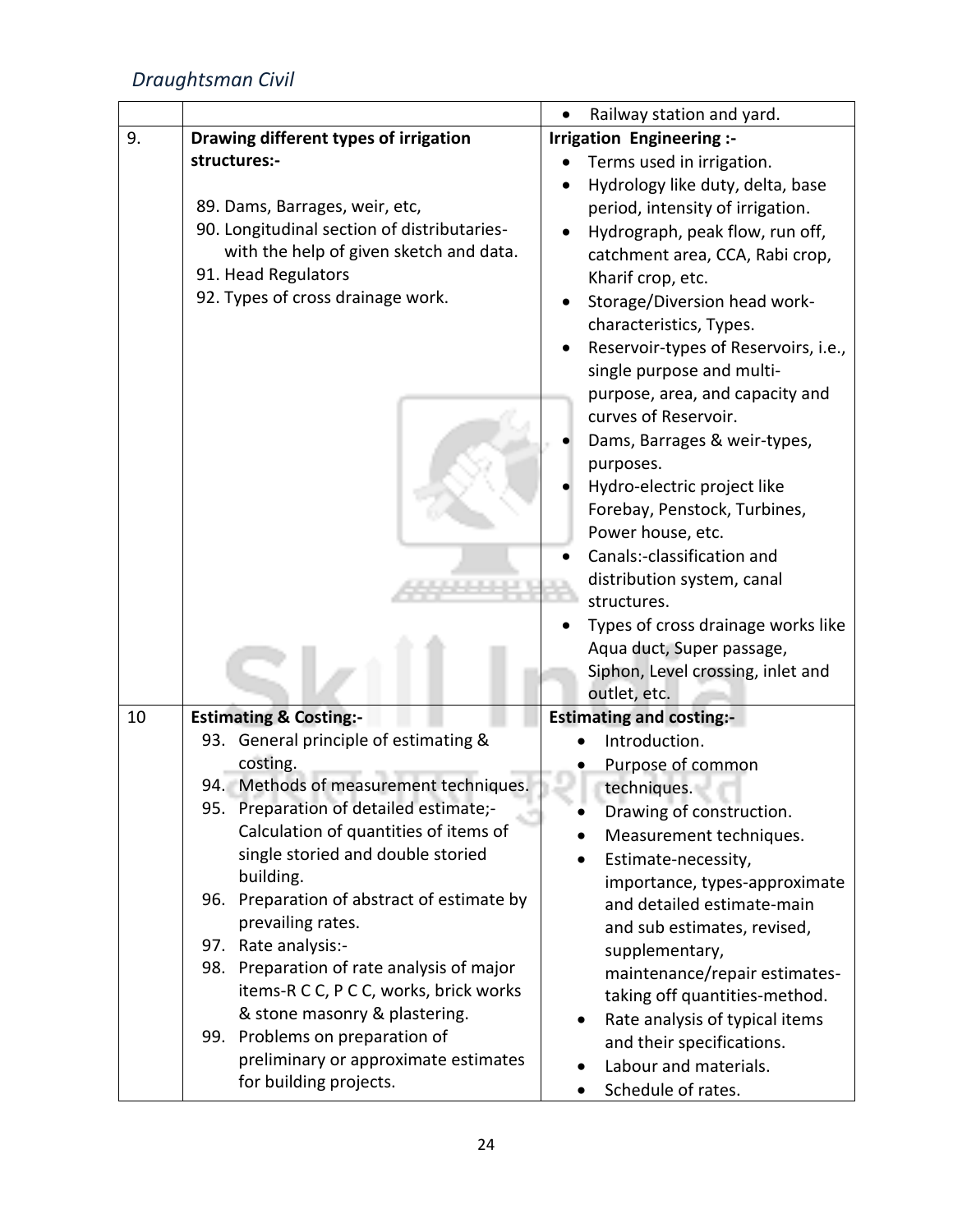|    |                                                                          | Estimating of irregular boundaries by  |
|----|--------------------------------------------------------------------------|----------------------------------------|
|    |                                                                          | trapezoidal and Simpson's formulae.    |
| 11 | Surveying:-                                                              | Surveying:-                            |
|    | 100. Equipment and instrument used to                                    | Introduction, history and              |
|    | perform surveying.                                                       | principals of chain survey.            |
|    | 101. Distance measuring with chain and                                   | Instrument employed.                   |
|    | tape.                                                                    | Use care maintenance and               |
|    | 102. Entering Field book and plotting.                                   | common terms.                          |
|    | 103. Calculating the area of site.                                       | Classification aquracy types.          |
|    | 104. Plane Table                                                         | Main divisions (plain and              |
|    | 105. Surveying of a Building site with                                   | geodetic).                             |
|    | Plane Table.                                                             | Chaining.                              |
|    | 106. Compass survey:-                                                    | Speed in field work and office         |
|    | 107. Field work of prismatic compass                                     | work.                                  |
|    | survey.                                                                  | Plane table survey:-                   |
|    | 108. Plotting of prismatic compass survey.                               | Instrument used in plane table         |
|    | 109. Testing and adjusting the compass.<br>110. Observation of bearings. | survey.                                |
|    | 111. Bearing a line.                                                     | Care and maintenance of plane          |
|    | 112. F.B., B.B., R.B., W.C.B. of a Line,                                 | table survey.                          |
|    | Traverse and also check the close                                        | Compass survey:-                       |
|    | traversing.                                                              | Instrument and its setting up.         |
|    |                                                                          | Bearing and each included              |
|    |                                                                          | angle of close traverse.               |
|    |                                                                          | Local attraction.                      |
|    |                                                                          | Magnetic declination and its           |
|    |                                                                          | true bearing.                          |
|    |                                                                          | Precaution in using prismatic compass. |
| 12 | Leveling:-                                                               | Leveling:-                             |
|    | 113. Handling of leveling instruments and                                | Dumpy level, auto level-               |
|    | their settings.                                                          | introduction, definitions.             |
|    | 114. Temporary adjustment of a level.                                    | Principle of leveling.                 |
|    | 115. Simple leveling.<br>116. Differential leveling (fly leveling).      | Leveling staffs, its graduation        |
|    | 117. Leveling Book for entry in data for                                 | and types.                             |
|    | Field work.                                                              | Minimum equipment required.            |
|    | 118. Reduction of levels-height of                                       | Types, component parts and             |
|    | collimation method and rise & fall                                       | function.                              |
|    | method-comparison of methods.                                            | Temporary and permanent                |
|    | 119. Problems on reduction of levels.                                    | adjustment, procedure to               |
|    | 120. Missing data and how to fill it up-                                 | setting of.                            |
|    | calculations & Arithmetical check in                                     | Level and horizontal surface.          |
|    | various problems and its solution.                                       | Datum, benchmark, focusing             |
|    | 121. Types of leveling.                                                  | and parallax.                          |
|    |                                                                          | Deduction of levels (means             |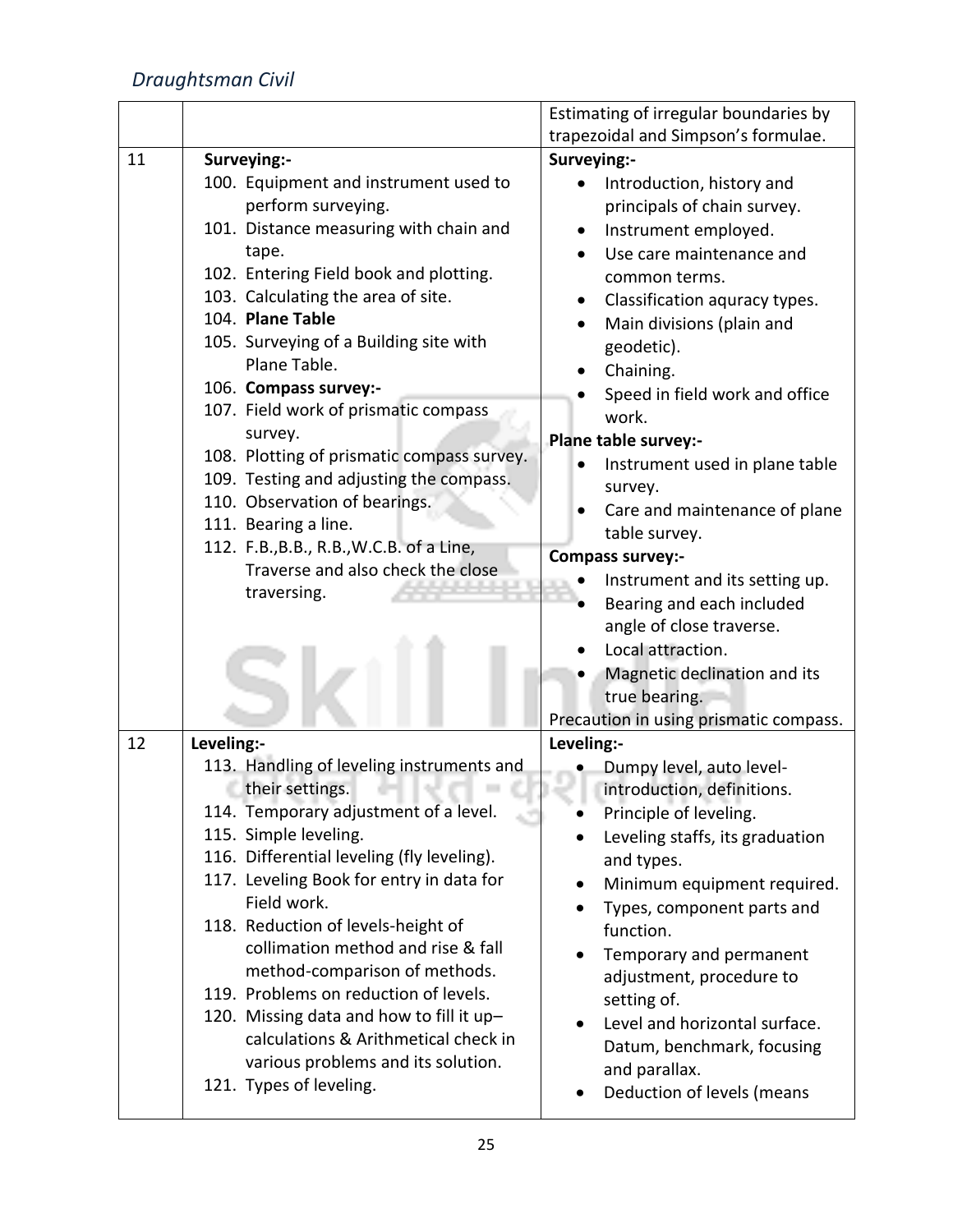|    | reduced levels).<br>Types of leveling.<br>Application to chain and<br>Leveling Instrument to Building<br>construction.<br>• Contouring:-definition-<br>characteristic-methods.<br>Direct and indirect methods.<br>Interpolation of contours-contour<br>gradient-uses of contour plan and<br>map. |
|----|--------------------------------------------------------------------------------------------------------------------------------------------------------------------------------------------------------------------------------------------------------------------------------------------------|
| 13 | <b>Internal Assessment/Examination 03days</b>                                                                                                                                                                                                                                                    |

## **NOTE: -**

• *More emphasis to be given on video/real-life pictures during theoretical classes. Some reallife pictures/videos of related industry operations may be shown to the trainees to give a feel of Industry and their future assignment.*

**ARRESTER** 

# Skill India कौशल भारत-कुशल भारत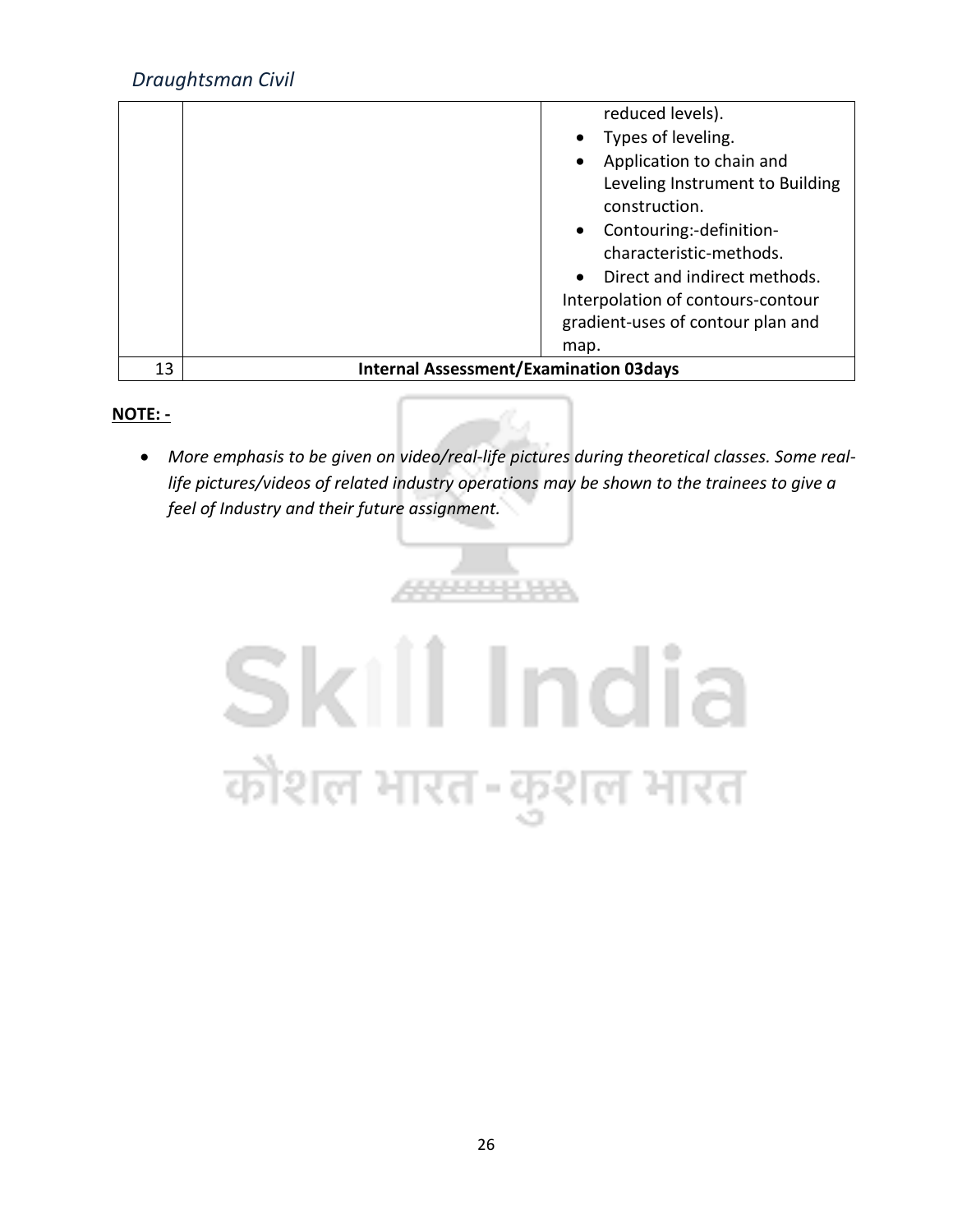# **9.1 WORKSHOP CALCULATION SCIENCE & ENGINEERING DRAWING**

|            | $Block - I$                                                                                                                                                                                                                              |                                                                                                                                                                                                                                                                                                          |  |
|------------|------------------------------------------------------------------------------------------------------------------------------------------------------------------------------------------------------------------------------------------|----------------------------------------------------------------------------------------------------------------------------------------------------------------------------------------------------------------------------------------------------------------------------------------------------------|--|
| SI.<br>No. | <b>Workshop Calculation</b><br>(Duration: - 20 hrs.)                                                                                                                                                                                     | <b>Workshop Science</b><br>(Duration: - 20 hrs.)                                                                                                                                                                                                                                                         |  |
| 1.         | Ratio & Proportion:<br>Simple calculation on related<br>problems.                                                                                                                                                                        | Material Science: properties - Physical &<br>Mechanical, Types - Ferrous & Non - Ferrous,<br>introduction of Iron, Cast Iron, Wrought Iron, Steel,<br>difference between Iron and Steel, Alloy steel,<br>carbon steel, stainless<br>steel, Non - Ferrous Alloys                                          |  |
| 2.         | Percentage : Introduction,<br>Simple calculation.<br>Changing percentage to<br>decimal and fraction and vice - versa                                                                                                                     | Mass, Weight and Density<br>: Mass, Unit of Mass, Weight, difference between<br>mass and weight, Density, unit of density, specific<br>gravity of metals.                                                                                                                                                |  |
| 3.         | Algebra: Addition,<br>Subtraction, Multiplication,<br>Division, Algebraic formula,<br>Solving Linear equations (with two<br>variables).                                                                                                  | Work, Power and Energy<br>: work, unit of work, power, unit of power, Horse<br>power of engines, mechanical efficiency, energy,<br>use of energy, potential and kinetic energy,<br>examples of potential energy and kinetic energy                                                                       |  |
| 4.         | Mensuration: Area and<br>perimeter of square, rectangle,<br>parallelogram,<br>triangle, circle, semi circle,<br>Volume of solids -cube,<br>cuboid, cylinder and Sphere.<br>Surface area of solids -cube,<br>cuboid, cylinder and Sphere. | Heat & Temperature : Heat and temperature, their<br>units, difference between<br>heat and temperature, boiling point, melting point,<br>scale of temperature, relation between different<br>scale of temperature,<br>Thermometer, pyrometer, transmission of heat,<br>conduction, convection, radiation. |  |
| 5.         | Trigonometry:<br>Trigonometrical ratios,<br>measurement of angles.<br>Trigonometric tables                                                                                                                                               | <b>Basic Electricity:</b><br>Types of current - AC, DC, their comparison,<br>voltage, resistance, their units.<br>Conductor, insulator, Types of connections -series,<br>parallel, electric power, Horse power, energy, unit<br>of electrical energy.                                                    |  |
| 6.         |                                                                                                                                                                                                                                          | Levers and Simple Machines:<br>levers and its types.<br>Simple Machines, Effort and<br>Load, Mechanical Advantage,<br>Velocity Ratio, Efficiency of machine, Relationship<br>between Efficiency, velocity ratio and Mechanical<br>Advantage.                                                             |  |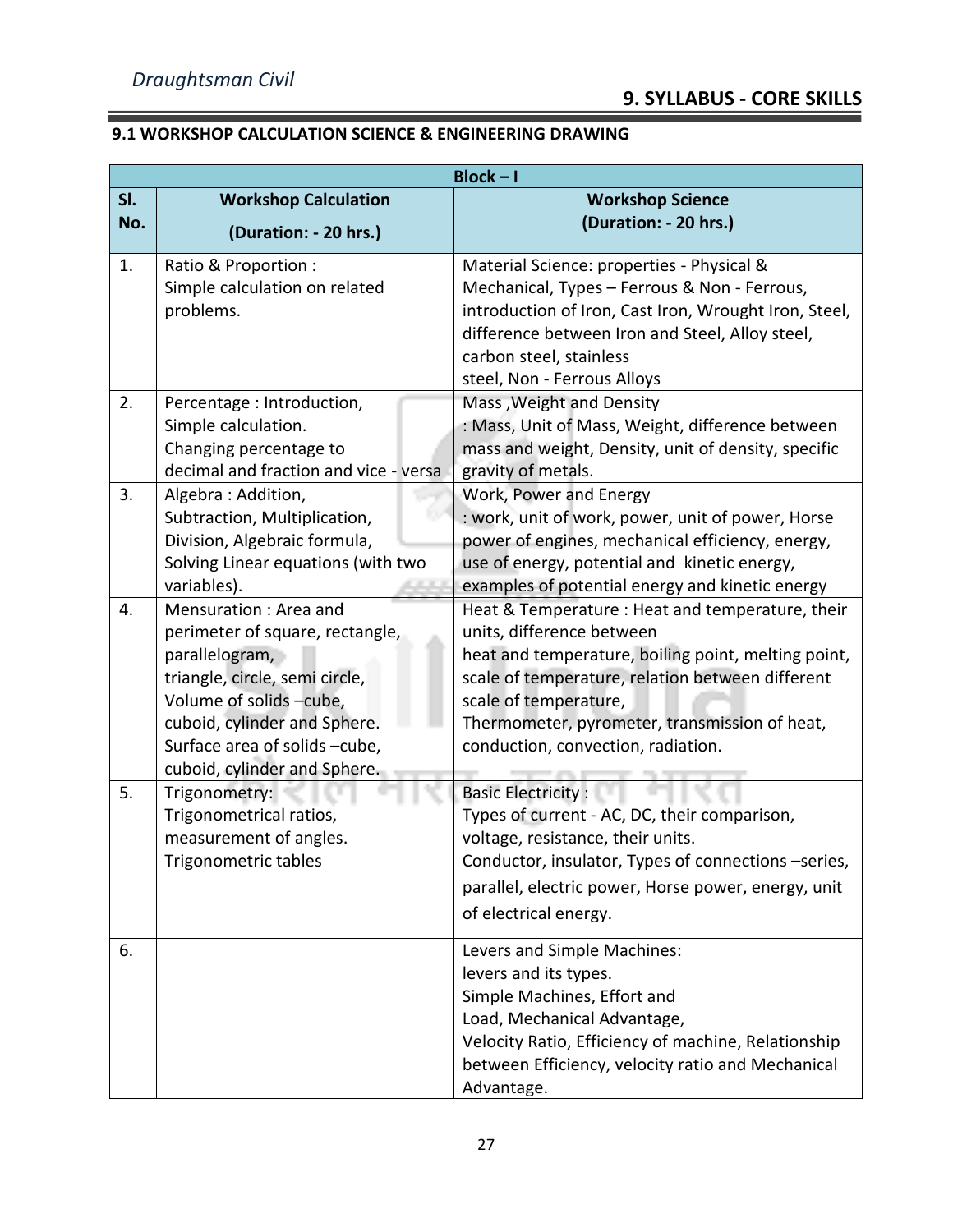|            | <b>Block-II</b>                                                                                                                                                              |                                                                                                                                                                                                                                                |  |  |
|------------|------------------------------------------------------------------------------------------------------------------------------------------------------------------------------|------------------------------------------------------------------------------------------------------------------------------------------------------------------------------------------------------------------------------------------------|--|--|
| SI.<br>No. | <b>Workshop Calculation</b><br>(Duration: - 20 hrs.)                                                                                                                         | <b>Workshop Science</b><br>(Duration : - 20 hrs.)                                                                                                                                                                                              |  |  |
| 1.         | Area of cut-out regular surfaces: circle and<br>segment and sector of circle.<br>Area of irregular surfaces.<br>Application related to shop problems.                        | Temperature measuring instruments.<br>Specific heats of solids & liquids.                                                                                                                                                                      |  |  |
| 2.         | Volume of cut out solids: hollow cylinders,<br>frustum of cone, block section.<br>Volume of simple machine blocks.<br>Material weight and cost problems related to<br>trade. | Thermal Conductivity, Heat loss and heat<br>gain.                                                                                                                                                                                              |  |  |
| 3.         | Finding the value of unknown sides and<br>angles of a triangle by Trigonometrical<br>method.                                                                                 | - Forces definition.<br>- Compressive, tensile, shear forces and<br>simple problems.<br>Stress, strain, ultimate strength, factor of<br>safety.<br>Basic study of stress<br>strain curve for MS.<br>Shear force and bending moment<br>diagrams |  |  |
| 4.         | Finding height and distance by trigonometry.                                                                                                                                 | Velocity, Acceleration &<br>Retardation.<br>Related problems.                                                                                                                                                                                  |  |  |
| 5.         | Application of trigonometry in shop<br>problems. (viz. taper angle calculation).                                                                                             | <b>Circular Motion: Relation between</b><br>circular motion and Linear motion,<br>Centrifugal force, Centripetal force                                                                                                                         |  |  |

# Centrifugal rorce, Centripetal<br>Caping Centrifugal force, Centripetal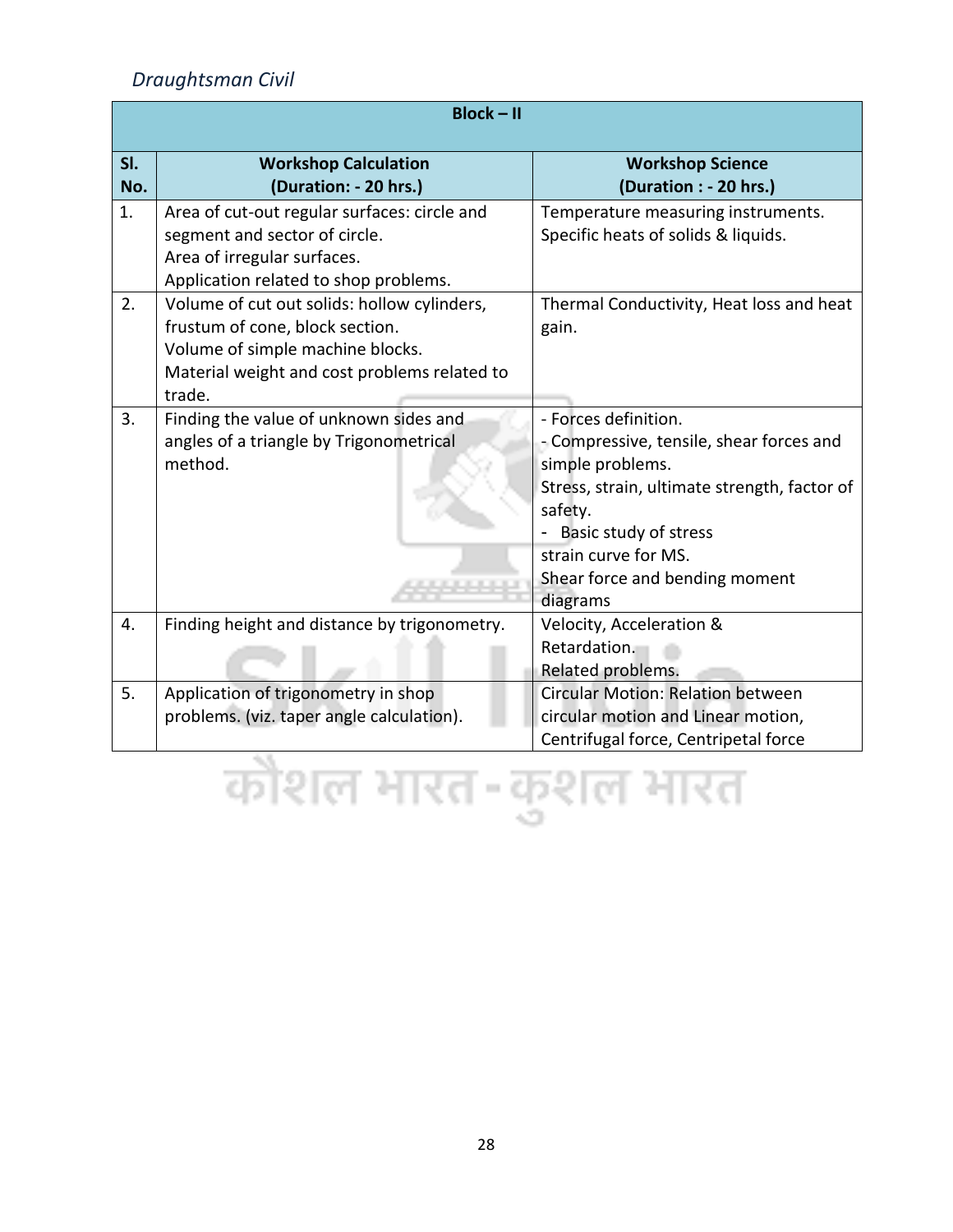# **9.2 EMPLOYABILITY SKILLS**

# **(DURATION: - 110 HRS.)**

|                           | $Block - I$                                                                                     |
|---------------------------|-------------------------------------------------------------------------------------------------|
|                           | (Duration - 55 hrs.)                                                                            |
| 1. English Literacy       |                                                                                                 |
| Duration: 20 Hrs.         | <b>Marks</b><br>:09                                                                             |
| Pronunciation             | Accentuation (mode of pronunciation) on simple words, Diction                                   |
|                           | (use of word and speech)                                                                        |
| <b>Functional Grammar</b> | Transformation of sentences, Voice change, Change of tense, Spellings.                          |
| <b>Reading</b>            | Reading and understanding simple sentences about self, work and<br>environment                  |
| <b>Writing</b>            | Construction of simple sentences Writing                                                        |
|                           | simple English                                                                                  |
| <b>Speaking / Spoken</b>  | Speaking with preparation on self, on family, on friends/ classmates, on                        |
| <b>English</b>            | know, picture reading gain confidence through role-playing and                                  |
|                           | discussions on current happening job description, asking about                                  |
|                           | someone's job habitual actions. Cardinal (fundamental) numbers ordinal                          |
|                           | numbers. Taking messages, passing messages on and filling in message                            |
|                           | forms Greeting and introductions office hospitality, Resumes or                                 |
|                           | curriculum vita essential parts, letters of application reference to<br>previous communication. |
|                           |                                                                                                 |
| 2. I.T. Literacy          |                                                                                                 |
| Duration: 20 Hrs.         | Marks: 09                                                                                       |
| <b>Basics of Computer</b> | Introduction, Computer and its applications, Hardware and peripherals,                          |
|                           | Switching on-Starting and shutting down of computer.                                            |
| <b>Computer Operating</b> | Basics of Operating System, WINDOWS, The user interface of Windows                              |
| System                    | OS, Create, Copy, Move and delete Files and Folders, Use of External                            |
|                           | memory like pen drive, CD, DVD etc, Use of Common applications.                                 |
| Word processing and       | Basic operating of Word Processing, Creating, opening and closing                               |
| Worksheet                 | Documents, use of shortcuts, Creating and Editing of Text, Formatting                           |
|                           | the Text, Insertion & creation of Tables. Printing document.                                    |
|                           | Basics of Excel worksheet, understanding basic commands, creating                               |
|                           | simple worksheets, understanding sample worksheets, use of simple                               |
|                           | formulas and functions, Printing of simple excel sheets.                                        |
| Computer                  | Basic of computer Networks (using real life examples), Definitions of                           |
| <b>Networking and</b>     | Local Area Network (LAN), Wide Area Network (WAN), Internet, Concept                            |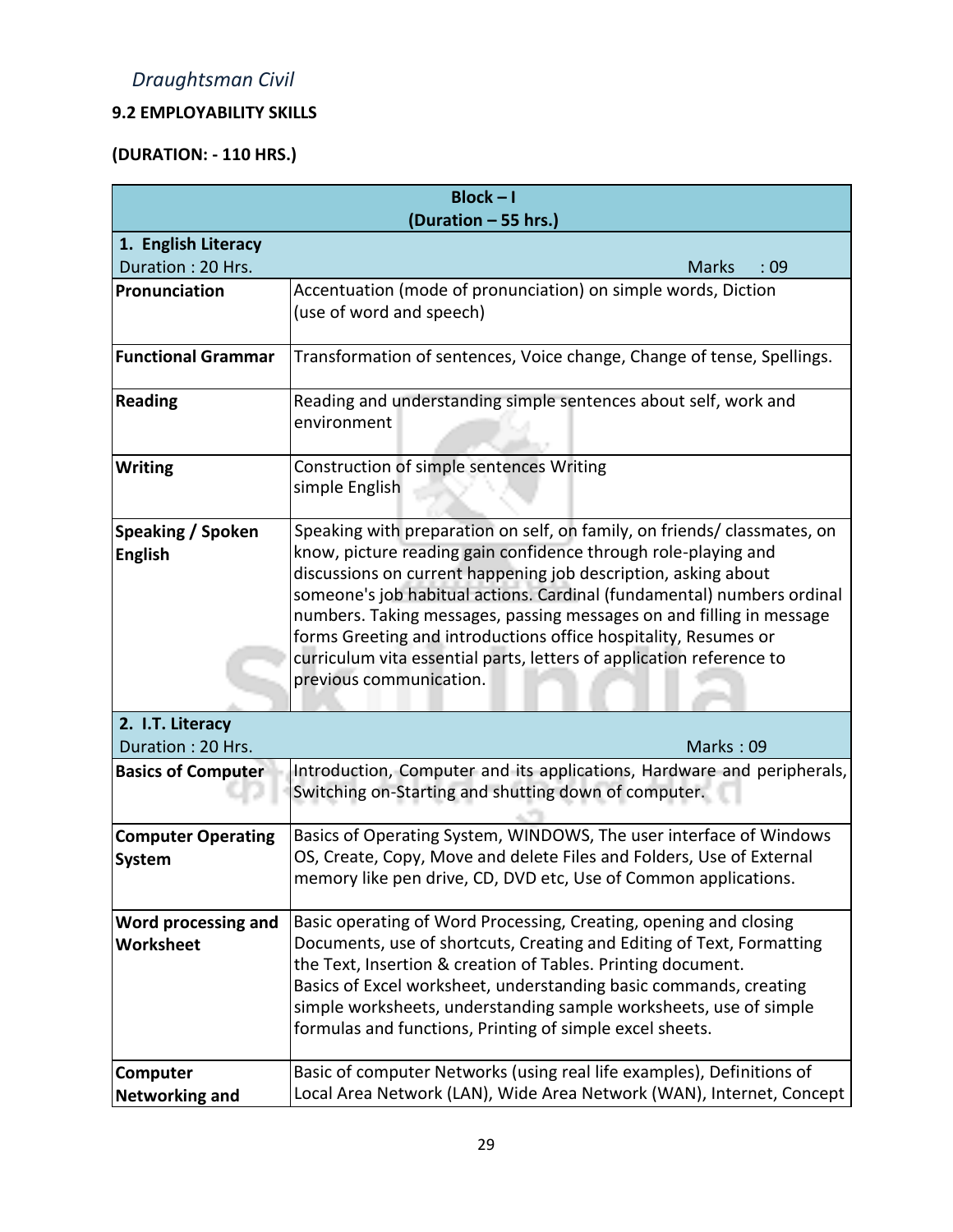| Internet                                        | of Internet (Network of Networks),                                                                                              |  |  |  |  |  |  |  |  |
|-------------------------------------------------|---------------------------------------------------------------------------------------------------------------------------------|--|--|--|--|--|--|--|--|
|                                                 | Meaning of World Wide Web (WWW), Web Browser, Web Site, Web                                                                     |  |  |  |  |  |  |  |  |
|                                                 | page and Search Engines. Accessing the Internet using Web Browser,                                                              |  |  |  |  |  |  |  |  |
|                                                 | Downloading and Printing Web Pages, Opening an email account and                                                                |  |  |  |  |  |  |  |  |
|                                                 | use of email. Social media sites and its implication.                                                                           |  |  |  |  |  |  |  |  |
|                                                 | Information Security and antivirus tools, Do's and Don'ts in Information                                                        |  |  |  |  |  |  |  |  |
|                                                 | Security, Awareness of IT - ACT, types of cyber crimes.                                                                         |  |  |  |  |  |  |  |  |
|                                                 |                                                                                                                                 |  |  |  |  |  |  |  |  |
| <b>3. Communication Skills</b>                  |                                                                                                                                 |  |  |  |  |  |  |  |  |
| Duration: 15 Hrs.                               | <b>Marks</b><br>:07                                                                                                             |  |  |  |  |  |  |  |  |
| <b>Introduction to</b>                          | Communication and its importance                                                                                                |  |  |  |  |  |  |  |  |
|                                                 | Communication Skills   Principles of Effective communication                                                                    |  |  |  |  |  |  |  |  |
|                                                 | Types of communication - verbal, non verbal, written, email, talking on                                                         |  |  |  |  |  |  |  |  |
|                                                 | phone.                                                                                                                          |  |  |  |  |  |  |  |  |
|                                                 | Non verbal communication -characteristics, components-Para-language                                                             |  |  |  |  |  |  |  |  |
|                                                 | Body language                                                                                                                   |  |  |  |  |  |  |  |  |
|                                                 | Barriers to communication and dealing with barriers.                                                                            |  |  |  |  |  |  |  |  |
|                                                 | Handling nervousness/ discomfort.                                                                                               |  |  |  |  |  |  |  |  |
|                                                 |                                                                                                                                 |  |  |  |  |  |  |  |  |
| <b>Listening Skills</b>                         | Listening-hearing and listening, effective listening, barriers to effective                                                     |  |  |  |  |  |  |  |  |
|                                                 | listening guidelines for effective listening.                                                                                   |  |  |  |  |  |  |  |  |
|                                                 | Triple- A Listening - Attitude, Attention & Adjustment.                                                                         |  |  |  |  |  |  |  |  |
|                                                 | <b>Active Listening Skills.</b>                                                                                                 |  |  |  |  |  |  |  |  |
|                                                 |                                                                                                                                 |  |  |  |  |  |  |  |  |
|                                                 | Motivational Training Characteristics Essential to Achieving Success.                                                           |  |  |  |  |  |  |  |  |
|                                                 | The Power of Positive Attitude.                                                                                                 |  |  |  |  |  |  |  |  |
|                                                 | Self awareness                                                                                                                  |  |  |  |  |  |  |  |  |
|                                                 | <b>Importance of Commitment</b>                                                                                                 |  |  |  |  |  |  |  |  |
|                                                 | <b>Ethics and Values</b>                                                                                                        |  |  |  |  |  |  |  |  |
|                                                 | <b>Ways to Motivate Oneself</b>                                                                                                 |  |  |  |  |  |  |  |  |
|                                                 | Personal Goal setting and Employability Planning.                                                                               |  |  |  |  |  |  |  |  |
|                                                 | .<br>.                                                                                                                          |  |  |  |  |  |  |  |  |
| <b>Facing Interviews</b>                        | Manners, Etiquettes, Dress code for an interview                                                                                |  |  |  |  |  |  |  |  |
|                                                 | Do's & Don'ts for an interview.                                                                                                 |  |  |  |  |  |  |  |  |
|                                                 |                                                                                                                                 |  |  |  |  |  |  |  |  |
| <b>Behavioral Skills</b>                        | Problem Solving                                                                                                                 |  |  |  |  |  |  |  |  |
|                                                 | <b>Confidence Building</b>                                                                                                      |  |  |  |  |  |  |  |  |
|                                                 | Attitude                                                                                                                        |  |  |  |  |  |  |  |  |
|                                                 |                                                                                                                                 |  |  |  |  |  |  |  |  |
| <b>Block-II</b>                                 |                                                                                                                                 |  |  |  |  |  |  |  |  |
| Duration - 55 hrs.                              |                                                                                                                                 |  |  |  |  |  |  |  |  |
|                                                 |                                                                                                                                 |  |  |  |  |  |  |  |  |
| 4. Entrepreneurship Skills<br>Duration: 15 Hrs. | <b>Marks</b><br>:06                                                                                                             |  |  |  |  |  |  |  |  |
|                                                 |                                                                                                                                 |  |  |  |  |  |  |  |  |
| <b>Concept of</b>                               | Entrepreneur - Entrepreneurship - Enterprises:-Conceptual issue<br>Entrepreneurship vs. management, Entrepreneurial motivation. |  |  |  |  |  |  |  |  |
| Entrepreneurship                                |                                                                                                                                 |  |  |  |  |  |  |  |  |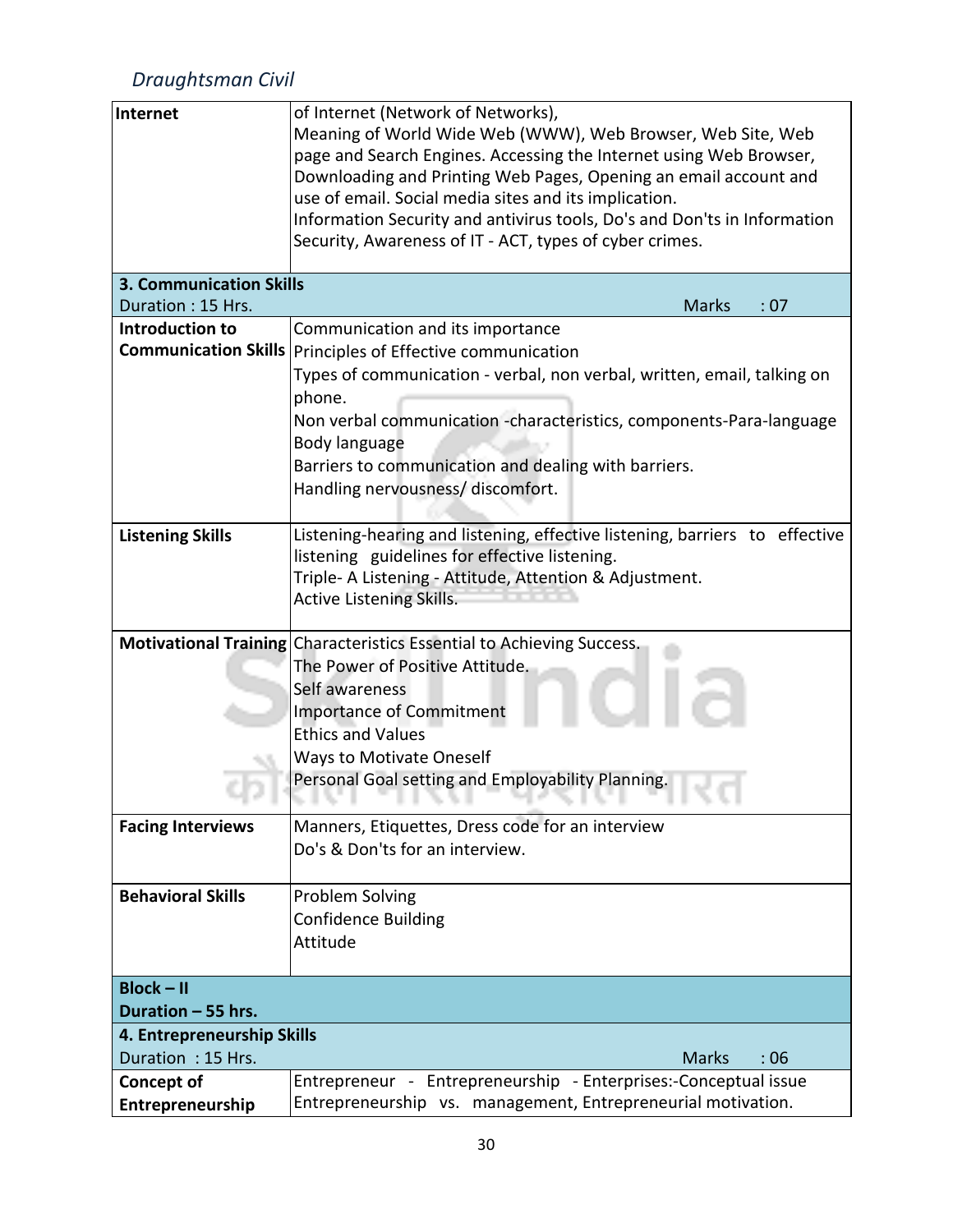|                              | Performance & Record, Role & Function of entrepreneurs in relation to                                                                            |  |  |  |  |  |  |  |  |
|------------------------------|--------------------------------------------------------------------------------------------------------------------------------------------------|--|--|--|--|--|--|--|--|
|                              | the enterprise & relation to the economy, Source of business ideas,                                                                              |  |  |  |  |  |  |  |  |
|                              | Entrepreneurial opportunities, The process of setting up a business.                                                                             |  |  |  |  |  |  |  |  |
| <b>Project Preparation</b>   | Qualities of a good Entrepreneur, SWOT and Risk Analysis. Concept &                                                                              |  |  |  |  |  |  |  |  |
| & Marketing analysis         | application of PLC, Sales & distribution Management. Different                                                                                   |  |  |  |  |  |  |  |  |
|                              | Between Small Scale & Large Scale Business, Market Survey, Method of                                                                             |  |  |  |  |  |  |  |  |
|                              | marketing, Publicity and advertisement, Marketing Mix.                                                                                           |  |  |  |  |  |  |  |  |
| <b>Institutions Support</b>  | Preparation of Project. Role of Various Schemes and Institutes for self-                                                                         |  |  |  |  |  |  |  |  |
|                              | employment i.e. DIC, SIDA, SISI, NSIC, SIDO, Idea for financing/ non                                                                             |  |  |  |  |  |  |  |  |
|                              | financing support agencies to familiarizes with the Policies / Programmes                                                                        |  |  |  |  |  |  |  |  |
|                              | & procedure & the available scheme.                                                                                                              |  |  |  |  |  |  |  |  |
| <b>Investment</b>            | Project formation, Feasibility, Legal formalities i.e., Shop Act, Estimation                                                                     |  |  |  |  |  |  |  |  |
| Procurement                  | & Costing, Investment procedure - Loan procurement - Banking                                                                                     |  |  |  |  |  |  |  |  |
|                              | Processes.                                                                                                                                       |  |  |  |  |  |  |  |  |
|                              |                                                                                                                                                  |  |  |  |  |  |  |  |  |
| 5. Productivity              |                                                                                                                                                  |  |  |  |  |  |  |  |  |
| Duration: 10 Hrs.            | <b>Marks</b><br>:05                                                                                                                              |  |  |  |  |  |  |  |  |
| <b>Benefits</b>              | Personal / Workman - Incentive, Production linked Bonus,                                                                                         |  |  |  |  |  |  |  |  |
|                              | Improvement in living standard.                                                                                                                  |  |  |  |  |  |  |  |  |
|                              |                                                                                                                                                  |  |  |  |  |  |  |  |  |
| <b>Affecting Factors</b>     | Skills, Working Aids, Automation, Environment, Motivation - How                                                                                  |  |  |  |  |  |  |  |  |
|                              | improves or slows down.                                                                                                                          |  |  |  |  |  |  |  |  |
|                              |                                                                                                                                                  |  |  |  |  |  |  |  |  |
| <b>Comparison with</b>       | Comparative productivity in developed countries (viz. Germany, Japan<br>and Australia) in selected industries e.g. Manufacturing, Steel, Mining, |  |  |  |  |  |  |  |  |
| developed countries          | Construction etc. Living standards of those countries, wages.                                                                                    |  |  |  |  |  |  |  |  |
|                              |                                                                                                                                                  |  |  |  |  |  |  |  |  |
| <b>Personal Finance</b>      | Banking processes, Handling ATM, KYC registration, safe cash handling,                                                                           |  |  |  |  |  |  |  |  |
| <b>Management</b>            | Personal risk and Insurance.                                                                                                                     |  |  |  |  |  |  |  |  |
|                              |                                                                                                                                                  |  |  |  |  |  |  |  |  |
|                              | 6. Occupational Safety, Health and Environment Education                                                                                         |  |  |  |  |  |  |  |  |
| Duration: 15 Hrs.            | Marks<br>:06                                                                                                                                     |  |  |  |  |  |  |  |  |
| <b>Safety &amp; Health</b>   | Introduction to Occupational Safety and Health importance of safety and                                                                          |  |  |  |  |  |  |  |  |
|                              | health at workplace.                                                                                                                             |  |  |  |  |  |  |  |  |
| Occupational                 | Basic Hazards, Chemical Hazards, Vibroacoustic Hazards, Mechanical                                                                               |  |  |  |  |  |  |  |  |
| <b>Hazards</b>               | Hazards, Electrical Hazards, Thermal Hazards. Occupational health,                                                                               |  |  |  |  |  |  |  |  |
|                              | hygienic, Occupational<br>Diseases/<br><b>Disorders</b><br>Occupational<br>&<br>its                                                              |  |  |  |  |  |  |  |  |
|                              | prevention.                                                                                                                                      |  |  |  |  |  |  |  |  |
|                              |                                                                                                                                                  |  |  |  |  |  |  |  |  |
| <b>Accident &amp; safety</b> | Basic principles for protective equipment.                                                                                                       |  |  |  |  |  |  |  |  |
|                              | Accident Prevention techniques - control of accidents and safety                                                                                 |  |  |  |  |  |  |  |  |
|                              | measures.                                                                                                                                        |  |  |  |  |  |  |  |  |
|                              |                                                                                                                                                  |  |  |  |  |  |  |  |  |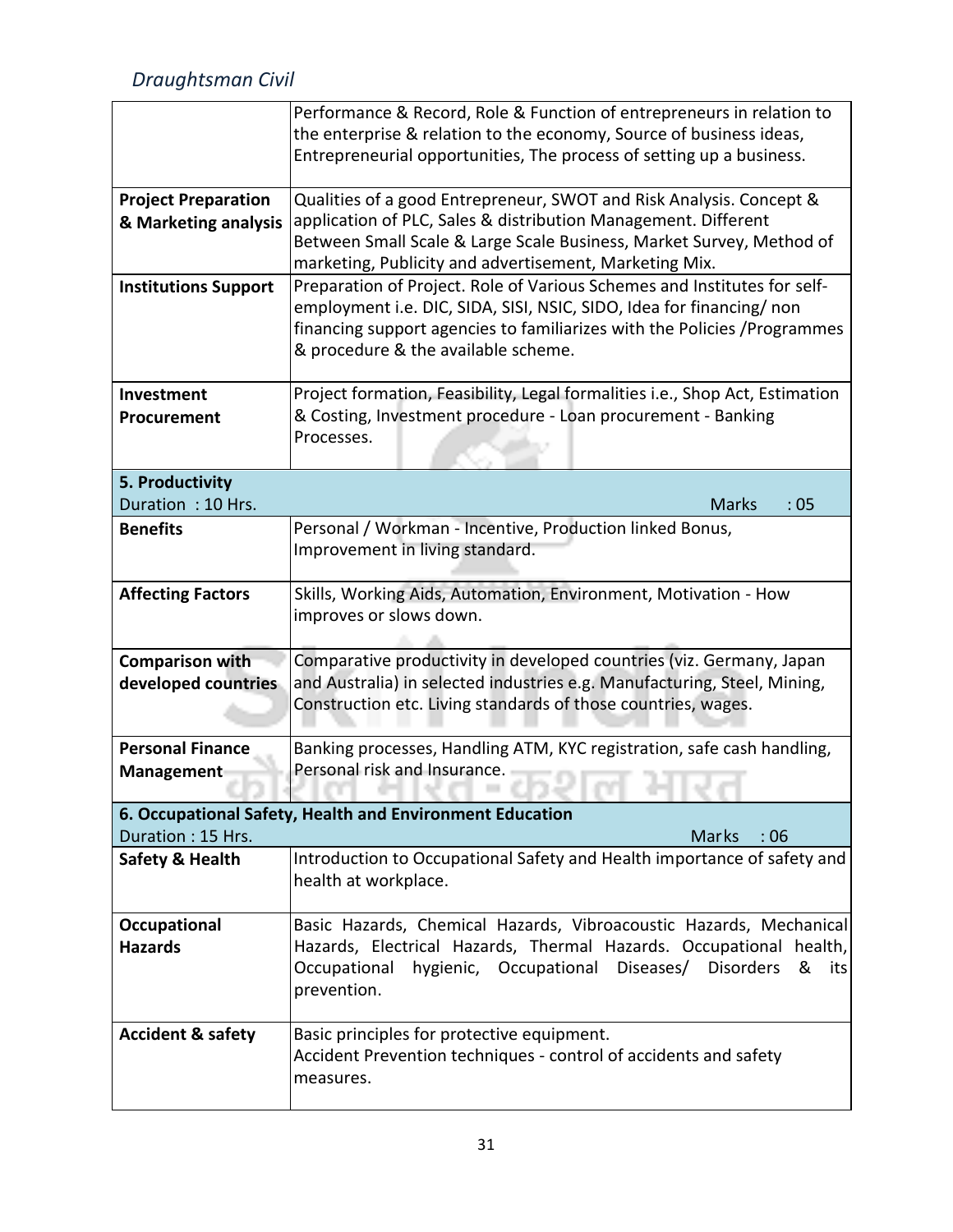| <b>First Aid</b>                           | Care of injured & Sick at the workplaces, First-Aid & Transportation of<br>sick person.                                                                                                                                                                   |
|--------------------------------------------|-----------------------------------------------------------------------------------------------------------------------------------------------------------------------------------------------------------------------------------------------------------|
| <b>Basic Provisions</b>                    | Idea of basic provision legislation of India.                                                                                                                                                                                                             |
|                                            | safety, health, welfare under legislative of India.                                                                                                                                                                                                       |
| Ecosystem                                  | Introduction to Environment. Relationship between Society and                                                                                                                                                                                             |
|                                            | Environment, Ecosystem and Factors causing imbalance.                                                                                                                                                                                                     |
| <b>Pollution</b>                           | Pollution and pollutants including liquid, gaseous, solid and hazardous<br>waste.                                                                                                                                                                         |
| <b>Energy Conservation</b>                 | Conservation of Energy, re-use and recycle.                                                                                                                                                                                                               |
| <b>Global warming</b>                      | Global warming, climate change and Ozone layer depletion.                                                                                                                                                                                                 |
| <b>Ground Water</b>                        | Hydrological cycle, ground and surface water, Conservation and<br>Harvesting of water.                                                                                                                                                                    |
| <b>Environment</b>                         | Right attitude towards environment, Maintenance of in -house<br>environment.                                                                                                                                                                              |
| 7. Labour Welfare Legislation              |                                                                                                                                                                                                                                                           |
| Duration: 05 Hrs.                          | <b>Marks</b><br>:03                                                                                                                                                                                                                                       |
| <b>Welfare Acts</b>                        | Benefits guaranteed under various acts- Factories Act, Apprenticeship                                                                                                                                                                                     |
|                                            | Act, Employees State Insurance Act (ESI), Payment Wages Act,<br>Employees Provident Fund Act, The Workmen's compensation Act.                                                                                                                             |
|                                            |                                                                                                                                                                                                                                                           |
| 8. Quality Tools                           |                                                                                                                                                                                                                                                           |
| Duration: 10 Hrs.                          | <b>Marks</b><br>:05                                                                                                                                                                                                                                       |
| Quality<br><b>Consciousness</b>            | Meaning of quality, Quality characteristic.                                                                                                                                                                                                               |
| <b>Quality Circles</b>                     | Definition, Advantage of small group activity, objectives of quality Circle,<br>Roles and function of Quality Circles in Organization, Operation of<br>Quality circle. Approaches to starting Quality Circles, Steps for<br>continuation Quality Circles. |
| <b>Quality Management</b><br><b>System</b> | Idea of ISO 9000 and BIS systems and its importance in maintaining<br>qualities.                                                                                                                                                                          |
| <b>House Keeping</b>                       | Purpose of House-keeping, Practice of good Housekeeping.                                                                                                                                                                                                  |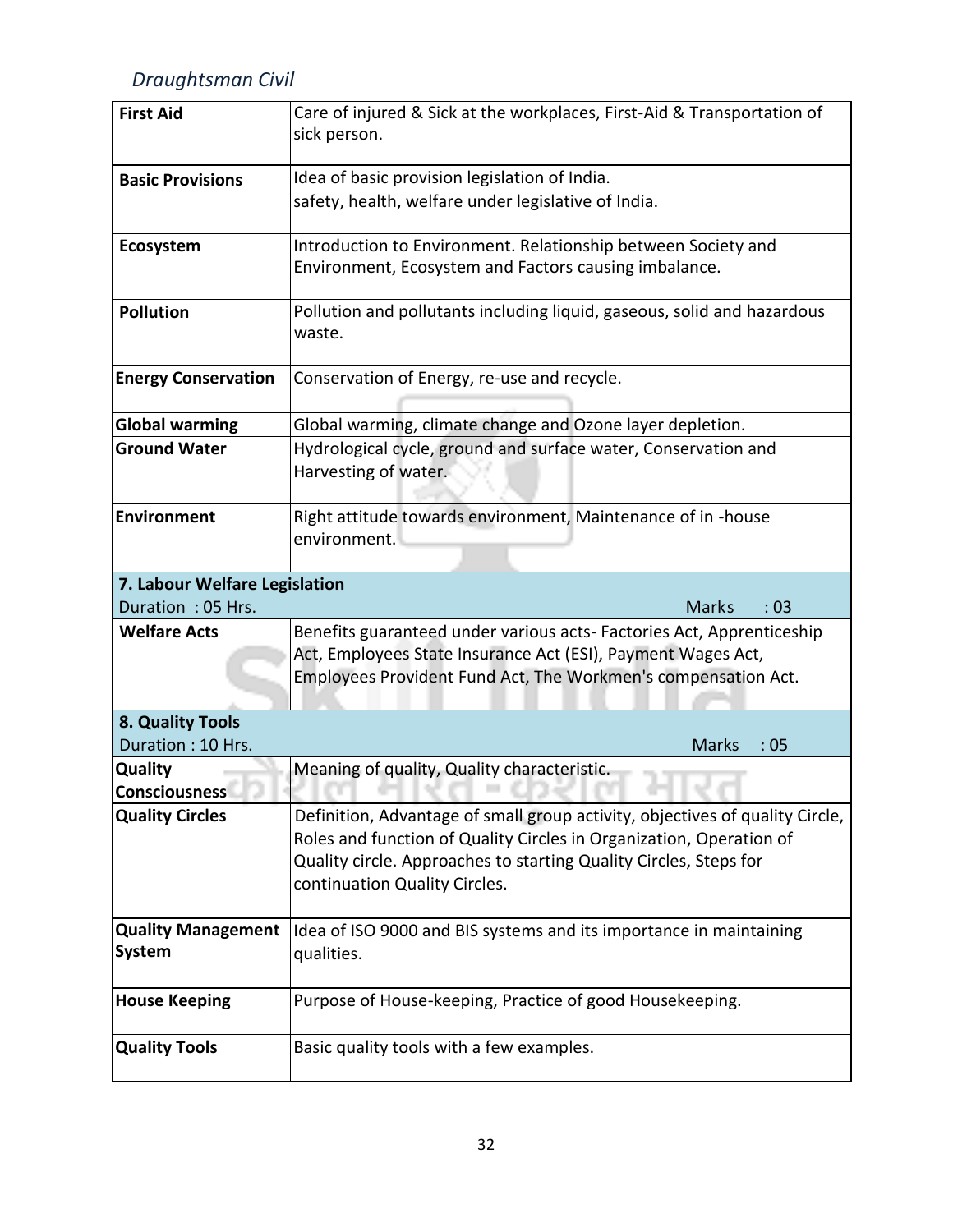#### BROAD LEARNING TO BE COVERED IN INDUSTRY FOR DRAUGHTSMAN CIVIL TRADE:

- 9. Safety and best practices /Basic Industrial Culture (5S, KAIZEN, etc.)
- 10. Housekeeping, Record keeping and documentation
- 11. Prepare one & Two Storied Residential Building Plan in Architecture & Structure in RCC structure flat & slope roof.
- 12. Prepare Sanitary & Plumbing Layout including drainage System.
- 13. Prepare Detail Estimate of Two Storied Residential Building including BBS.
- 14. Prepare detail drawing of Culvert, Bridge, Road & Railway.
- 15. Prepare a map by using Chain, Compass, Plane Table, Theodolite and Total Station.
- 16. Prepare a contour map by using Levelling instrument.

*Note: Actual training will depend on the existing facilities available in the establishments.*

The **competencies/ specific outcomes** on completion of On-Job Training are detailed below using CAD: -

#### **Block – I**

- 1. Prepare drawing of CARPENTRY JOINTS: Lengthening, bearing housing, framing, panelling & moulding.
- 2. Prepare drawing different types of Doors & Windows and ventilators.
- 3. Prepare drawing different types of ground & upper floors, Various floor finishing &construction sequence
- 4. Prepare drawing different forms of vertical transportation different types of Stair, Lift & Escalator
- 5. Prepare drawing of different types of Steel roof trusses and **Nooden** roof truss
- 6. Draw a single storied residential building plan including all details with suitable symbols and scales using CAD.
- 7. Draw Two Storied Residential Building Plan (3BHK) including all details Architecture & Structure using AutoCAD.
- 8. Draw Residential, public and commercial building including all details using AutoCAD.
- 9. Draw a Prefabricated Structure using CAD
- 10. Draw an earthquake resisting buildings including all details*.*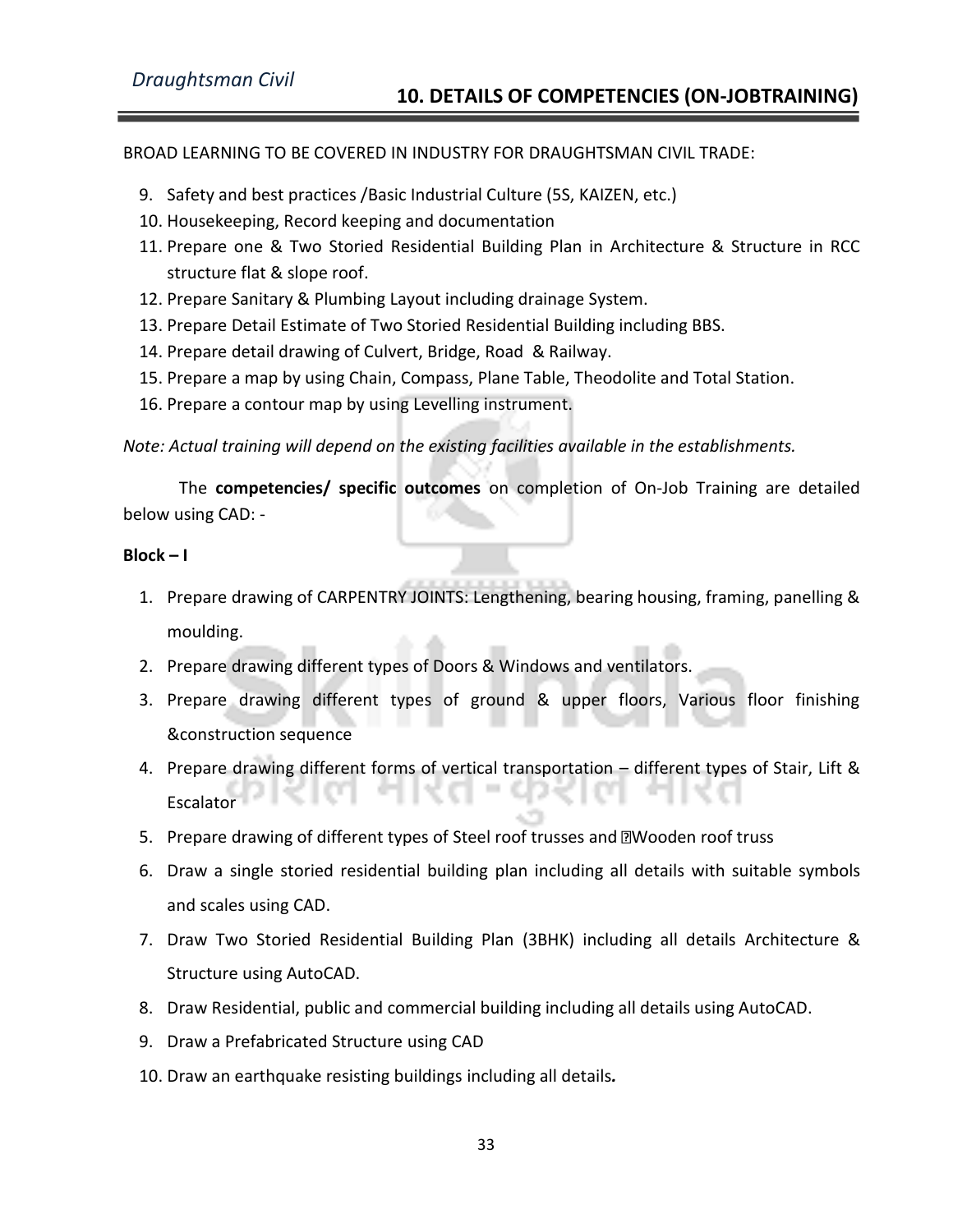- 11. Draw the cross sectional view of different types of roads showing component parts using CAD.
- 12. Draw the details of different types of culverts including all components using CAD.
- 13. Prepare detailed drawing a bridge including all components using CAD.

#### **Block – II**

- 14. Draw the typical cross section of rail sections, railway tracks in cutting and embankment using CAD
- 15. Drawing of different types of Irrigation structures Dam, Barrages, Weir& Hydro Electric Project
- 16. Prepare detailed estimate and cost analysis of different types of building and other Structures using application software.
- 17. Draw a system of Wiring.
- 18. Draw different type of RCC structure and prepare a BBS of the above.
- 19. Draw the details of a framed structure and portal frame of a residential building using CAD.
- 20. Draw the different types of steel sections, rivets and bolts using CAD.
- 21. Draw the details of girders, roof trusses and steel stanchions using CAD.
- 22. Prepare the detailed drawing showing the different types of sanitary fittings, arrangements of manholes, details of septic tank, Over Head Tank and Sanitary Plumbing System using CAD.
- 23. Prepare of service plan (drainage plan) for isolated building & in sewer system for Two Storied Building.
- 24. Draw the details flow diagram of water treatment plant (WTP) and Swerage Treatment plant (STP).
- 25. Prepare detailed drawing of typical cross sections of Dam, barrages, weir and Cross drainage works using CAD
- 26. Draw the schematic diagram of different structures of Hydro electric project using CAD
- 27. Prepare rate analysis of different items of work.
- 28. Problems on preparing preliminary/Approximate estimates for building project
- 29. Perform site survey with chain / tape and prepare site plan.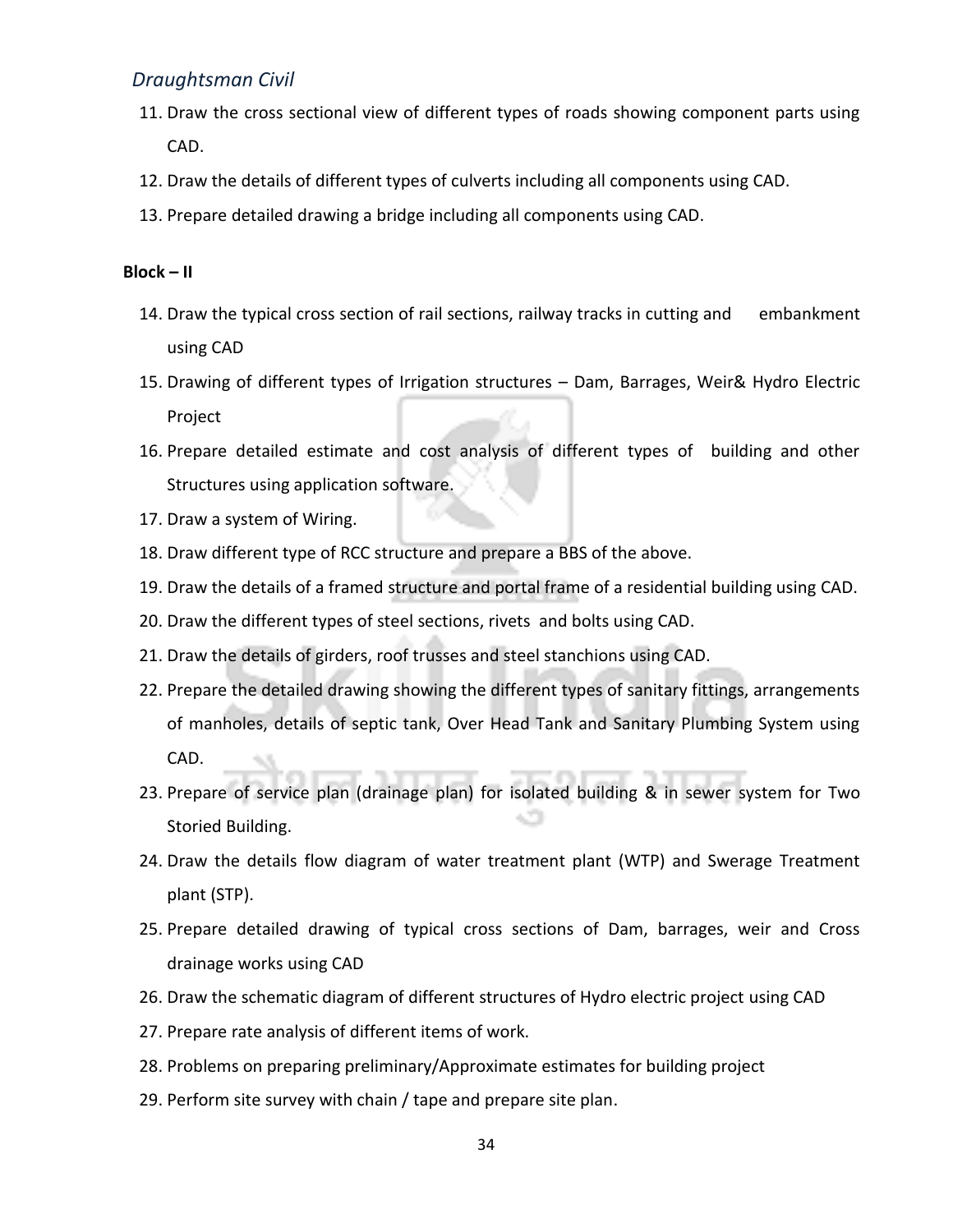- 30. Perform site survey with prismatic compass and prepare site plan.
- 31. Perform site survey with plane table and prepare site plan.
- 32. Make topography map / contour map with levelling instrument.
- 33. Perform site survey with Theodolite and prepare site plan.
- 34. Prepare a map using Total station.
- 35. Locate the station point using GPS and obtain a set of co-ordinates

#### **Note:**

- 1. Industry must ensure that above mentioned competencies are achieved by the trainees during their on job training.
- 2. In addition to above competencies/ outcomes industry may impart additional training relevant to the specific industry.



# Skill India कौशल भारत-कुशल भारत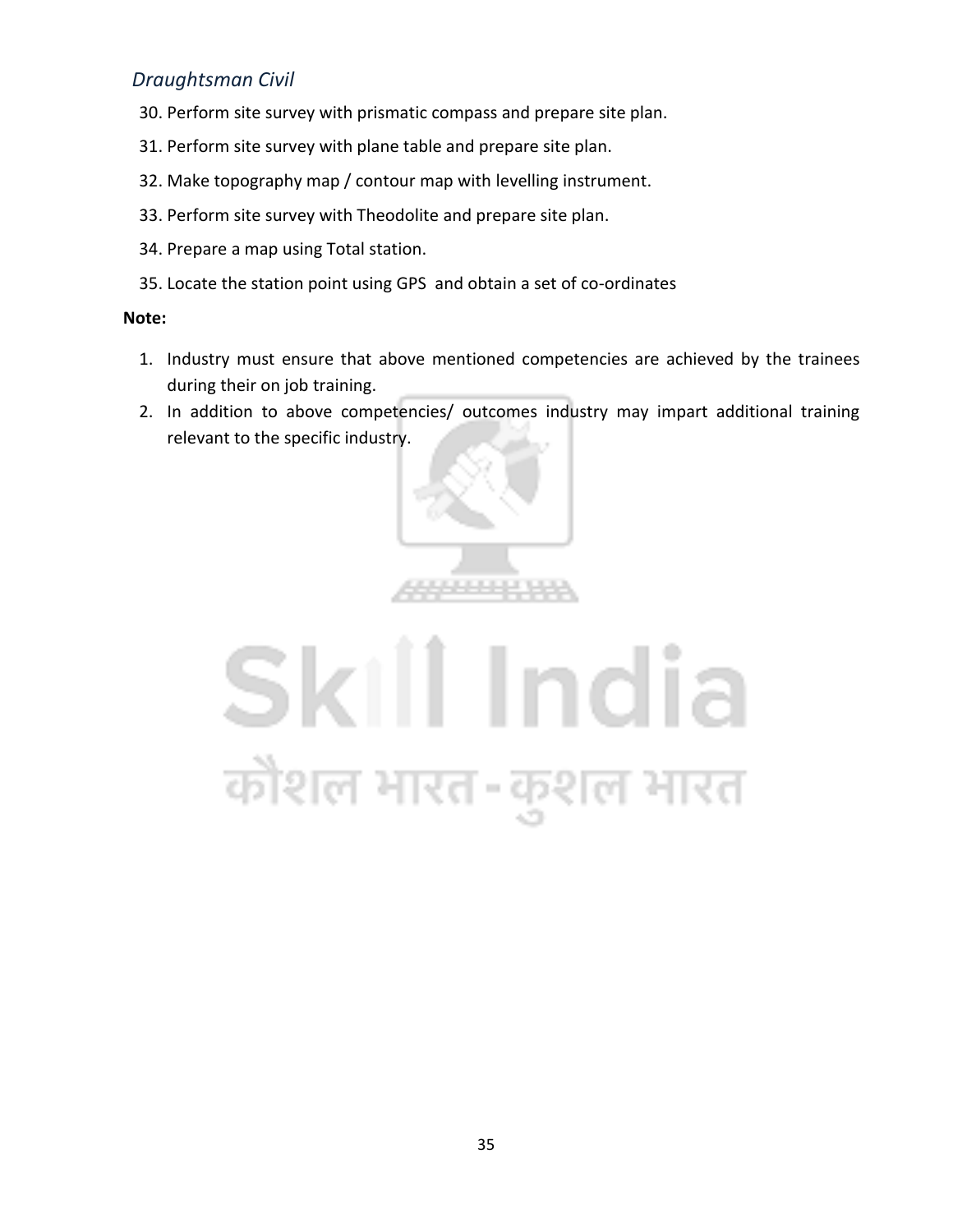### INFRASTRUCTURE FOR PROFESSIONAL SKILL & PROFESSIONAL KNOWLEDGE

| <b>DRAUGHTSMAN CIVIL</b>                                            |                                                                                                                                                                                                                                                                                                     |                                                                                                                                                                                                                                                                                 |          |  |  |  |  |  |  |  |
|---------------------------------------------------------------------|-----------------------------------------------------------------------------------------------------------------------------------------------------------------------------------------------------------------------------------------------------------------------------------------------------|---------------------------------------------------------------------------------------------------------------------------------------------------------------------------------------------------------------------------------------------------------------------------------|----------|--|--|--|--|--|--|--|
| LIST OF TOOLS AND EQUIPMENT for Basic Training (For 20 Apprentices) |                                                                                                                                                                                                                                                                                                     |                                                                                                                                                                                                                                                                                 |          |  |  |  |  |  |  |  |
|                                                                     | A. TRAINEES TOOL KIT (For each additional unit trainees tool kit SI. 1-18 is required<br>additionally)                                                                                                                                                                                              |                                                                                                                                                                                                                                                                                 |          |  |  |  |  |  |  |  |
| SI.<br>no.                                                          | <b>Name of the Tool &amp; Equipments</b>                                                                                                                                                                                                                                                            | <b>Specification</b>                                                                                                                                                                                                                                                            | Quantity |  |  |  |  |  |  |  |
| 1                                                                   | Box drawing instrument containing one 1.5<br>cm compass with pin point, pin point &<br>lengthening bar, one pair spring bows,<br>rotating compass with interchangeable ink<br>and pencil points, drawing pens with plain<br>point & cross point, screw driver and box of<br>leads.(0.2.0.3,0.4 mm). |                                                                                                                                                                                                                                                                                 | 21 nos.  |  |  |  |  |  |  |  |
| $\overline{2}$                                                      | Protractor celluloid 15 cm semi-circular.                                                                                                                                                                                                                                                           |                                                                                                                                                                                                                                                                                 | 21 nos.  |  |  |  |  |  |  |  |
| 3                                                                   | Scale card board- metric set of eight A to H<br>in a box                                                                                                                                                                                                                                            | $1: 1, 1: 2, 1: 2.5, 1: 5. 1: 10, 1: 20,$<br>1:50. 1:100, 1:200, 1:500.<br>1:1000, 1:2000, 1:1250. 1:6000,<br>1:38 1/3; 1:66, 2/3                                                                                                                                               | 21 nos.  |  |  |  |  |  |  |  |
| 4                                                                   | Scales plotting box wood 6metric scales<br>with offset scales.                                                                                                                                                                                                                                      | 30 cms long                                                                                                                                                                                                                                                                     | 21 nos.  |  |  |  |  |  |  |  |
| 5                                                                   | Set square transparent                                                                                                                                                                                                                                                                              | 20 cm. 2 mm thick with<br>bevelled edges 45 degree,                                                                                                                                                                                                                             | 21 nos.  |  |  |  |  |  |  |  |
| 6                                                                   | Set square celluloid                                                                                                                                                                                                                                                                                | 25 cm, 2mm thick with bevelled<br>edges 45 degrees.                                                                                                                                                                                                                             | 21 nos.  |  |  |  |  |  |  |  |
| 7                                                                   | T-Square drafter' Parallel Bar                                                                                                                                                                                                                                                                      | 1250mm/Mini                                                                                                                                                                                                                                                                     | 21 nos.  |  |  |  |  |  |  |  |
| 8                                                                   | Template - Architects and builders                                                                                                                                                                                                                                                                  |                                                                                                                                                                                                                                                                                 | 21 nos.  |  |  |  |  |  |  |  |
|                                                                     | <b>B: INSTRUMENTS &amp; GENERAL SHOP OUTFIT</b>                                                                                                                                                                                                                                                     |                                                                                                                                                                                                                                                                                 |          |  |  |  |  |  |  |  |
|                                                                     | Geometrical models (wooden/plastic) as per                                                                                                                                                                                                                                                          | i) Cube 08 cm sides.<br>ii) Rectangular parallel<br>piped<br>8cmX15cm<br>iii) Sphere 8 cm dia.<br>iv) Right circular cone R cm dia<br>base and 15 cm vertical height<br>v) Square pyramid Mem side<br>base and 15 cm vertical height<br>vi) Cylinder 8 cm dia. 15 cm<br>height. | 4 each   |  |  |  |  |  |  |  |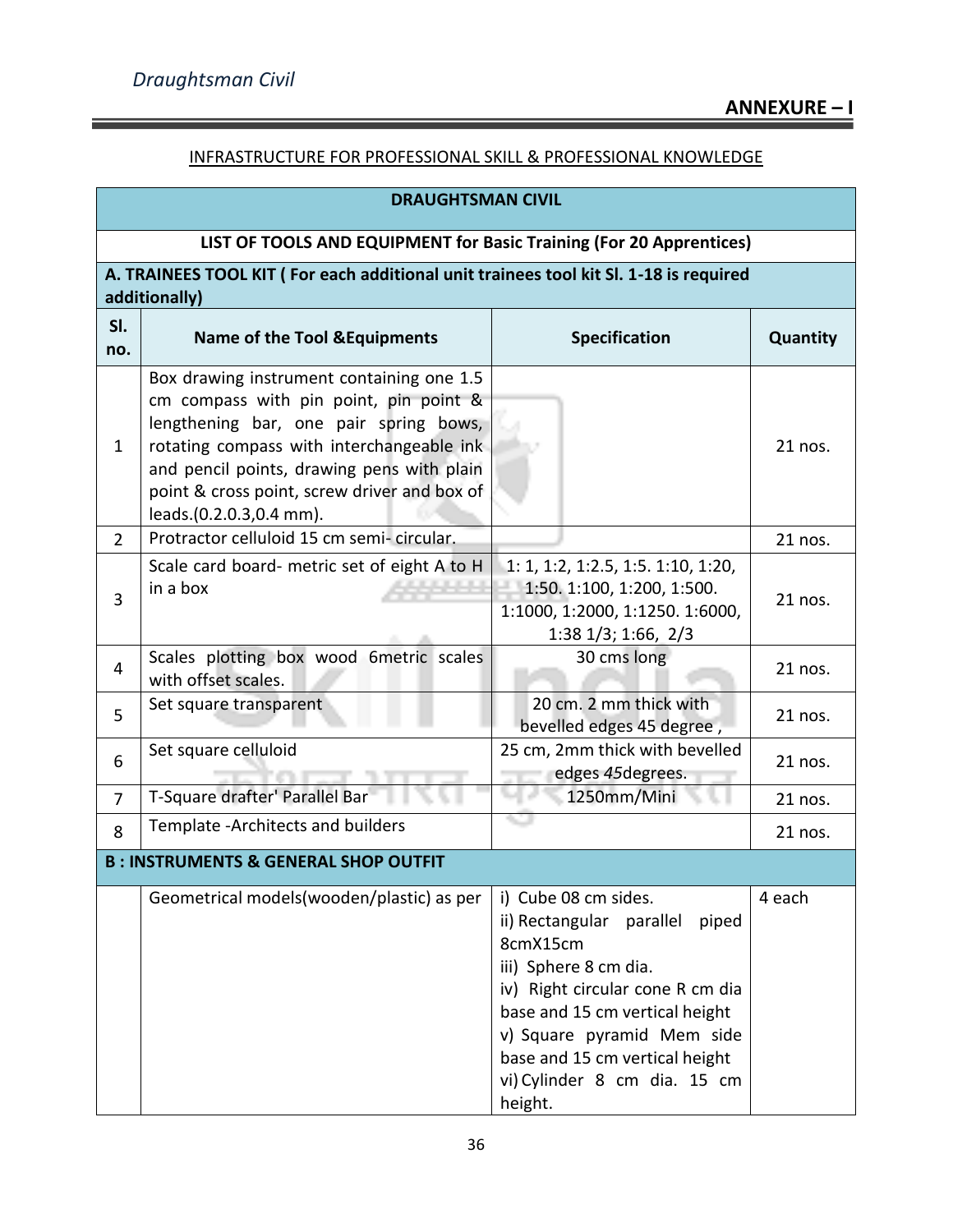|              |                                                                         | vii) Prisms triangular S cm sides<br>triangle and 15 cm length.                                                                                                                                                                                                                |         |
|--------------|-------------------------------------------------------------------------|--------------------------------------------------------------------------------------------------------------------------------------------------------------------------------------------------------------------------------------------------------------------------------|---------|
|              |                                                                         | Prism hexagonal 8 cm<br>viii)                                                                                                                                                                                                                                                  |         |
|              |                                                                         | side's hexagon and 15 lengths                                                                                                                                                                                                                                                  |         |
|              | Templates - Circle. Ellipse, furniture, etc                             |                                                                                                                                                                                                                                                                                | 4 nos.  |
| 11           | French curves - transparent plastic set of 12                           |                                                                                                                                                                                                                                                                                | 4 nos.  |
| 12           | Flexible curves                                                         | 80 cm long                                                                                                                                                                                                                                                                     | 4 nos.  |
|              | Radius curve metric                                                     | 3 mm to 15 mm                                                                                                                                                                                                                                                                  | 4 no.   |
|              | Brass parallel rulers in a case                                         |                                                                                                                                                                                                                                                                                | 4 nos.  |
|              | Calculator Scientific (Non-programmable)                                |                                                                                                                                                                                                                                                                                | 4 nos.  |
|              | <b>Proportional dividers</b>                                            | 15 cm                                                                                                                                                                                                                                                                          | 4 nos.  |
|              | <b>C: GENERAL MACHINERY INSTALLATIONS</b>                               |                                                                                                                                                                                                                                                                                |         |
| $\mathbf{1}$ | Steel tape                                                              | 30 meters long.                                                                                                                                                                                                                                                                | 4 Nos.  |
|              | Digital Theodolite latest model With all<br>accessories                 | (Features:-Based<br>laser<br>on<br>technology. Two<br>large<br><b>LCD</b><br>panel with easy to<br>read.<br>Automatically compensates tilt<br>directions<br>in two<br>and<br>compensates vertical angles.<br>High<br>integrated<br>electronic<br>board and IC elements)        | 2 Nos.  |
|              | Instrument for Total Station with latest<br>model, With all accessories | (Graphic LCD display on both<br>sides. Multi function key board<br>Able<br>on both<br>sides.<br>to<br>interchange data between GPS<br>and Total station without any<br>data conversion. Minimum 8<br>rechargeable<br>li-ion<br>hours<br>battery .Poles and Prism 2Nos<br>each) | 2 Nos.  |
|              | Hand held GPS (latest model) with standard<br>specification             |                                                                                                                                                                                                                                                                                | 2 No.   |
|              | Auto level With all accessories                                         |                                                                                                                                                                                                                                                                                | 2Nos.   |
|              | D. LIST OF TOOLS & EQUIPMENTS FOR COMPUTER LAB                          |                                                                                                                                                                                                                                                                                |         |
| $\mathbf{1}$ | Personal<br>computer<br>with<br>latest                                  |                                                                                                                                                                                                                                                                                | 20 Nos. |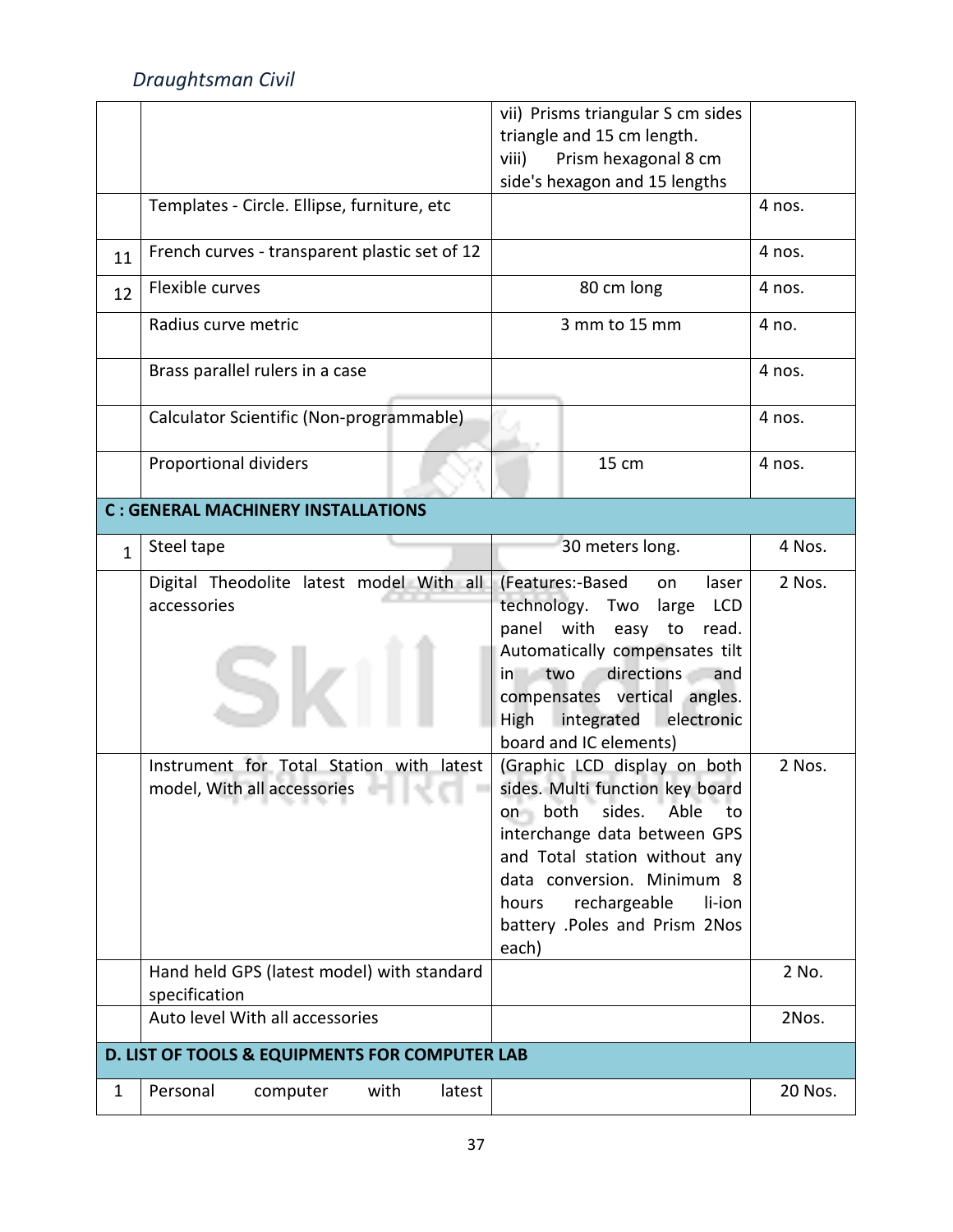|                | configuration min. 19 inch LED Screen and                     |                       |         |
|----------------|---------------------------------------------------------------|-----------------------|---------|
|                | graphic card with latest operating system.                    |                       |         |
| $\overline{2}$ | Laptop with latest configuration                              |                       | 02 Nos. |
| $\overline{3}$ | Plotter A1 size                                               |                       | 01 Nos. |
| $\overline{4}$ | Printer (Desk ]et / Laser jel) with scanner<br>(multipurpose) |                       | 01 Nos. |
| 5              | with<br>Server<br>work<br>station<br>latest<br>configuration  |                       | 01 Nos. |
| $\mathbf{1}$   | <b>Broad Band connection</b>                                  |                       | 01 Nos. |
| $\overline{7}$ | UPS 5 KV                                                      |                       | 02 Nos. |
| 8              | <b>Computer Table</b>                                         |                       | 20 Nos. |
| 9              | Computer chair                                                |                       | 20 Nos. |
| 10             | furniture for server, printer, plotter                        |                       | 01 each |
| 11             | <b>While Board</b>                                            | $6' \times 4*$        | 02 Nos. |
| 12             | <b>DLP Projector</b>                                          | 2000 lumens or higher | 02 Nos. |
| 13             | first Aid Box                                                 |                       | 01 Nos. |
| 14             | Screen for Projector (motorized)                              |                       | 02 Nos. |
| 15             | Fire Extinguisher                                             |                       | 01 Nos. |
| 16             | Air Conditioner                                               | $2.0$ Ton             | 02 Nos. |
| 17             | <b>Wall Clock</b>                                             |                       | 01 Nos. |
| 19             | Document Camera / Visualizer                                  |                       | 02 Nos. |
| 20             | Smart Board Inter Active Board                                |                       | 02 Nos. |
| 21             | <b>Steel Cupboard</b>                                         | 180 x 90 x 45 cm      | 02 Nos. |
| 22             | <b>Steel Cupboard</b>                                         | 120x60 x 45 cm        | 02 Nos. |

**Note: In case of basic training setup by the industry the tools, equipment and machinery available in the industry may also be used for imparting basic training.**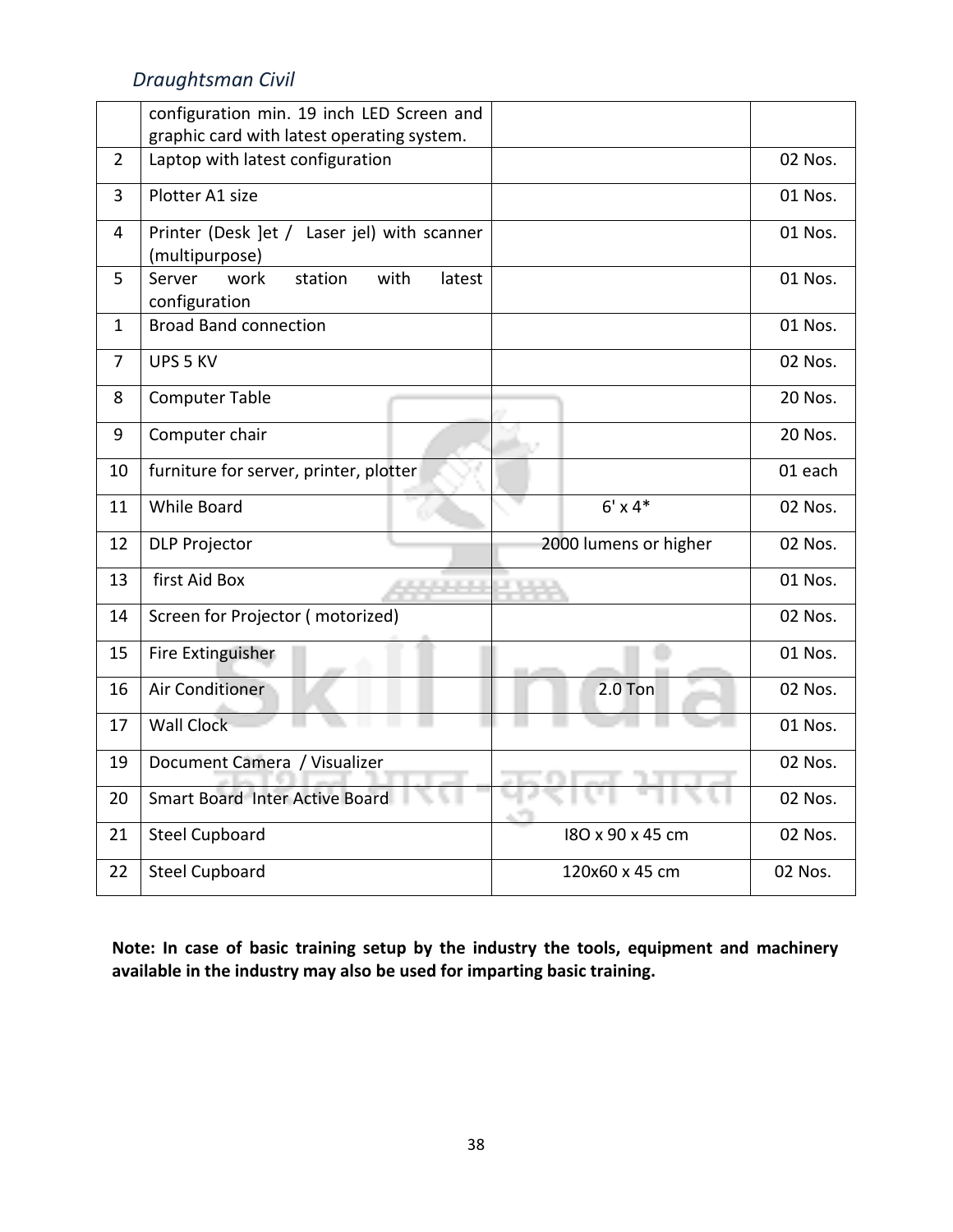INFRASTRUCTURE FOR WORKSHOP CALCULATION & SCIENCE AND ENGINEERING DRAWING

# **TRADE: DRAUGHTSMAN CIVIL LIST OF TOOLS& EQUIPMENTS FOR -20APPRENTICES**

1) **Space Norms** : 45 Sq. m.(For Engineering Drawing)

**2) Infrastructure:** 

|                | <b>A: TRAINEES TOOL KIT:-</b>      |  |                                            |             |  |  |  |  |  |
|----------------|------------------------------------|--|--------------------------------------------|-------------|--|--|--|--|--|
| SI.<br>No.     | Name of the items                  |  | Specification                              | Quantity    |  |  |  |  |  |
| 1.             | Draughtsman drawing instrument box |  |                                            | $20+1$ set  |  |  |  |  |  |
| 2.             | Set square celluloid               |  | 45° (250 X 1.5 mm)                         | $20+1$ set  |  |  |  |  |  |
| 3.             | Set square celluloid               |  | $30^{\circ}$ -60 $^{\circ}$ (250 X 1.5 mm) | $20+1$ set  |  |  |  |  |  |
| 4.             | Mini drafter                       |  |                                            | $20+1$ set  |  |  |  |  |  |
| 5.             | Drawing board                      |  | (700mm x500 mm) IS: 1444                   | $20+1$ set  |  |  |  |  |  |
|                | <b>B: Furniture Required</b>       |  |                                            |             |  |  |  |  |  |
| SI.<br>No.     | Name of the items                  |  | <b>Specification</b>                       | Quantity    |  |  |  |  |  |
| 1              | <b>Drawing Board</b>               |  |                                            | 20          |  |  |  |  |  |
|                |                                    |  |                                            |             |  |  |  |  |  |
| $\overline{2}$ | Models : Solid & cut section       |  |                                            | as required |  |  |  |  |  |
| $\overline{3}$ | Drawing Table for trainees         |  |                                            | as required |  |  |  |  |  |
| 4              | Stool for trainees                 |  |                                            | as required |  |  |  |  |  |
| 5              | Cupboard (big)                     |  |                                            | 01          |  |  |  |  |  |
| 6              | White Board (size: 8ft. x 4ft.)    |  |                                            | 01          |  |  |  |  |  |
| 7              | Trainer's Table                    |  |                                            | 01          |  |  |  |  |  |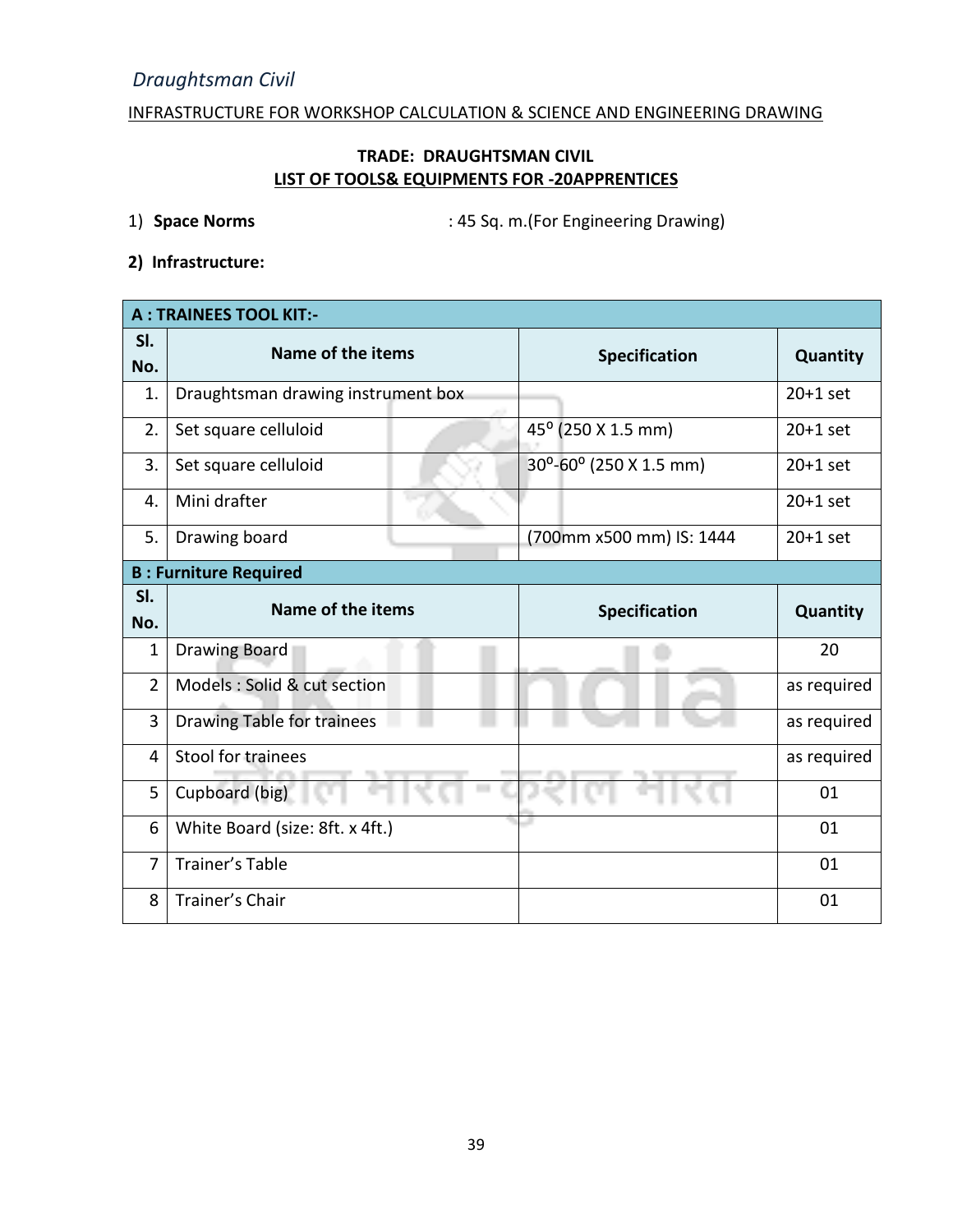| <b>TOOLS &amp; EQUIPMENTS FOR EMPLOYABILITY SKILLS</b> |                                                                                                 |          |  |  |  |  |  |  |
|--------------------------------------------------------|-------------------------------------------------------------------------------------------------|----------|--|--|--|--|--|--|
| SI.<br>No.                                             | Name of the Equipment                                                                           | Quantity |  |  |  |  |  |  |
| 1.                                                     | Computer (PC) with latest configurations and Internet                                           | 10 Nos.  |  |  |  |  |  |  |
|                                                        | connection with standard operating system and standard word<br>processor and worksheet software |          |  |  |  |  |  |  |
| 2.                                                     | <b>UPS - 500VA</b>                                                                              | 10 Nos.  |  |  |  |  |  |  |
| 3.                                                     | Scanner cum Printer                                                                             | 1 No.    |  |  |  |  |  |  |
| 4.                                                     | Computer Tables                                                                                 | 10 Nos.  |  |  |  |  |  |  |
| 5.                                                     | Computer Chairs                                                                                 | 20 Nos.  |  |  |  |  |  |  |
| 6.                                                     | LCD Projector                                                                                   | 1 No.    |  |  |  |  |  |  |
| 7.                                                     | White Board 1200mm x 900mm                                                                      | 1 No.    |  |  |  |  |  |  |
|                                                        |                                                                                                 |          |  |  |  |  |  |  |

*Note: - Above Tools &Equipments not required, if Computer LAB is available in the institute.*



# Skill India कौशल भारत-कुशल भारत